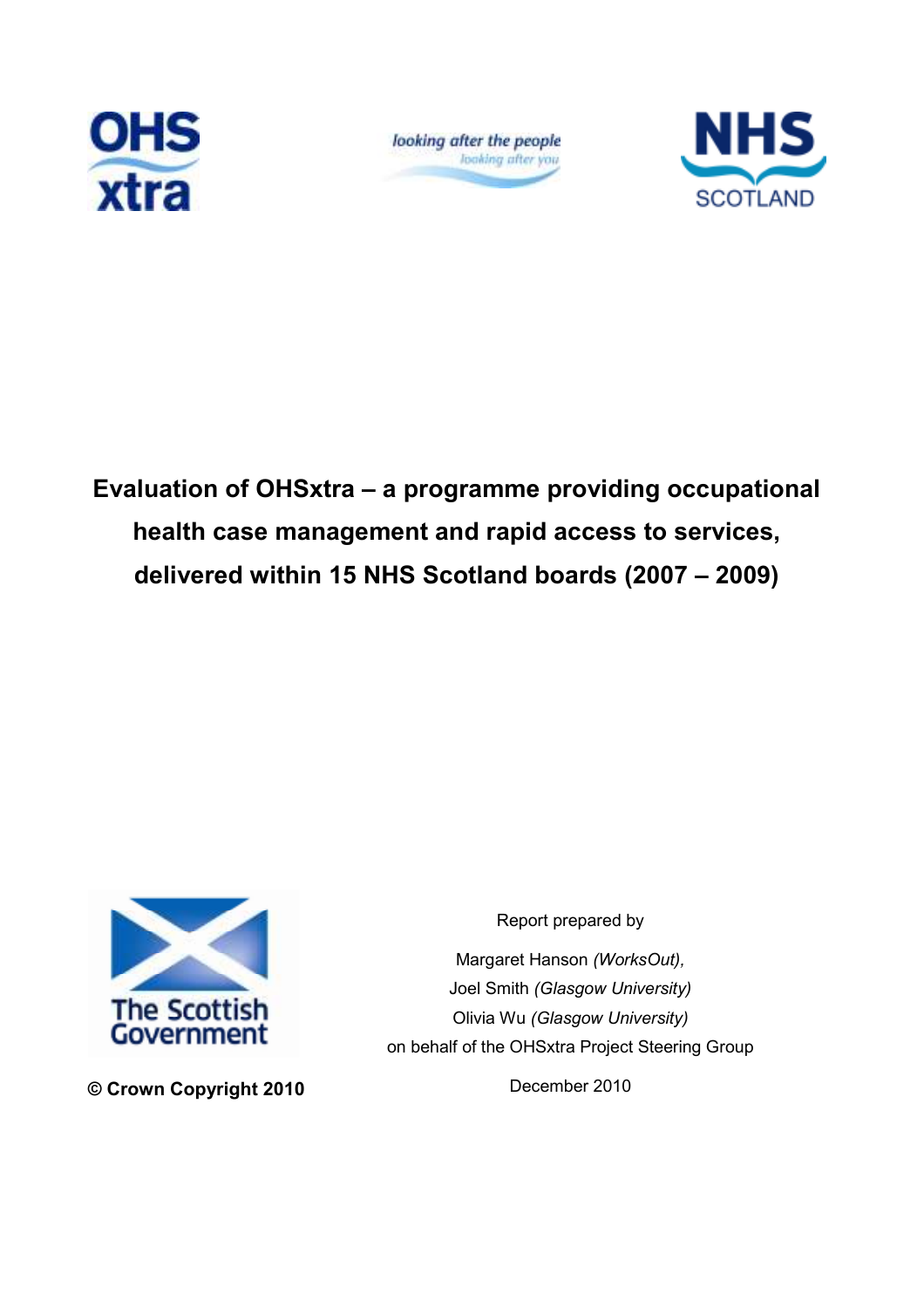### **CONTENTS**

|      | <b>Executive summary</b>                                      | 3                |
|------|---------------------------------------------------------------|------------------|
| 1.   | Introduction                                                  | 4                |
| 1.1  | Background to the programme                                   | 4                |
| 1.2  | Wider roll-out of the programme                               | 5                |
| 2.   | The OHSxtra approach                                          | 6                |
| 2.1  | Overview                                                      | $\,6$            |
| 2.2  | Delivery of case management                                   | $\,6$            |
| 3.   | Implementation                                                | 8                |
| 3.1  | Overview                                                      | $\bf 8$          |
| 3.2  | Training                                                      | $\bf 8$          |
| 3.3  | Project management                                            | $\bf 8$          |
| 3.4  | Approach                                                      | $\boldsymbol{9}$ |
| 3.5  | Data collection                                               | 12               |
| 3.6  | Advertising the programme                                     | 15               |
| 4.   | <b>Results</b>                                                | 16               |
| 4.1  | Reports from boards                                           | 16               |
| 4.2  | Demographics                                                  | 20               |
| 4.3  | Absence data at entry                                         | 25               |
| 4.4  | Services received prior to OHSxtra                            | 27               |
| 4.5  | Service provision                                             | 28               |
| 4.6  | <b>Tool scores</b>                                            | 30               |
| 4.7  | Perceived health improvements                                 | 37               |
| 4.8  | Absence status                                                | 38               |
| 4.9  | Absence duration compared with Labour Force Survey figures    | 39               |
| 4.10 | Economic analysis                                             | 40               |
| 4.11 | Summary                                                       | 40               |
| 5.   | <b>Case studies</b>                                           | 41               |
| 5.1  | Common mental health problems                                 | 41               |
| 5.2  | Musculoskeletal disorders                                     | 44               |
| 6.   | <b>Client comments</b>                                        | 45               |
| 6.1  | General comments on benefit of the services                   | 45               |
| 6.2  | Improved functionality                                        | 45               |
| 6.3  | Quicker return to work or prevention of absence from work     | 45               |
| 6.4  | Assistance with return to work                                | 46               |
| 6.5  | Speed of service delivery                                     | 46               |
| 6.6  | Accessibility of service                                      | 46               |
| 6.7  | Comments concerning personnel                                 | 46               |
| 7.   | Views of occupational health departments implementing OHSxtra | 48               |
| 7.1  | Lessons learned                                               | 48               |
| 7.2  | <b>Operational benefits</b>                                   | 49               |
| 7.3  | Changes in working practices                                  | 49               |
| 7.4  | Perceived challenges                                          | 50               |
| 7.5  | NHS Grampian's evaluation of occupational therapy service     | 50               |
| 8.   | <b>Discussion</b>                                             | 51               |
| 8.1  | Concept and implementation                                    | 51               |
| 8.2  | Findings                                                      | 51               |
| 8.3  | Data collection                                               | 52               |
| 8.4  | Key elements of successful service delivery                   | 52               |
| 8.5  | Networking                                                    | 52               |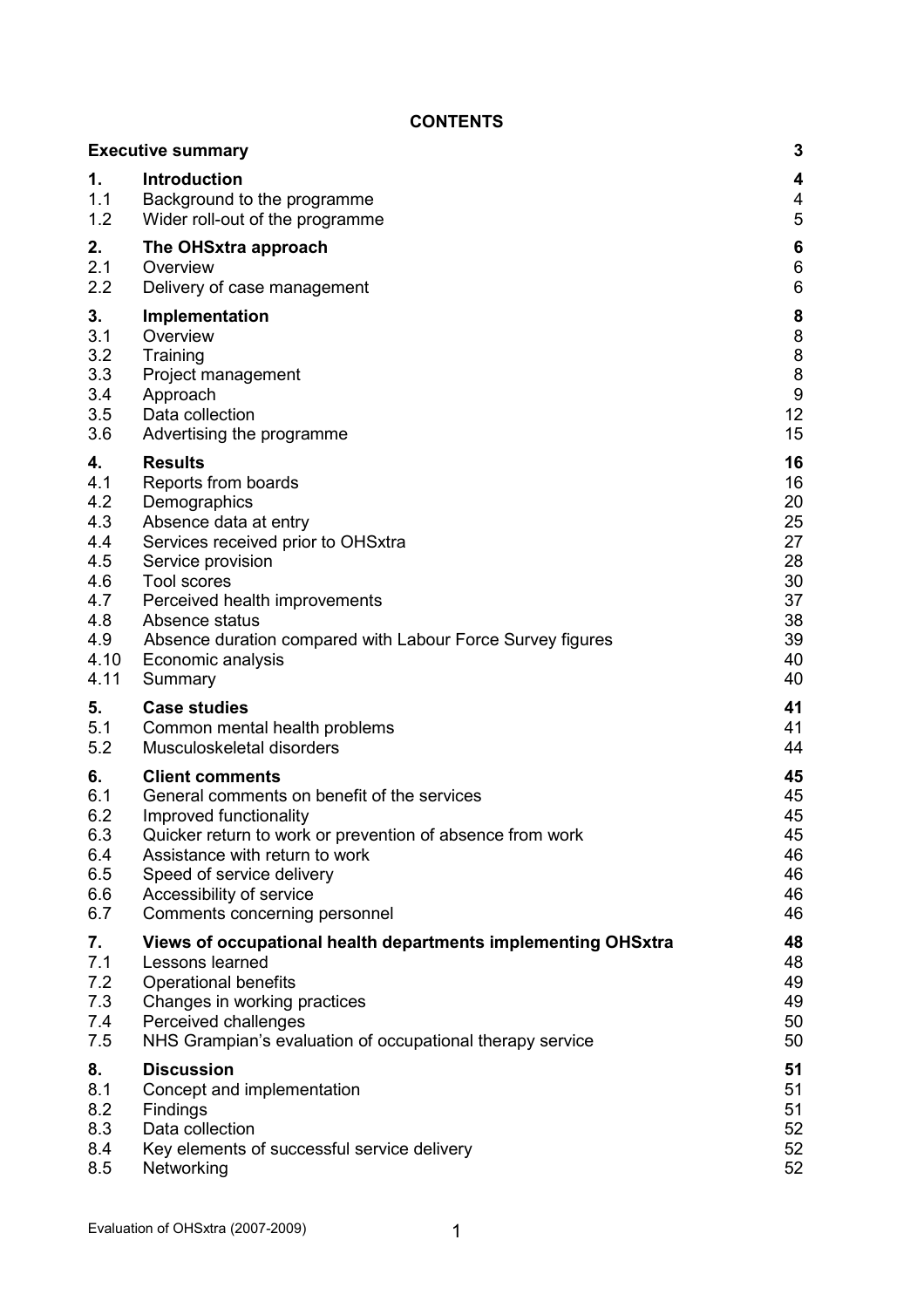| 8.6 | Recommendations      | 53 |
|-----|----------------------|----|
| 9.  | <b>Conclusions</b>   | 55 |
|     | 10. Acknowledgements | 56 |
| 11. | <b>References</b>    | 57 |
|     |                      |    |

The Appendices to the report are published in a separate document.

- Appendix 1 Description of service delivery
- Appendix 2 Providers' reflections on OHSxtra delivery
- Appendix 3 Clients' comments on OHSxtra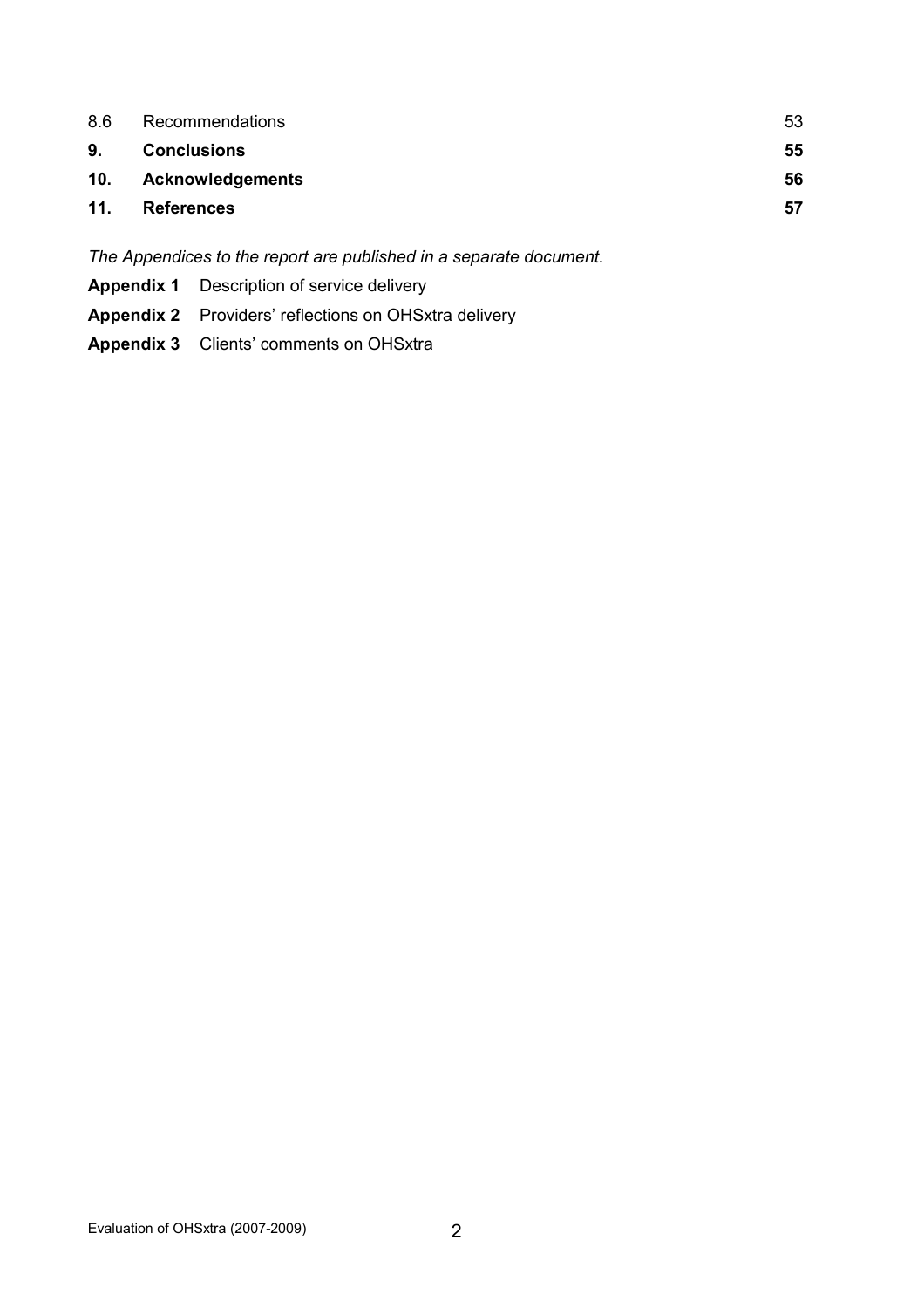# EXECUTIVE SUMMARY

# **Background**

Following a successful pilot study<sup>1</sup> into the delivery of case management and access to services for NHS staff with common health problems, funding was provided over 2 years for 15 NHS boards to deliver the OHSxtra programme. The programme adopted a case management model, whereby NHS staff with musculoskeletal conditions and common mental health problems were supported through case management and access to appropriate services (including physiotherapy, occupational therapy, counselling and CBT) in their retention in work or early return to work. This approach complemented and extended existing occupational health services.

# **Delivery**

A year's funding was provided in 2 waves, in 2007 and 2008, with match funding provided by each board to continue the service for a second year. Each board received funding to enable them to extend their occupational health services to meet the model; overall, funding was given for 6.9 wte case managers (in most cases this function was undertaken by an existing senior clinician, with the funding providing back-fill); 11.45 wte physiotherapists; 4.2 wte occupational therapists; 3.2 wte counsellors/CBT therapists/clinical psychologists; and 4.8 wte administrative staff. Due to regional and practical differences, the model was adopted in different ways across boards, although the core approach was common, and compromised:

- Strategic involvement by occupational health professionals in absence management;
- Triage and prioritisation of individuals' cases;
- A case management approach where appropriate (typically in complex cases), focusing on functional impairment rather than illness, and co-ordinating all available resources (including liaising with other health care providers and the individual's manager) to mitigate or resolve functional impairments with regard to work;
- Early access to rehabilitation services, specifically physiotherapy, psychological therapies and occupational therapy.

The measured outcomes were retention at work or return to work, and change in standardized health tool scores. Standardised data were collected by all boards.

### **Outcomes**

Entry data were received from 7,380 cases (data from 14 boards), meaning approximately 5% of NHS staff in participating boards were seen within OHSxtra. Staff gained access to services quickly, with 85% of cases (data on 4,962 cases available) being provided with their first service within 14 days. Standardised tool scores (EQ-5D, COPM and GHQ-12) showed noticeable improvements between entry and discharge. Discharge data were available on more than 2,200 cases. On discharge, 88% thought that the primary issue with which they came into the service had been resolved, and 81% thought OHSxtra helped them to stay / return to work. Twenty one percent of cases were absent at entry; by discharge, 83% of these had returned to work. Cases took fewer days absence than the average work-related absence durations reported in the HSE's Labour Force Survey (LFS); the amount of absence taken was about half of HSE LFS figures for cases with musculoskeletal conditions. Health benefits appeared to be maintained following discharge from the programme (measured using EQ-5D three and six months after discharge). The service was well received by cases.

Occupational health departments also reported favourably on the benefits of the programme, finding it helped with focusing the integration of services and building relationships between clinicians / service providers, leading to better return to work outcomes for clients. It was found that the approach could be successfully integrated into occupational health services. Working practices were reported to have changed, and boards intend to continue to work in this way.  $\overline{a}$ 

<sup>1</sup> www.staffgovernance.scot.nhs.uk/downloads/1236336254-OHSxtra%20Final%20Report%20300707.pdf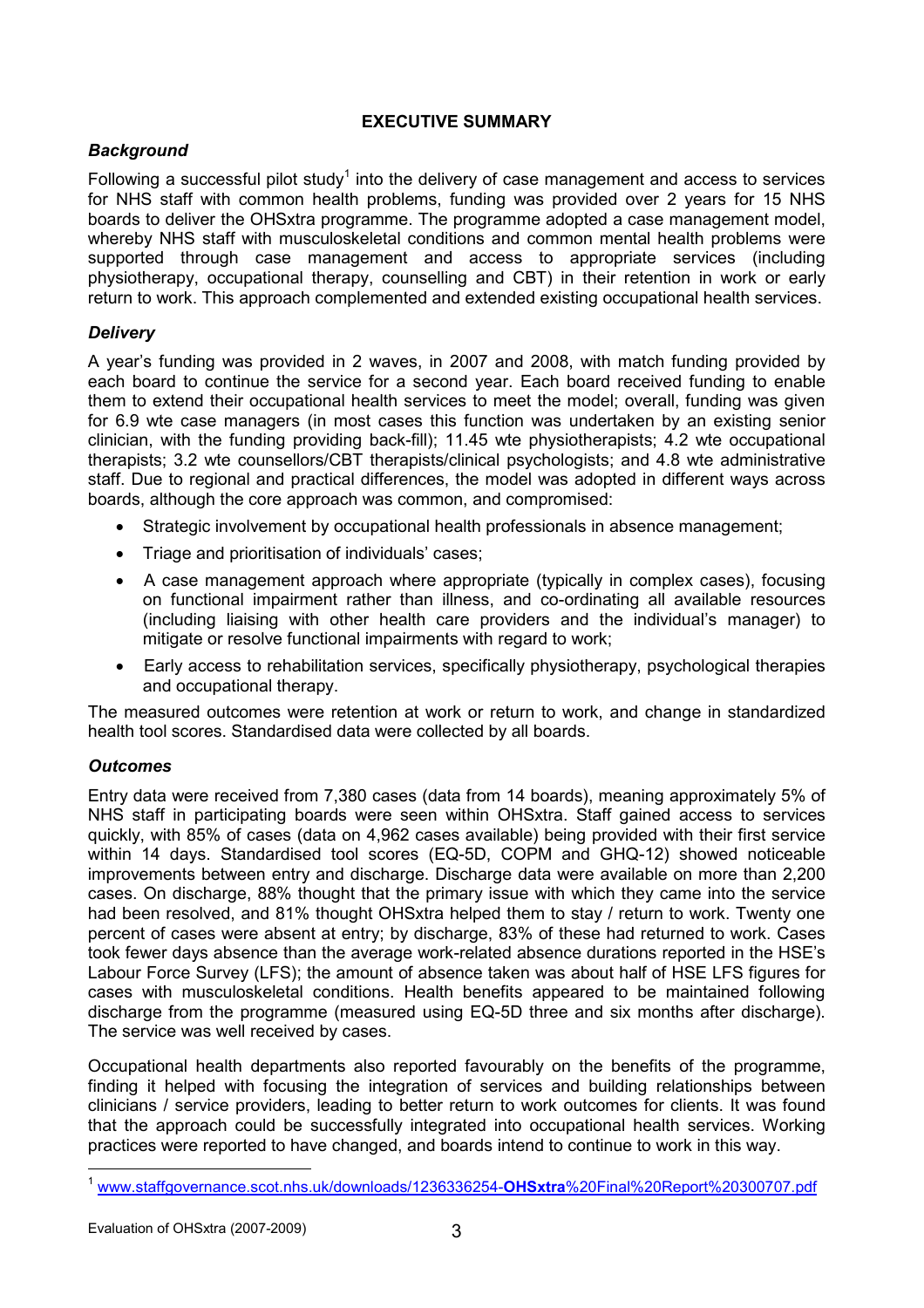# 1. INTRODUCTION

### 1.1 Background to the programme

The OHSxtra programme which is evaluated in this report adopted a case management model, and was available for NHS employees with health problems that were affecting them at work. In the model the case manager provided dedicated support for individuals with the clearly stated goal of retention in work or early return to work as a successful outcome. The case manager facilitated access to services, and liaised with the service providers, other health care providers such as GPs, and the individual's manager to expedite a return to or retention in work. This approach was intended to complement rather than replace existing NHS occupational health services.

Previous studies show the effectiveness of case management and provision of services in other organisations in helping people remain in work or return to work (e.g. Hanson et al, 2006); an example of the cost of, and potential savings from, rapid access to physiotherapy (based on data from NHS Lothian) was modelled in that study. In 2006, OHSxtra was piloted in two Scottish board areas, NHS Fife and NHS Lanarkshire. The pilot evaluated the effectiveness of early access to appropriate services (physical and talking therapies) and case management for NHS staff with occupational health related problems which were having an impact on their ability to stay at work or had resulted in absence. The service was shown to be effective both for clients with musculoskeletal conditions and those with common mental health problems. The results also demonstrated the cost benefit potential of the OHSxtra approach in retaining NHS staff at work and returning to work those off with both short and long-term absence, with the cost of service delivery being less than the anticipated cost of sickness absence for these staff. The programme was shown to be effective for clients and cost effective, with an estimated cost saving of £1.66 for every £1 spent on service delivery (Hanson et al, 2007).

Following the success of the pilot study, the Scottish Government offered funding for other Scottish health boards to adopt the same approach. Funding was awarded in April 2007 to eight boards, and in April 2008 to a further eight boards. In both funding rounds, 12 months funding was awarded by the Scottish Government with the individual boards committing to continue with the programme for a further 12 months by match funding.

During the course of the programme, 'Health Works' a review of the Scottish Government's Healthy Working Lives Strategy (Scottish Government, 2009) identified an action to create a 'Scottish Offer', that sets out, for individuals with a health barrier to entering work or who are in employment with a health condition that may compromise their ability to continue in work, what health services should be expected, standards they should be delivered to, how they can be accessed and the links to wider services such as employability. OHSxtra is a rapid intervention 'fit for work' service aimed at providing quick access for those working in NHS Scotland to allow staff to remain at work or to enable a fast return to the workplace. The approach adopted a biopsychosocial model utilising case management – as recommended by Dame Carol Black, National Director for Health and Work, in her review (Black, 2008). OHSxtra is effectively a 'Scottish Offer' to NHS Scotland staff.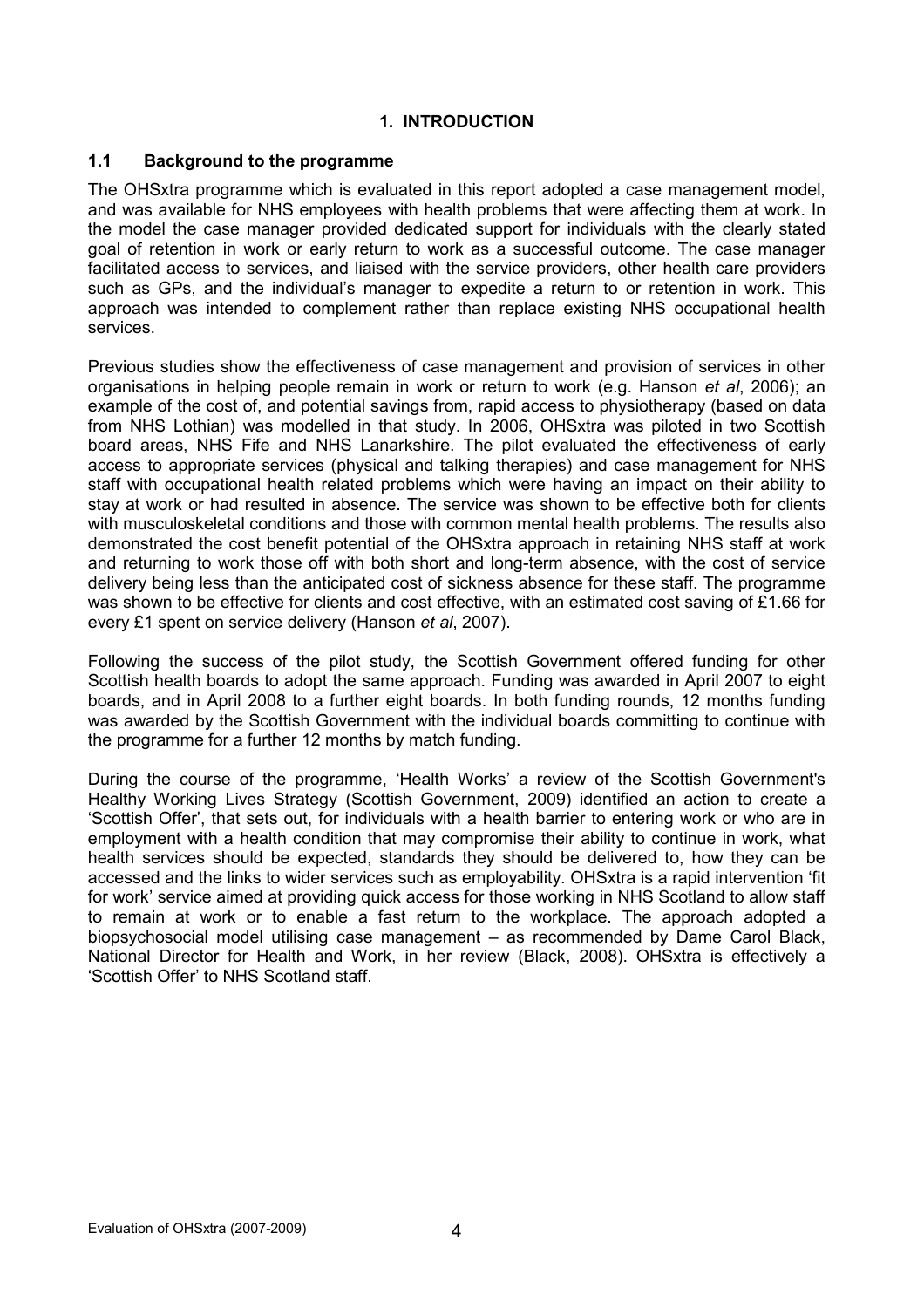# 1.2 Wider roll out of the programme

The boards that received funding to adopt the programme were:

| 2007 Funded             | 2008 Funded                                |
|-------------------------|--------------------------------------------|
| NHS Ayrshire and Arran  | NHS Dumfries and Galloway                  |
| <b>NHS Borders</b>      | <b>NHS Golden Jubilee</b>                  |
| <b>NHS Fife</b>         | NHS Greater Glasgow and Clyde <sup>1</sup> |
| <b>NHS Forth Valley</b> | NHS Lothian <sup>2</sup>                   |
| <b>NHS Grampian</b>     | <b>NHS National Services Scotland</b>      |
| <b>NHS Highlands</b>    | <b>NHS Orkney</b>                          |
| <b>NHS Lanarkshire</b>  | <b>NHS Shetland</b>                        |
| <b>NHS Tayside</b>      | <b>NHS Western Isles</b>                   |

 $1$  Funding was received for delivery of the service in four board locations only (three hospitals and one partnership).

 $2$  Funding was received for delivering the service in West Lothian only.

Each board had existing occupational health provision, with there being some differences in approach and services offered. The intention of the OHSxtra funding was to provide additional funds to allow boards to adopt the OHSxtra model. Where existing services met the OHSxtra model (e.g. rapid access to physiotherapy), funding was not provided to cover the cost of those services; the funding allowed new services or extension of existing services (e.g. to allow equity of access across the board). Funding was available for:

- Case management (whether by a dedicated case manager or integrated into existing clinical roles);
- Physiotherapy;
- Occupational therapy;
- Talking therapies, specifically counselling / cognitive behavioural therapy or psychotherapy;
- Administrative support.

Funding bids were reviewed by a panel chaired by the Scottish Government. Details of the services available within a board prior to OHSxtra funding, and the services that were provided by each board through OHSxtra funding are given in Appendix 1.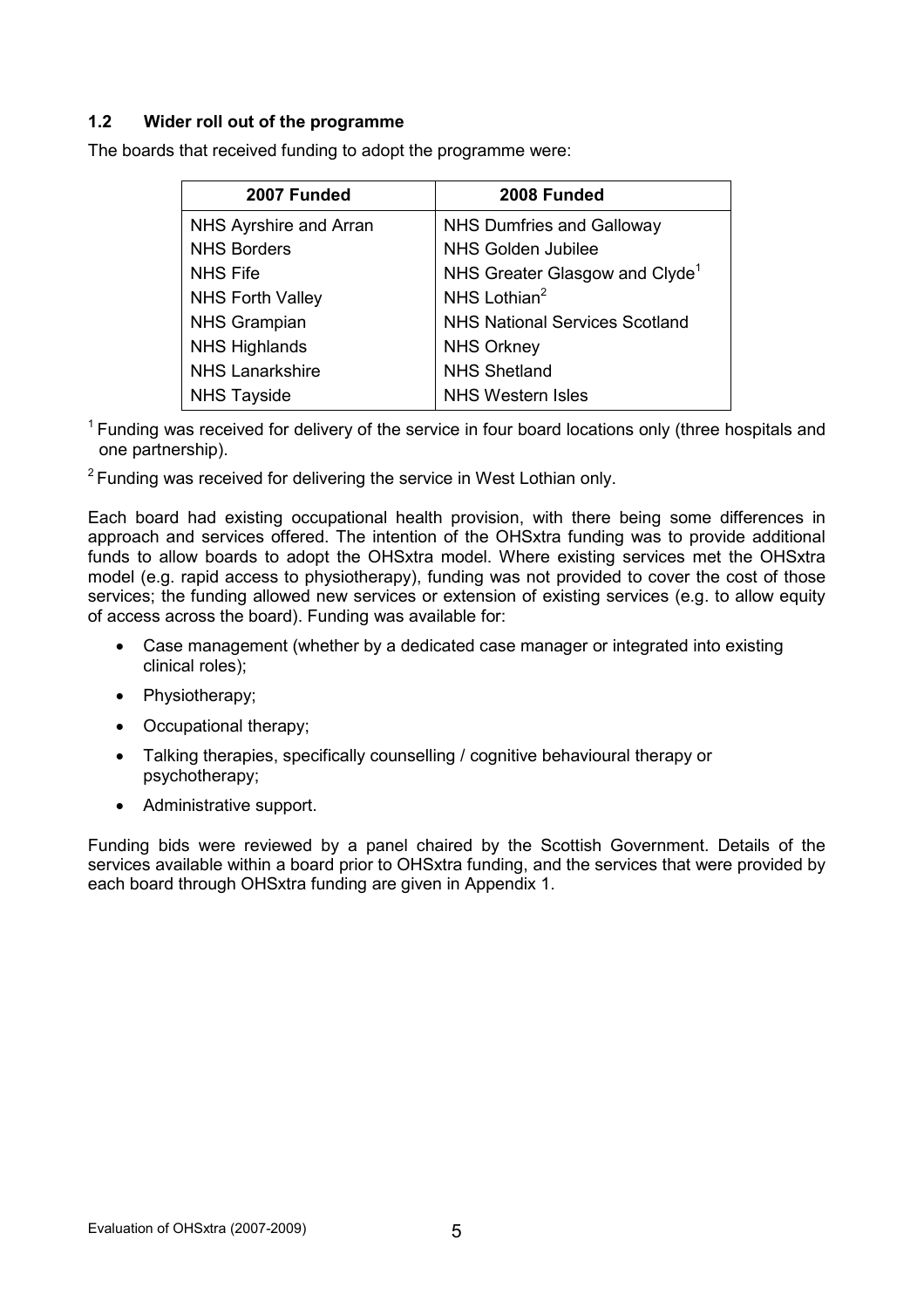# 2. THE OHSxtra APPROACH

### 2.1 Overview

Despite differences between the 15 boards in terms of size, logistical challenges, existing service provision, existing methods of working and additional services funded through the programme, all boards signed up to the OHSxtra approach, which encompassed:

- Strategic involvement by occupational health professionals in absence management;
- Triage and prioritisation of cases;
- Early access to rehabilitation services, specifically physiotherapy, psychological therapies and occupational therapy;
- A case management approach where appropriate (typically in complex cases). This approach focuses on functional impairment rather than illness and co-ordinates all available resources to mitigate or resolve functional impairments with regard to work.

The outcome being measured was retention at or early return to work, and change in standardized health tool scores. The approach adopted a biopsychosocial model, which considers the biological (condition), psychological (impact on mental health and well-being) and social (wider factors that can have an impact on health and well-being). This approach enables health conditions to be de-medicalised, and the broader factors impacting on health to be considered and addressed.

# 2.2 Delivery of case management

It was accepted that there was no one delivery model that would suit all boards and the approach was implemented in different ways based on local needs. Different boards followed slightly different models concerning who undertook triage, and whether self referral by cases to physiotherapy and counselling services was possible. Another difference was whether a dedicated case manager was provided, or whether the case management function was undertaken by clinicians. However, all boards broadly followed the model shown in Figure 1.



Figure 1: Flow chart of client route to services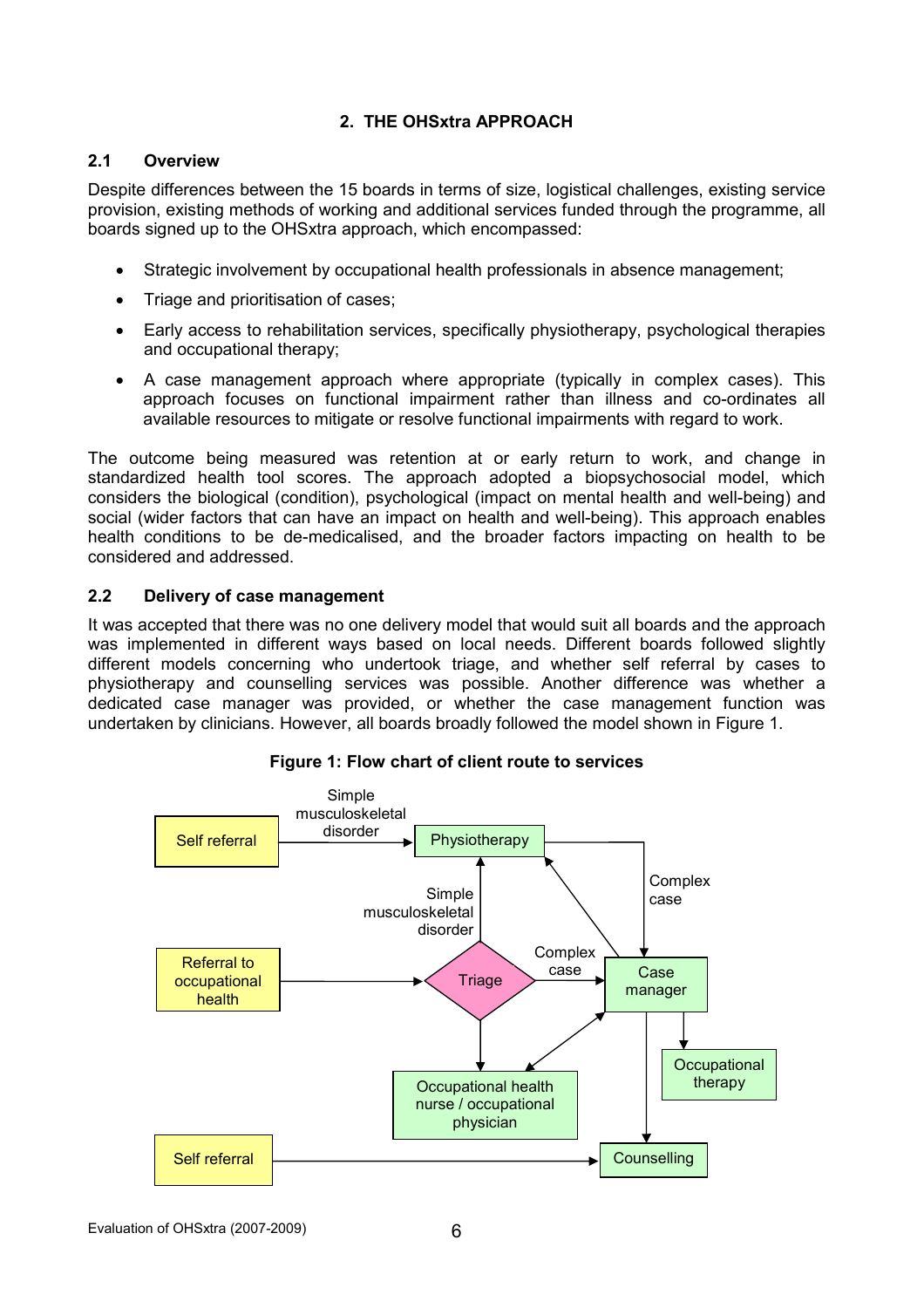Triage criteria were established so that it was clear which clients may benefit simply from rapid access to services, which would benefit from case management, and which should receive preexisting occupational health services.

It was intended that case management would be undertaken for more complex cases (where there may be multiple services provided), where such an approach has been shown to be effective. The case management approach focussed on the work ability of the client, with referral, advice, support and liaison with appropriate service providers and managers. In order to identify those clients who may benefit from a case management approach, guidance was given on the most appropriate clients to receive case management. This was:

- a. Clients who presented with a musculoskeletal disorder (MSD) of longer than 12 weeks, especially where one or more of the following was indicated:
	- i. Recurring problem
	- ii. Absent from work
	- iii. Repeated absence from work
- b. Clients who presented with multiple/complex needs (where a biopsychosocial model would be appropriate).
- c. Clients who might require more than one therapeutic intervention or assessment.

These triage criteria were adopted by all boards.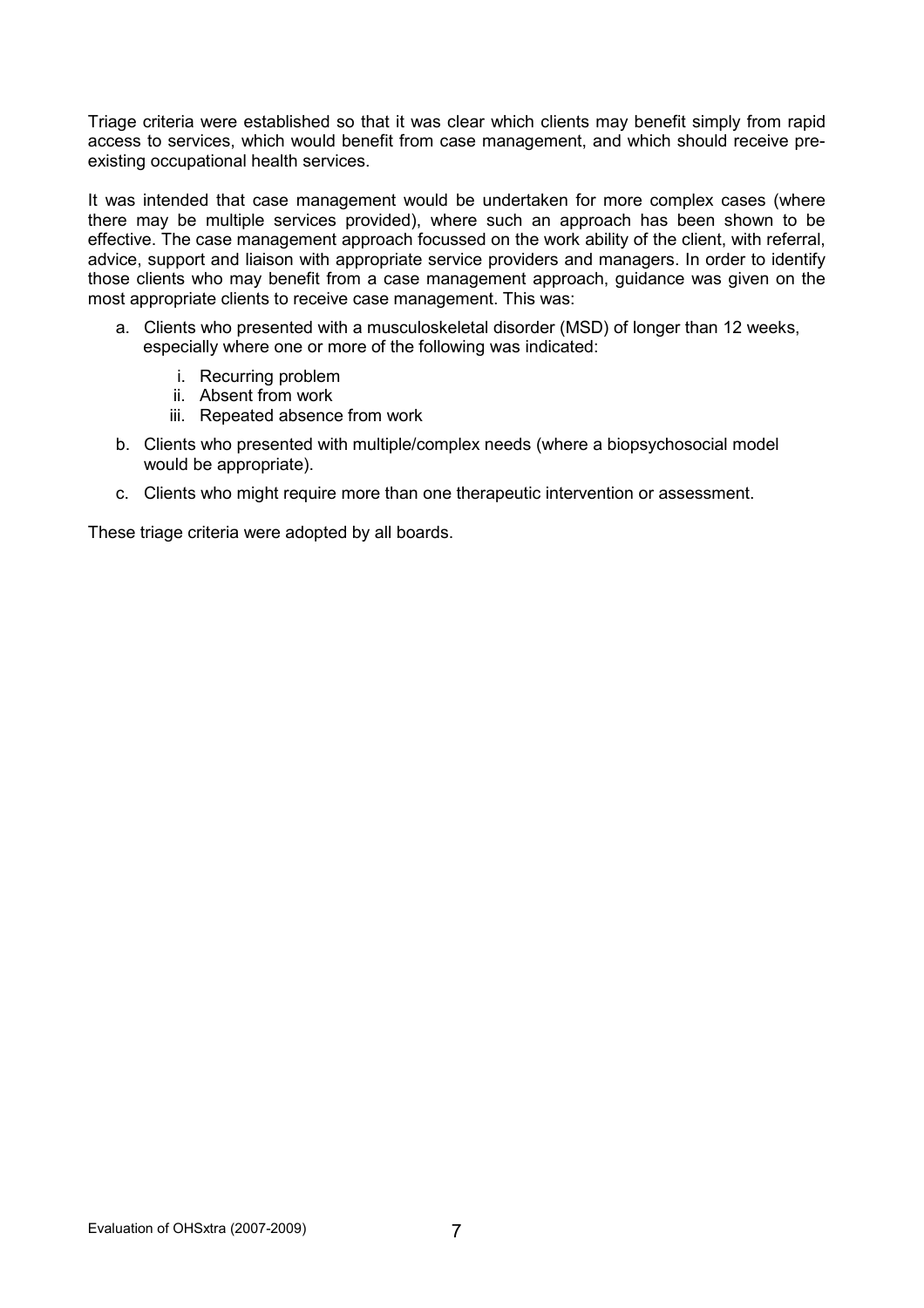# 3. IMPLEMENTATION

### 3.1 Overview

Each board adapted the philosophy of OHSxtra to meet local needs. As described in Section 1.2, in the bidding for funding, boards were asked to identify what additional resources were required to adopt this approach, as many boards were already providing elements of the service. Therefore boards received funding for different elements of the programme. The key issue was that board would provide case management for clients who required it, and rapid access to physiotherapy, counselling / cognitive behavioural therapy (CBT) and occupational therapy services.

Largely due to existing arrangements, boards had different criteria for entry into the programme; some received all clients whatever the impact of their health condition, while others only received those whose condition was affecting them at work ('work relevant').

Due to different approaches for integrating OHSxtra into existing service delivery, some boards collected data only relating to clients who received services funded by OHSxtra. Two boards (NHS Grampian and NHS Highlands) fully integrated their approach, and were not able to identify 'OHSxtra cases'. They therefore provided data for analysis on all clients who attended occupational health.

Although NHS Lanarkshire participated in the pilot study, and continued with the OHSxtra approach beyond the end of that pilot period, they changed their approach in 2008, and introduced an absence management programme which included case management and referral to services. This project, known as the EASY Project (Early Access to Support for You), provided services to those who had become absent, but not those who were at work and struggling (although staff at work can access these services by a self referral route); it therefore differs in approach to OHSxtra. NHS Lanarkshire did not collect data relevant for OHSxtra, and they are not included in the analysis described in this report.

NHS National Services Scotland, which is a geographically dispersed board with staff located across Scotland, experienced time delays in setting up the programme. They therefore were not able to contribute data for central analysis within the time frame of the project.

# 3.2 Training

All boards received one day's training in case management and the tools and data collection required for the project. A second half day's training was given in the use of the database. The trainers were experienced case managers and the OHSxtra project manager.

### 3.3 Project management

A project manager was appointed to co-ordinate the implementation of the programme in the different boards. They facilitated communication between the boards, and with the Scottish Government. In addition, each board had a representative who liaised with the project manager, and oversaw the delivery of the programme within their board. Most boards set up an internal OHSxtra implementation group, with regular meetings.

An OHSxtra national reference group was established with the remit of:

- identifying good practice;
- facilitating the sharing of information about approaches, processes, standards and experience, including case studies; and
- assisting with communication and joint working.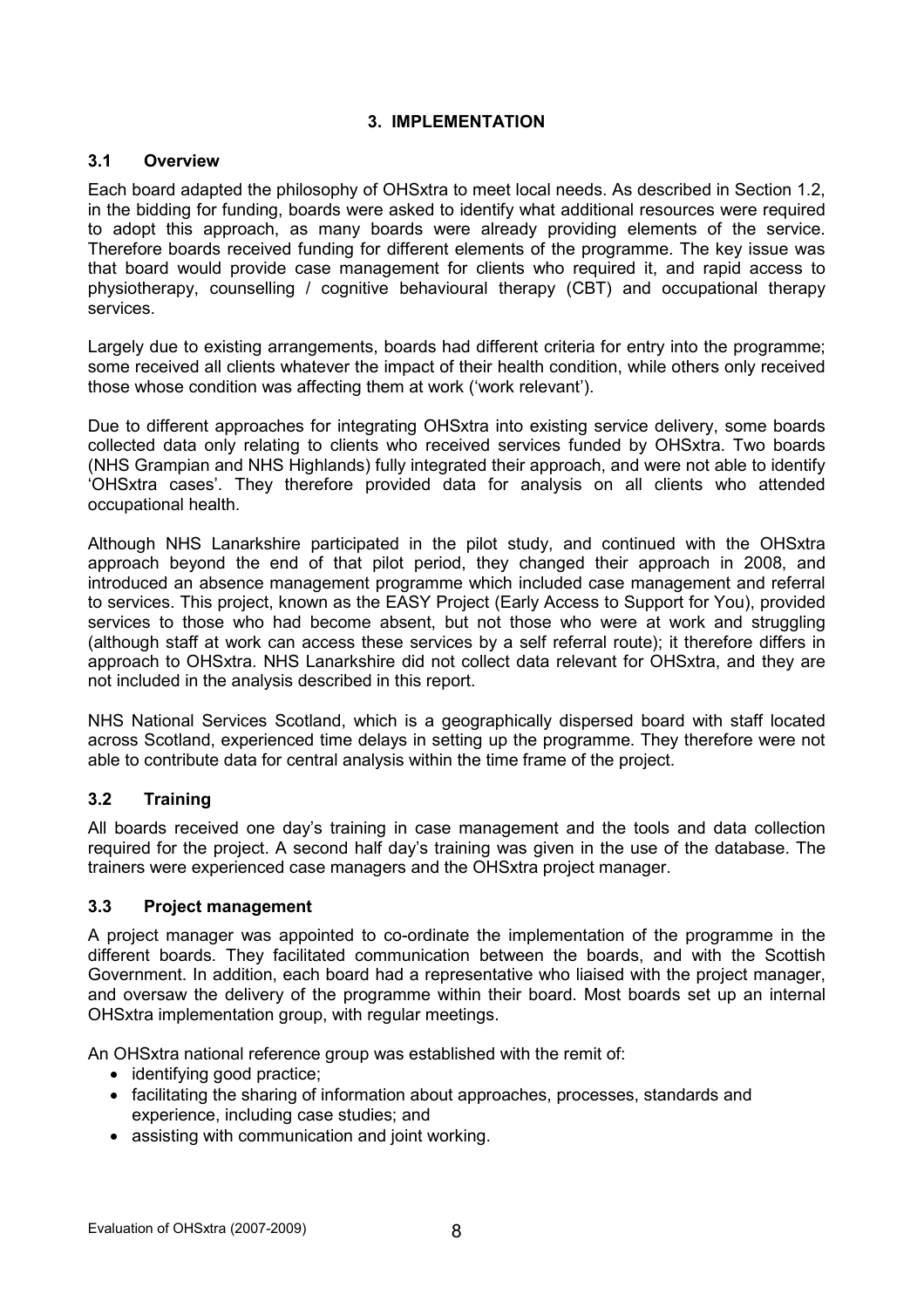The meetings were bi-monthly during the early stages of the development of the programme, with meeting frequency becoming quarterly later in the programme. Teleconference facilities were available for those unable to travel. In addition, the different professional groups working on OHSxtra in their different board areas were offered the opportunity to network with others of the same profession from the other boards. Physiotherapy, occupational therapy and counselling networks were set up, for the sharing of experience and support.

# 3.4 Approach

Table 1 summarises the different resources received and differences in data collection and service delivery between the boards. A more detailed description of service delivery in each of the boards is given in Appendix 1.

In total, the project notionally funded the following posts (where wte = whole time equivalent):

- 6.9 wte case managers: in most cases this function was undertaken by an existing senior clinician
- 11.45 wte physiotherapists
- 4.2 wte occupational therapists
- 3.2 wte counsellors / CBT therapists / clinical psychologists
- 4.8 wte administrative staff
- 0.5 wte dependency counsellor.

Not all boards were able to recruit to the intended posts, and for a variety of reasons, the approach adopted was not always that intended by the board at the bid preparation stage.

Because the boards differed widely in terms of size, geography, arrangements with existing service provision and funding received, the OHSxtra approach was implemented in different ways in different boards. The key differences are discussed below.

### 3.4.1 Case management function

Some boards chose to have case management delivered through a dedicated case manager, while the majority of boards integrated the function into existing clinical roles. Most of the boards that had case management as a discrete role found that delays could arise if the case manager was on leave or otherwise absent. The potential for delays partly depended on how the service was set up and how triage was undertaken and the position of the case manager within the team. Delays were more likely if all new cases had to be assessed by the case manager. They were minimised if the triage criteria (triage not undertaken by the case manager) allowed clients with simple conditions to go directly to the service provider, with cases being referred to the case manager (either at triage or by a service provider) if the condition was more complex. Three of the boards that provided case management as a discrete function changed to providing case management through a clinical function (i.e. undertaken by a team) part way through the project. One board (NHS National Services Scotland) continued with the specific case management function as this suited their particular needs, being a geographically dispersed board, where they provided telephone based case management and procured therapeutic services from a range of other NHS occupational health departments.

### 3.4.2 Access

Different criteria were used for access to services. Some boards provided their physiotherapy service for all musculoskeletal conditions, while others managed the demand on the service by only accepting 'work-affecting' conditions.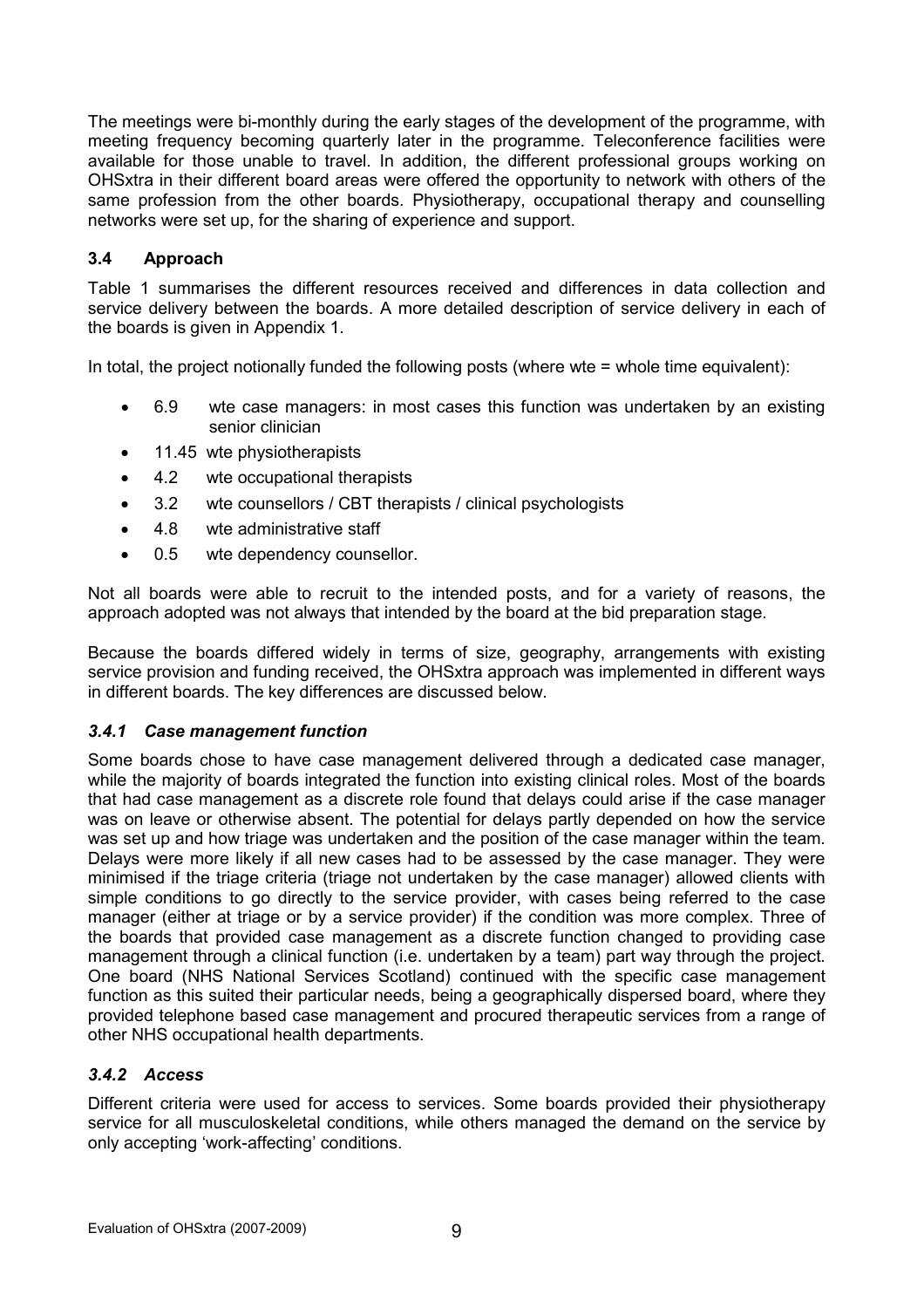|  | Table 1: Summary of boards' approaches and the staffing provided through OHSxtra |  |
|--|----------------------------------------------------------------------------------|--|
|--|----------------------------------------------------------------------------------|--|

|                                           | 2007 Funded boards                 | <b>Ayrshire and</b><br>Arran                                                                        | <b>Borders</b>                                                  | Fife                                                             | <b>Forth Valley</b>                    | Grampian                                                        | Highland                                                                         | <b>Tayside</b>                                                    |
|-------------------------------------------|------------------------------------|-----------------------------------------------------------------------------------------------------|-----------------------------------------------------------------|------------------------------------------------------------------|----------------------------------------|-----------------------------------------------------------------|----------------------------------------------------------------------------------|-------------------------------------------------------------------|
| <b>Clients received into</b><br>programme |                                    | All problems                                                                                        | All problems                                                    | Only work<br>relevant                                            | All problems                           | All problems                                                    | All problems;<br>physiotherapy<br>provided only for<br>work relevant<br>problems | All problems                                                      |
|                                           | <b>Data collected</b>              | Only OHSxtra<br>clients                                                                             | Only OHSxtra<br>clients                                         | Only OHSxtra<br>clients                                          | Only OHSxtra<br>clients                | All clients<br>through OH                                       | All clients<br>through OH                                                        | Only OHSxtra<br>clients                                           |
| <b>Case management</b><br>(CM)            |                                    | Integrated into<br>OH (PT / OT)<br>roles                                                            | Integrated into<br>OH (PT) roles                                | Dedicated CM<br>part of the time.<br>Integrated into<br>OHN role | Integrated into<br>OHN role            | Integrated into<br>OH roles                                     | Dedicated CM<br>part of the time /<br>Integrated into<br>OHN role                | Dedicated CM<br>part of the time /<br>Integrated into<br>OHN role |
|                                           | Case manager                       | $\overline{a}$                                                                                      | $\overline{a}$                                                  | 1 wte                                                            |                                        | 1 wte                                                           | 1 wte                                                                            | 1 wte                                                             |
|                                           | Physiotherapy                      | 1 wte                                                                                               | 1 wte                                                           | 1 wte                                                            | $0.5$ wte                              |                                                                 | $0.5$ wte                                                                        | 3 wte                                                             |
|                                           | <b>OT</b>                          | 1 wte                                                                                               | $0.1$ wte                                                       | $0.5$ wte                                                        |                                        | 1 wte                                                           |                                                                                  | $0.5$ wte                                                         |
| Staffing funded by<br><b>OHSxtra</b>      | <b>Counselling /</b><br><b>CBT</b> | License for<br>'Beating the<br>blues'                                                               | 0.3 wte clinical<br>psychologist /<br>CBT therapist             | 0.3 wte mental<br>health support                                 | 0.2 wte Clinical<br>psychologist       | $0.5$ wte<br>counsellor                                         | Self help tools,<br>group sessions                                               |                                                                   |
|                                           | <b>Other</b>                       |                                                                                                     |                                                                 |                                                                  |                                        | $0.5$ wte<br>dependency<br>counsellor                           | 0.2 wte admin                                                                    | 0.5 wte admin                                                     |
| <b>Access to</b><br>physiotherapy         |                                    | Self referral or<br>OH referral                                                                     | OH referral only                                                | OH referral only                                                 | Self, manager,<br>GP or OH<br>referral | Self referral &<br>referral via OH<br>(to existing<br>service). | Self referral or<br>OH referral                                                  | OH and line<br>manager<br>referral.                               |
| <b>Access to</b><br>counselling/CBT       |                                    | OH referral to<br>CBT only.<br>Self referral to<br>staff care<br>service and EAP<br>also available. | Self referral (no<br>reports to OH,<br>except on<br>discharge). | OH referral only.                                                | OH referral only.                      | OH referral only.                                               | OH referral only.                                                                | Self referral or<br>OH referral (no<br>reports to OH).            |
|                                           | <b>Access to OT</b>                | OH referral only                                                                                    | OH referral only                                                | OH referral only                                                 | OH referral only.                      | OH referral only.                                               | OH referral only.                                                                | OH referral only.                                                 |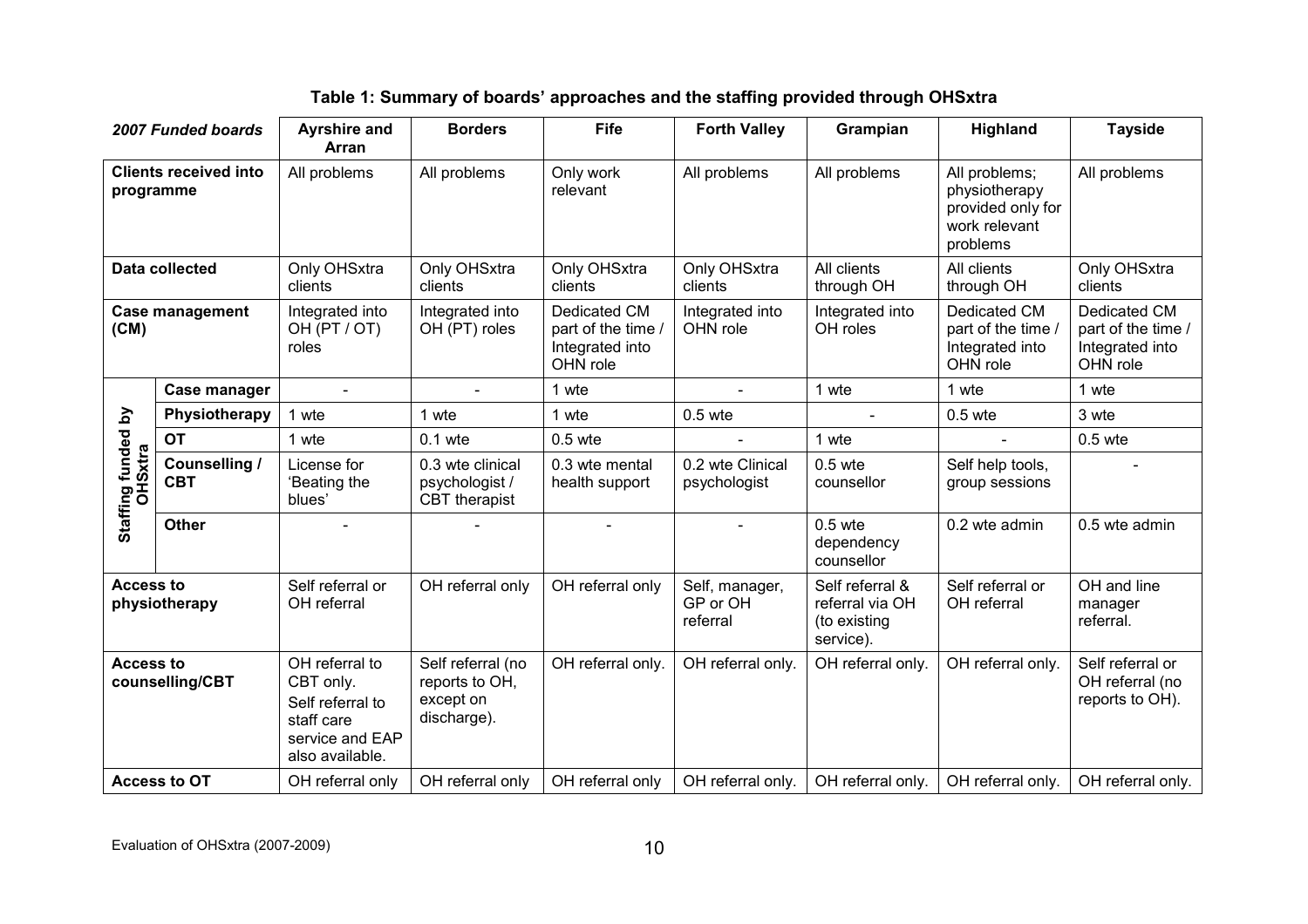|                                           | 2008 Funded boards          | <b>Dumfries and</b><br>Galloway | Golden<br><b>Jubilee</b>        | <b>Greater</b><br><b>Glasgow and</b><br>Clyde | Lothian                                                                                                                  | <b>NSS</b>              | Orkney                      | <b>Shetland</b>                 | <b>Western Isles</b>                        |
|-------------------------------------------|-----------------------------|---------------------------------|---------------------------------|-----------------------------------------------|--------------------------------------------------------------------------------------------------------------------------|-------------------------|-----------------------------|---------------------------------|---------------------------------------------|
| <b>Clients received into</b><br>programme |                             | Only work<br>relevant           | All problems                    | Only work<br>relevant                         | Only work<br>relevant into<br>OHSxtra triage.<br>Counselling<br>(not reported to<br>OHSxtra) took<br>all self referrals. | All problems            | All problems                | All problems                    | All problems                                |
| Data collected                            |                             | Only OHSxtra<br>clients         | Only OHSxtra<br>clients         | Only OHSxtra<br>clients                       | Only OHSxtra<br>clients                                                                                                  | Only OHSxtra<br>clients | Only OHSxtra<br>clients     | Only OHSxtra<br>clients         | Only OHSxtra<br>clients                     |
| <b>Case management</b>                    |                             | Integrated<br>into OHN role     | Integrated<br>into OHN role     | Integrated into<br>lead PT's role             | Integrated<br>into OH role                                                                                               | Dedicated CM            | Integrated<br>into OHN role | Integrated<br>into OHN role     | Integrated<br>into OHN role                 |
|                                           | Case manager                | $0.5$ wte                       | $1.0$ wte                       |                                               |                                                                                                                          | 1.2 wte                 | $0.2$ wte                   | $1.0$ wte                       | $0.2$ wte                                   |
|                                           | Physiotherapy               | 0.73 wte                        | 0.25 wte                        | $2.0$ wte                                     | $2.0$ wte                                                                                                                | Purchased as            | $0.2$ wte                   | $0.5$ wte                       | $0.5$ wte                                   |
|                                           | OT                          |                                 |                                 | $1.0$ wte                                     | $0.5$ wte                                                                                                                | required                |                             |                                 | $0.1$ wte                                   |
| Staffing funded<br>by OHSxtra<br>λá       | Counselling /<br><b>CBT</b> | $1.0$ wte                       | $0.2$ wte                       | $\overline{\phantom{0}}$                      | $0.6$ wte                                                                                                                |                         | $0.1$ wte                   | $0.4$ wte                       | $0.2$ wte                                   |
|                                           | <b>Other</b>                | 1.0 wte admin                   | 0.5 wte admin                   | 2.0 wte admin                                 | 1.0 wte admin                                                                                                            | 10 days admin           | 0.2 wte admin               | 0.2 wte admin                   | 0.2 wte admin                               |
| <b>Access to</b><br>physiotherapy         |                             | OH referral<br>only             | Self referral or<br>OH referral | Self referral or<br>OH referral               | Self referral or<br>OH referral*                                                                                         | CM referral<br>only     | Self referral               | Self referral or<br>OH referral | OH referral<br>faster than<br>self referral |
| <b>Access to</b><br>counselling/CBT       |                             | OH referral<br>only             | OH referral<br>only             | Self referral or<br>OH referral               | Self referral<br>only (no<br>reports to OH)                                                                              | CM referral<br>only     | OH referral<br>only         | Self referral or<br>OH referral | OH referral                                 |
|                                           | <b>Access to OT</b>         | OH referral<br>only             | OH referral<br>only             | OH referral<br>only                           | OH referral<br>only                                                                                                      | CM referral<br>only     | OH referral<br>only         | OH referral<br>only             | OH referral                                 |

\* only data on self referrals was reported

Key:

CM = Case manager

OHN = Occupational health nurse

EAP = Employee assistance programme

OH = Occupational health

wte = whole time equivalent

OT = Occupational therapy

PT = Physiotherapy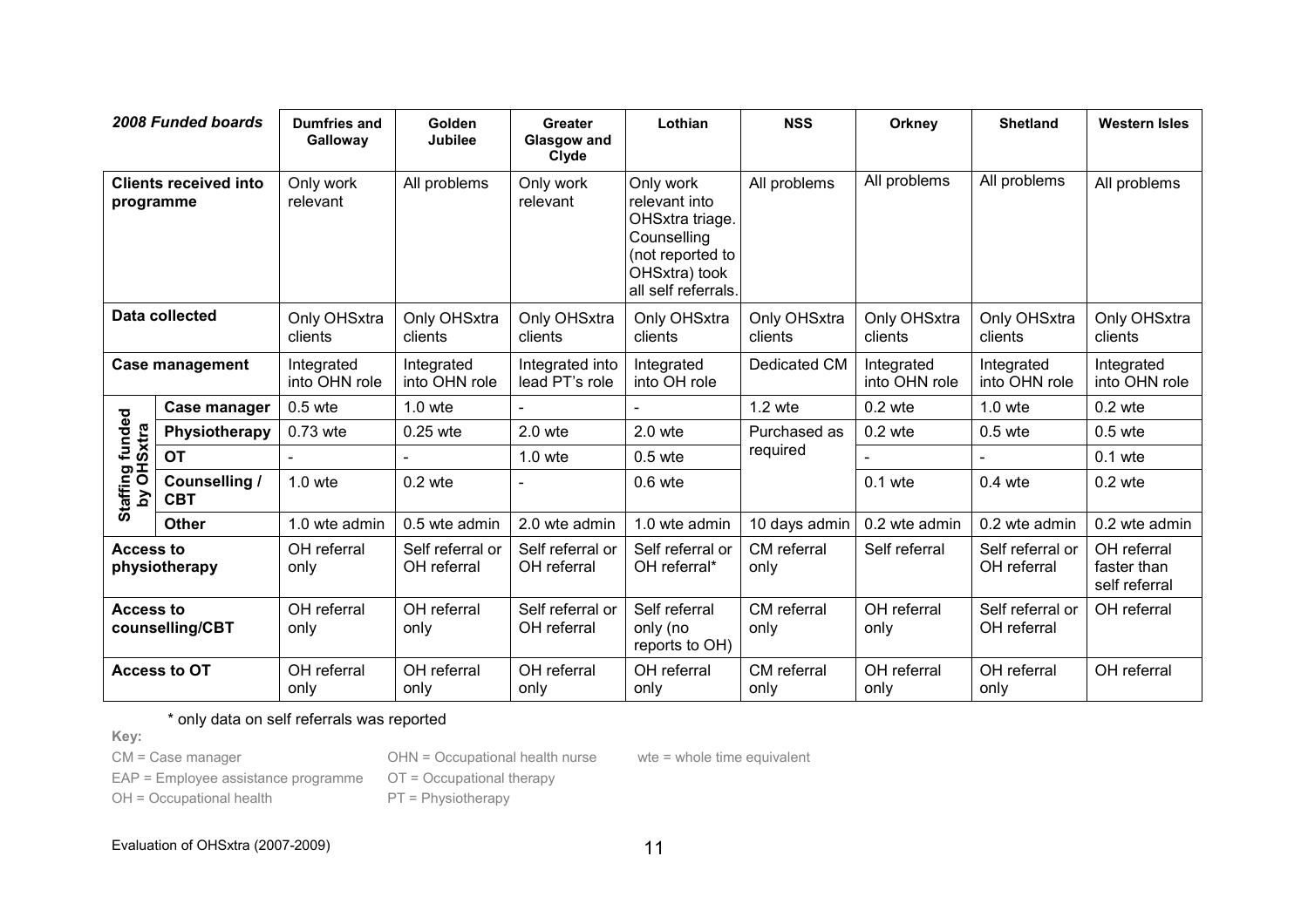Although triage criteria were agreed, the method of initial contact by therapists with the client following triage varied. Some boards undertook telephone assessments and provided advice (e.g. via leaflets or on intranet), while others saw all initial referrals for a face-to-face assessment.

# 3.4.3 Delivery method of 'talking therapies'

Different approaches were used for the delivery of counselling and CBT, partly due to staff skills available. Some boards (those that were smaller and more remote) had difficulty recruiting CBT therapists in their geographical area and had to consider alternative ways of delivering the service. Solutions included providing an on-line self-help program ('Beating the Blues') and group sessions. In some boards, other clinicians with CBT training (e.g. occupational health nurses or occupational therapists) provided support in this area.

# 3.4.4 Geography

Boards covering a small population or a geographically dispersed population faced practical challenges concerning delivery of services over a large area. Although they may have had OHSxtra funded therapists based at the main centre, in the locations remote from the centre they tended to use NHS outpatient facilities; case management was undertaken by phone.

### 3.4.5 Feedback from service providers

In most boards, the occupational health team received client progress reports from the counselling / psychological therapies when they had referred a client for this service.

However, for confidentiality reasons, some boards were not able to gain reports from counselling / psychological therapy, and therefore to effectively case manage them. In these boards, clients requiring counselling support were asked to self-refer into the service; the occupational health staff did not know who had made use of the service, and data for evaluation were not available for these cases.

# 3.4.6 Classification of clients referred to services

Following application of the accepted triage criteria, some boards collected data on all clients who received occupational health therapeutic services (particularly physiotherapy), whether or not it was paid for by OHSxtra, while others only collected it on services that were specifically paid for by OHSxtra. For example, if some physiotherapy was already provided prior to OHSxtra but this was extended by OHSxtra funding, some boards collected data only on the clients who were seen by the additionally funded physiotherapist, while other boards collected data on all clients who received occupational health physiotherapy services.

One board (NHS Lothian) only recorded data on clients who had self referred into the programme (i.e. excluded management referrals).

NHS Grampian and NHS Highlands collected data on all clients that were referred to occupational health services, not only those who met the OHSxtra triage criteria.

### 3.4.7 Summary

These differences in approach limit the application of an economic evaluation, and make it more difficult to draw conclusions about particular elements of the approach.

### 3.5 Data collection

### 3.5.1 Standardised data collection

In order to ensure that data were collected and recorded in a standard way by each board a protocol for data collection and recording were established; data collection forms were developed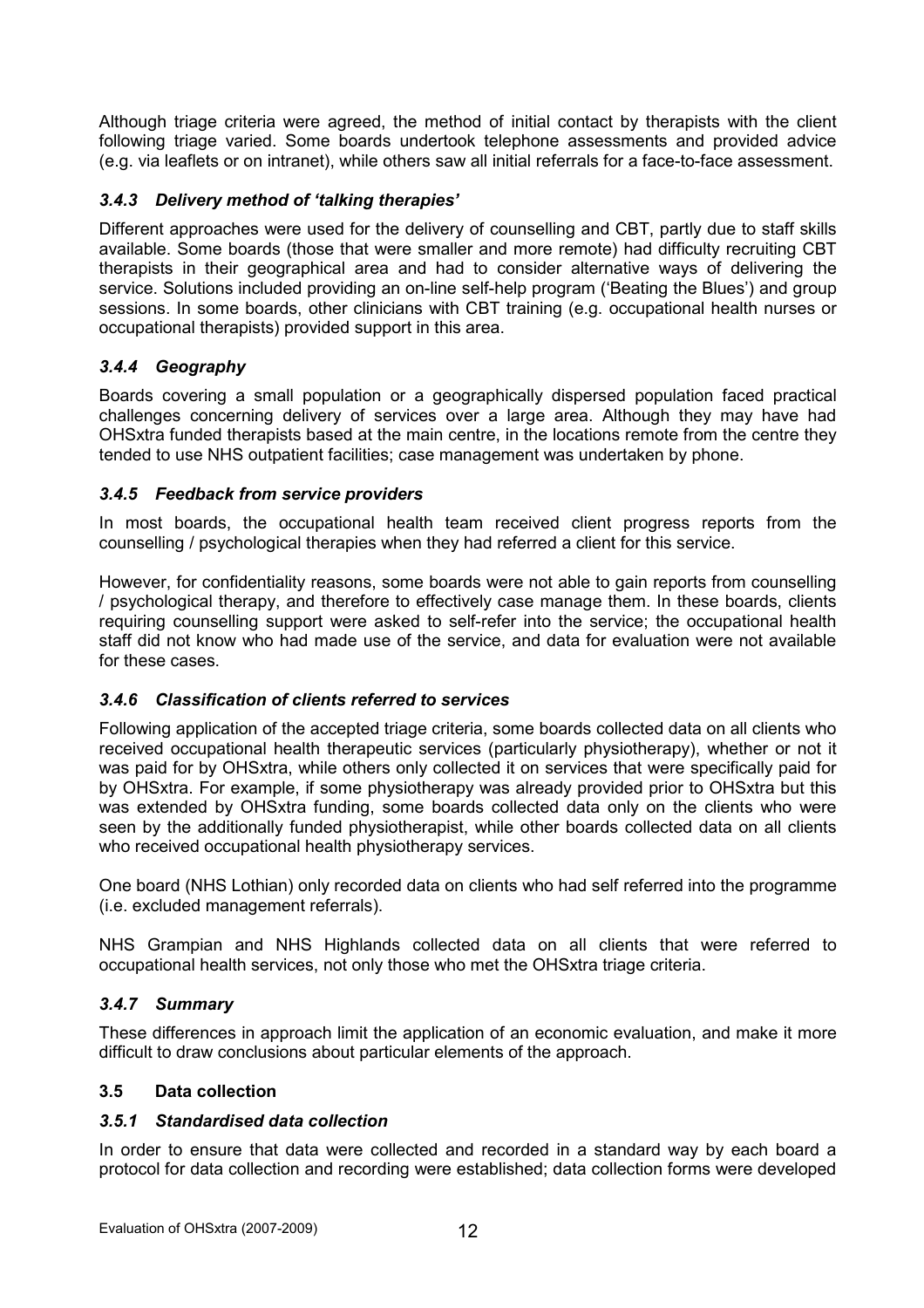and standardised tools identified. Data were collected on a client's entry into the programme, during their involvement with the programme, and on their discharge. Data were sought from clients 3 and 6 months following their discharge to evaluate the longer term impact of the programme. Each board received training in the use of the questionnaires and tools. Each case entry received a unique identifying number; if a client entered the programme twice they would receive a new identifying number on the second entry; each individual was termed a 'client', and each unique entry a 'case'. A Microsoft Office Access™ database was provided on which data were recorded. The database was typically managed by an administrator within each of the boards.

# 3.5.2 Questionnaires

Questionnaires and data collection forms were developed on which to record the required data. Some of this data was to help the case managers / clinicians in their role, while some was also required for entry into the database, which would enable subsequent analysis.

### 3.5.3 Standardised tools

# 3.5.3.1 EQ-5D

The EQ-5D (European Quality of Life – 5 Dimensions) was used in the OHSxtra pilot study, and had been shown to be quick and easy for clients to complete. It asks clients to answer questions about their health status relating to five dimensions: mobility, self-care, ability to perform usual activities, pain and discomfort, and anxiety or depression. For each dimension there are three possible responses, essentially no problems, some problems, or significant problems. The tool also has a Visual Analogue Scale on which clients score their overall health status on the day from 0 (worst state imaginable) to 100 (best state imaginable).

# 3.5.3.2 COPM

The COPM (Canadian Occupational Performance Measure) was used in the pilot study, and had been well received by both clients and case managers. In this tool clients are asked to identify the activities important to them that they have most difficulty performing. They are asked to rate their ability to perform each identified activity (performance score), and their satisfaction with their ability to perform the activity (satisfaction score), in both cases using a scale of 1-10, with 10 being the best. Essentially, this tool is a way of clients subjectively quantifying their performance. It requires a careful discussion with the client to help them identify which tasks are most significant for them, and therefore is more time consuming to complete than the EQ-5D. However, it provides information which can help the clinician  $\overline{I}$  case manager identify what the obstacles to work may be and can help develop an action plan with the client to overcome these obstacles.

Boards were requested to use the COPM for clients who were being case managed; clients who were referred directly (or self referred) to physiotherapy or counselling without the need for case management did not need to complete the COPM, although they completed the rest of the data collection related paperwork.

Both these tools are effective at measuring health changes for a range of conditions (including musculoskeletal and mental health).

### 3.5.3.3 GHQ-12

The General Health Questionnaire – 12 dimensions (GHQ-12) had been used in the pilot study with cases where a common mental health problem was indicated. This was found to be helpful by the case managers. It was made an optional tool in the programme, to be used if helpful with cases with a common mental health problem.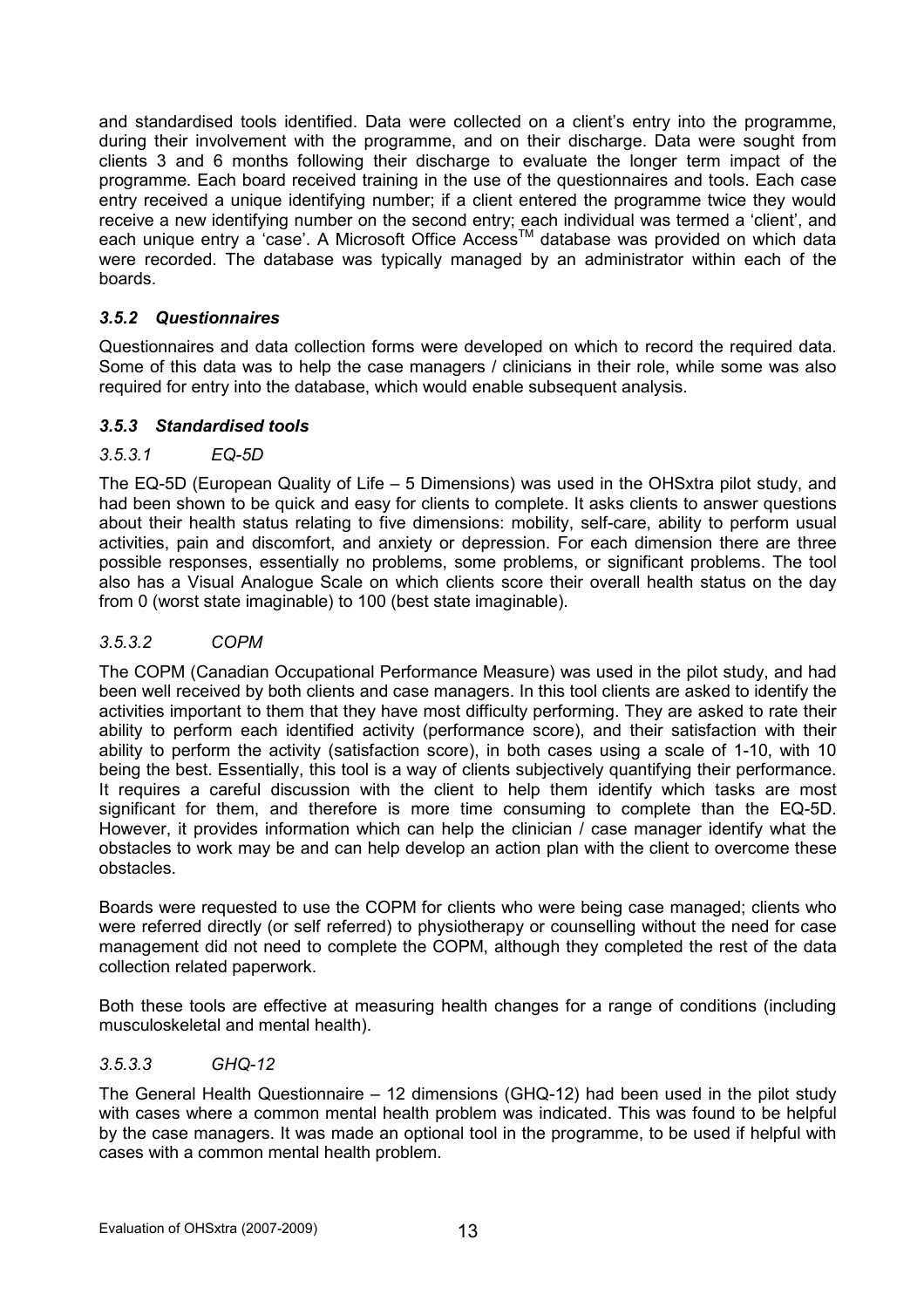In addition to these tools, some service providers also continued to use other standardised tools that were relevant to the health condition / discipline. Since this was not standardised across the boards, this was not collected or analysed centrally.

# 3.5.4 Variables recorded

The key variables that were requested for each case are shown below.

# Entry assessment questionnaire

- Demographic information (Date of birth, gender, staff group)
- Primary presenting issue
- Absence status and duration, if absent
- Services received prior to OHSxtra
- EQ-5D
- COPM (if being case managed)
- GHQ-12 (optional)

Service provision questionnaires – to assist with communication between the service providers and those undertaking case management.

Services received through OHSxtra (including the number of sessions)

# Discharge questionnaire

- Resolution of primary presenting issue
- Absence status
- Number of days absence due to primary presenting issue since entering the programme
- View of whether OHSxtra helped them stay in work or return to work
- $FQ-5D$
- COPM (if used at entry)
- GHQ-12 (if used at entry)

### 3 month follow up questionnaire

- Number of days absence due to primary presenting issue since being discharged from programme
- $FQ-5D$

### 6 month follow up questionnaire

- Number of days absence due to primary presenting issue since 3 month follow up questionnaire
- $\bullet$  EQ-5D

### 3.5.5 Duration of the project

Due to recruitment and personnel issues, each board launched OHSxtra at a different time. This varied from July to December 2007 for the 2007 funded boards, and August 2008 to April 2009 for the 2008 funded boards. Boards were asked to collect data for 12 months from the start of the programme. Each board maintained its own database. At the end of data collection, all records were made anonymous and securely transferred for central analysis.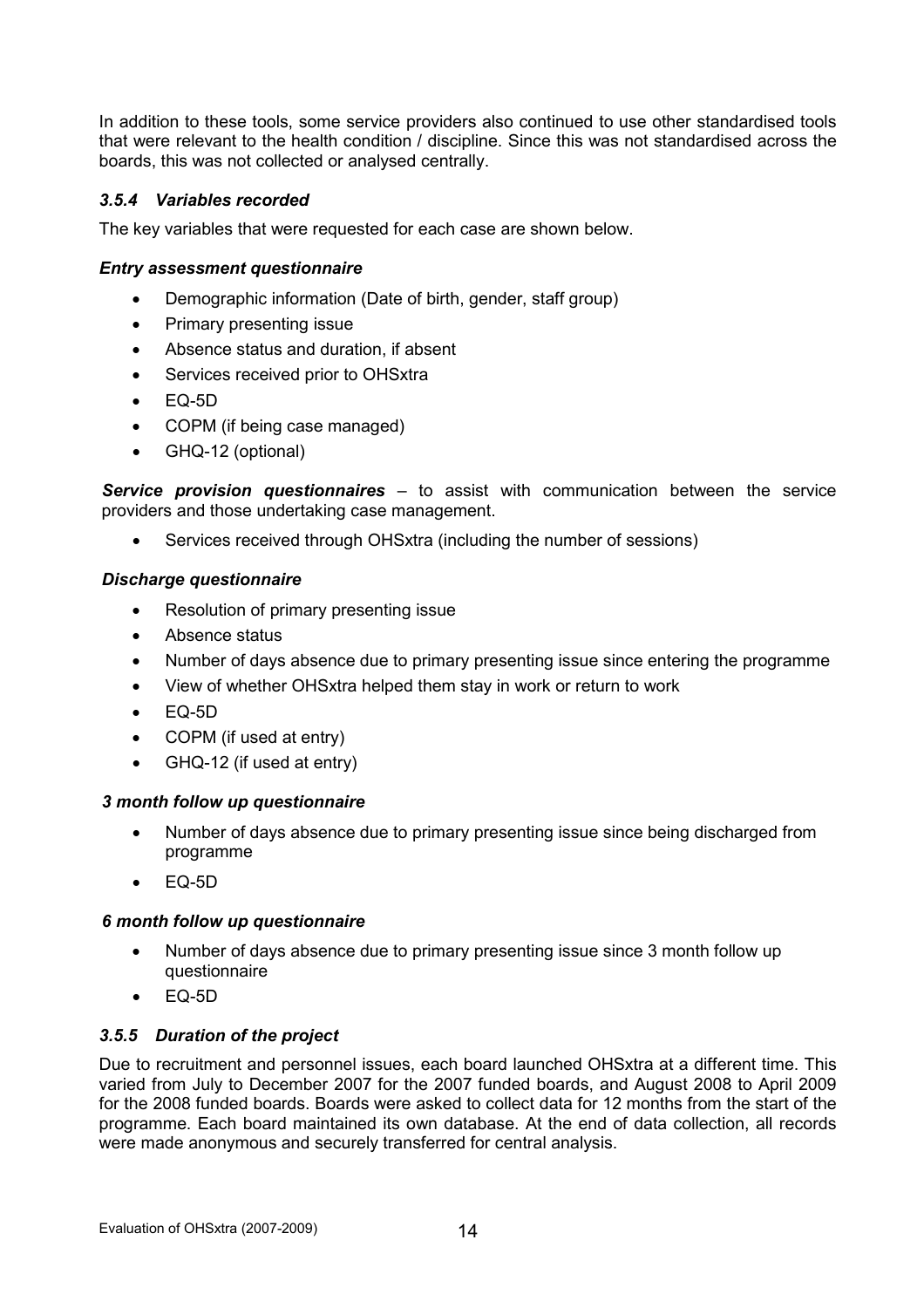#### 3.6 Advertising the programme

Boards were offered standard OHSxtra leaflets and posters on which their local contact details could be provided. A website, was also available to provide background information about the project and contact details of each of the participating boards (www.ohsxtra.scot.nhs.uk).

A dedicated phone line for OHSxtra had been established for the pilot study. This number was well known and widely advertised in NHS Fife. They therefore continued to use this phone line as a route of entry for clients. Other boards were offered the opportunity to also use this number (with a routing for calls to a local number), however all opted to use their existing methods of referral into the OH service (maintaining the same phone number / email address).

Boards used a variety of methods of advertising the service (described in Appendix 1), including using the posters and leaflets, staff bulletins, intranet, talking at management meetings and informing local GPs of the service. Some boards chose not to actively promote the service to employees, in order to allow time to fully integrate it into existing service delivery, without being overwhelmed by referrals.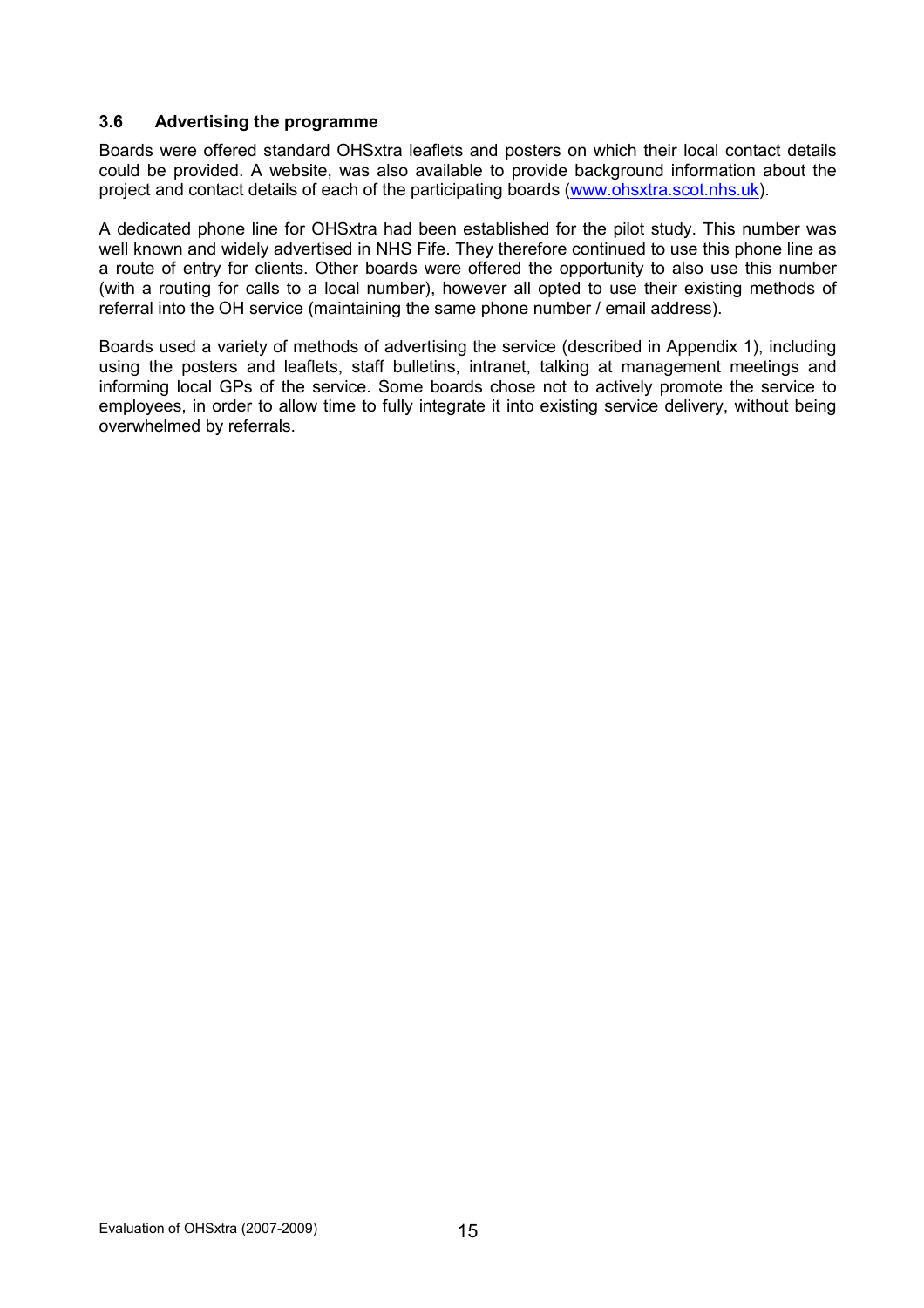# 4. RESULTS

### 4.1 Reports from boards

Boards submitted their completed database for central analysis; data were not received from NHS Lanarkshire and NHS National Services Scotland (see Section 3.1). For the 14 contributing boards, the number of cases that were reported by each board are shown in Table 2. Note that NHS Grampian and NHS Highlands recorded data on all occupational health referrals, while all other boards recorded data on clients who had received services funded through OHSxtra only.

In many instances there was incomplete data relating to a case. Since the outcome measures of interest were change in absence status, EQ-5D scores and COPM scores, if there was no information on any of these three measures at entry, these cases were not included in subsequent analysis. The number of remaining cases ('usable entries') is shown in Table 2, and the proportion of the total cases supplied (n=7,380) per board is shown in Figure 2. Demographic data on cases is based on this sample of usable entries. Clearly, three boards (Grampian, Highlands and Tayside) provide the majority (over 60%) of this data; this is not surprising, as these are three of the four largest boards in NHS Scotland, and both Grampian and Highland provided information on all their occupational health referrals. The four smallest boards (Golden Jubilee, Orkney, Shetland and Western Isles) provided just 2.5% of the total number of entries.

In some cases (e.g. Borders) the difference between the number of cases entered on the database and the number where there was data on at least absence, EQ-5D or COPM at entry was due to clients withdrawing from the programme between contacting it, and the initial assessment. In other cases the reason for incomplete data was unclear.

| <b>Health board</b>            | <b>Number of entries</b><br>received from all<br>boards<br>(n) | Number of entries with<br>absence status, EQ-5D or<br><b>COPM scores at entry</b><br>(n) | <b>Useable entries</b><br>(%) |
|--------------------------------|----------------------------------------------------------------|------------------------------------------------------------------------------------------|-------------------------------|
| <b>Ayrshire &amp; Arran</b>    | 294                                                            | 294                                                                                      | 100                           |
| <b>Borders</b>                 | 357                                                            | 335                                                                                      | 93.8                          |
| <b>Dumfries &amp; Galloway</b> | 573                                                            | 570                                                                                      | 99.5                          |
| <b>Fife</b>                    | 483                                                            | 478                                                                                      | 99.0                          |
| <b>Forth Valley</b>            | 219                                                            | 181                                                                                      | 82.6                          |
| <b>Golden Jubilee</b>          | 40                                                             | 40                                                                                       | 100                           |
| Grampian                       | 3,113                                                          | 1,775                                                                                    | 57.0                          |
| <b>Greater Glasgow</b>         | 544                                                            | 531                                                                                      | 97.6                          |
| <b>Highlands</b>               | 1,412                                                          | 1,330                                                                                    | 94.2                          |
| Lothian                        | 313                                                            | 310                                                                                      | 99.0                          |
| <b>Orkney</b>                  | 20                                                             | 20                                                                                       | 100                           |
| <b>Shetland</b>                | 131                                                            | 131                                                                                      | 100                           |
| <b>Tayside</b>                 | 1,418                                                          | 1,373                                                                                    | 96.8                          |
| <b>Western Isles</b>           | 12                                                             | 12                                                                                       | 100                           |
| <b>Total</b>                   | 8,929                                                          | 7,380                                                                                    | 82.7                          |

Table 2: The number of entries received from boards (all cases)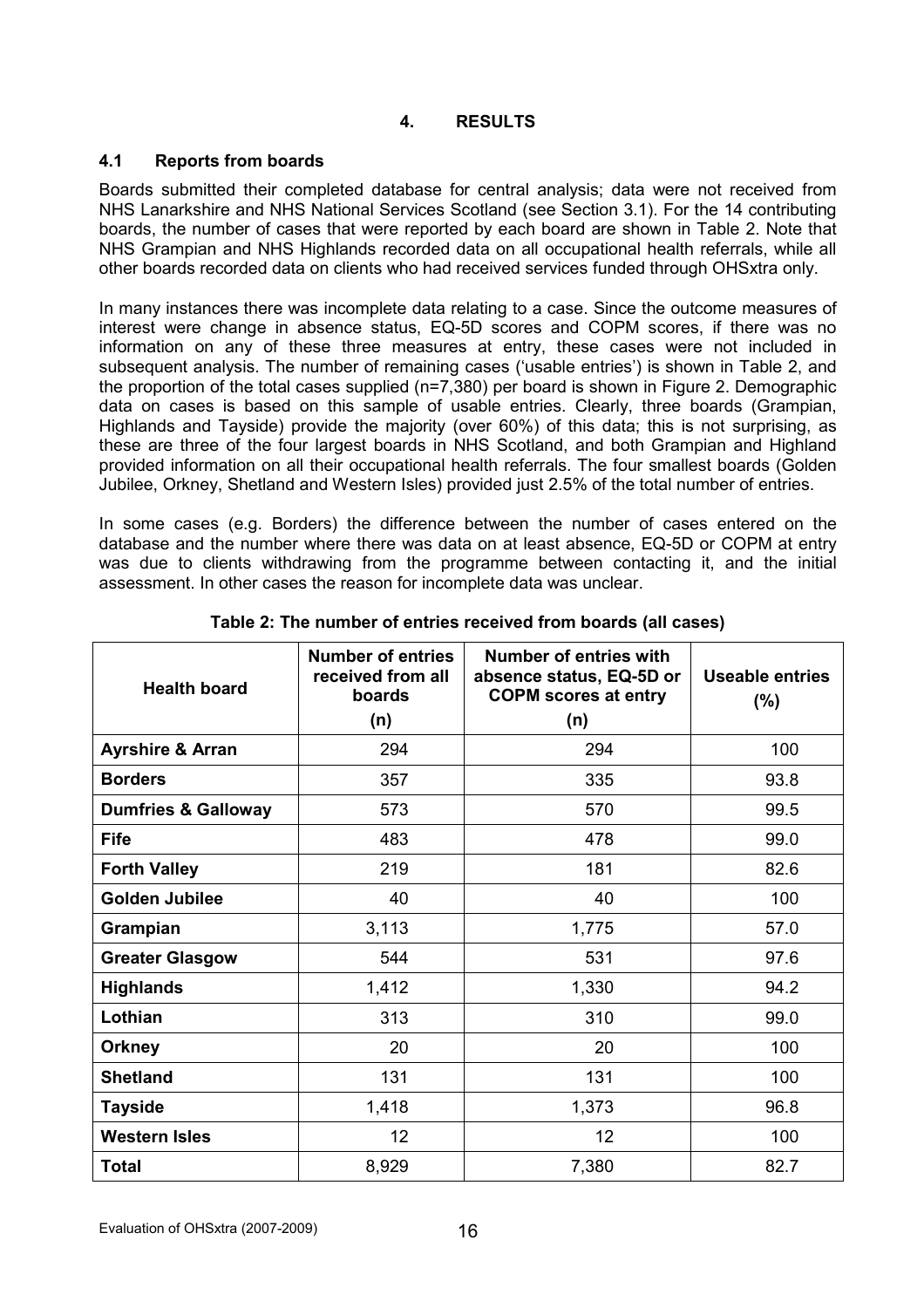

Figure 2: The percentage of cases per board (n=7,380)

For many of the clients for whom there was data at entry, data were missing at discharge. Where there is no discharge data, in some cases this was because the clients had not been discharged from the service (i.e. were still 'active'). Figure 3 shows (as a percentage of cases for that board) where there is data on at least absence status, EQ-5D or COPM at both entry and discharge.



Figure 3: Showing data by boards with both entry and discharge data for key parameters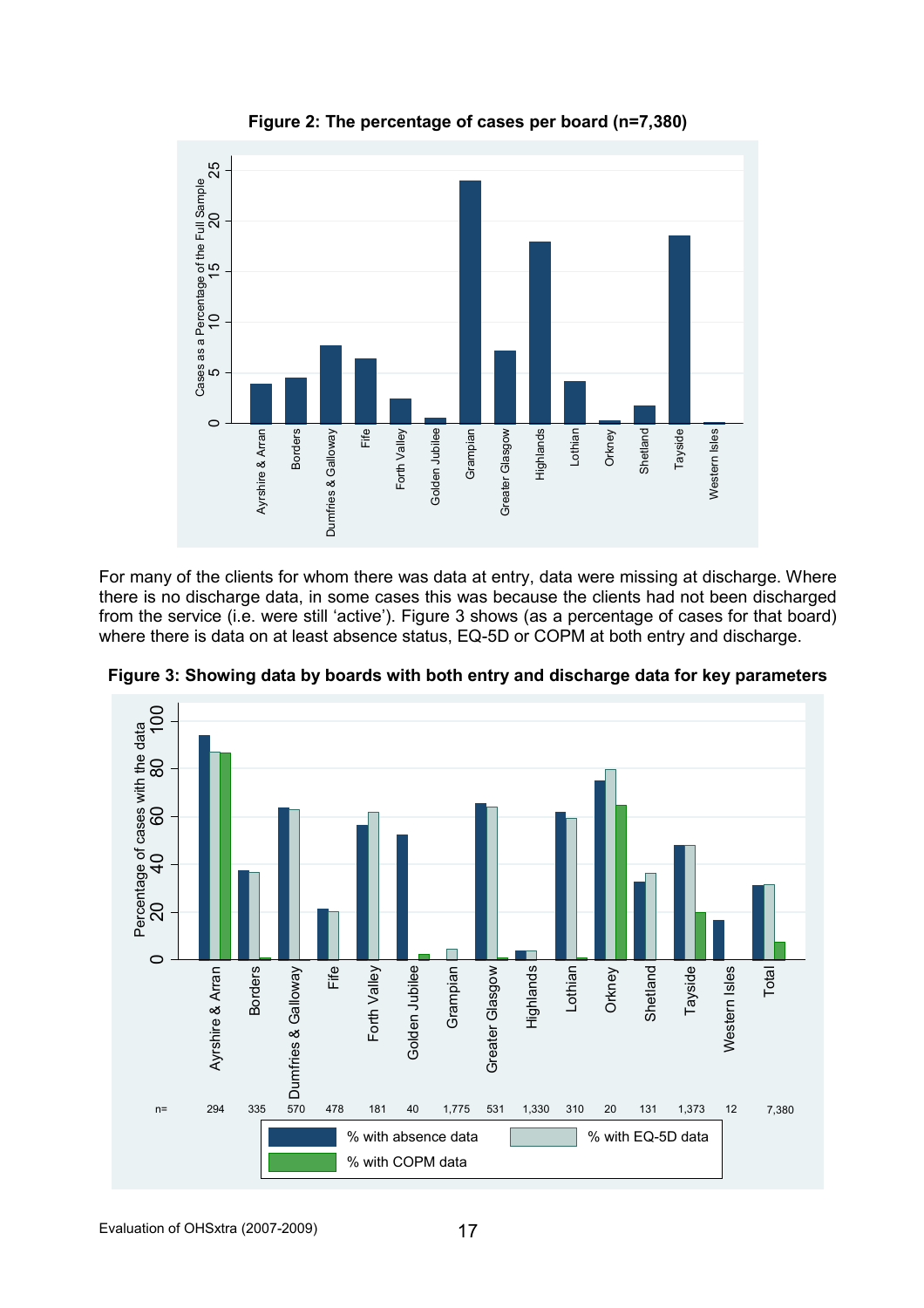NHS Ayrshire and Arran had the most complete data set (and a total of 294 cases). NHS Orkney also had a relatively complete data set, but only 20 cases. Unfortunately data on absence status, EQ-5D and COPM were missing for many of the cases from NHS Grampian and NHS Highland.

Altogether, there was absence data on 31% of the total number of cases, and EQ-5D data on 32%. NHS Tayside contributed to approximately 28% of the total data on both absence and EQ-5D, NHS Dumfries and Galloway and NHS Greater Glasgow and Clyde both contributed approximately 15%, NHS Ayrshire and Arran contributed approximately 11%, NHS Lothian contributed approximately 8% and NHS Borders contributed approximately 5%. The remaining boards, between them, contributed less than 5% of the data on absence and EQ-5D.

COPM data was available on 7.5% of the cases, which came largely from two boards; NHS Tayside contributed 50% of the data and NHS Ayrshire and Arran contributed 46%.

The number of times that an entry was reported to be a second or more entry was recorded and is shown in Table 3.

| <b>Health board</b>            | <b>Entered</b><br>once | <b>Entered</b><br>twice | <b>Entered</b><br>3 times | <b>Entered</b><br>4 times | <b>Entered</b><br>5 times | <b>Total No.</b><br>of entries |
|--------------------------------|------------------------|-------------------------|---------------------------|---------------------------|---------------------------|--------------------------------|
| <b>Ayrshire &amp; Arran</b>    | 290                    | 4                       | $\Omega$                  | 0                         | 0                         | 294                            |
| <b>Borders</b>                 | 316                    | 16                      | 3                         | $\overline{0}$            | $\overline{0}$            | 335                            |
| <b>Dumfries &amp; Galloway</b> | 467                    | 100                     | 3                         | 0                         | 0                         | 570                            |
| <b>Fife</b>                    | 468                    | 10                      | $\overline{0}$            | $\overline{0}$            | 0                         | 478                            |
| <b>Forth Valley</b>            | 181                    | $\overline{0}$          | 0                         | $\overline{0}$            | 0                         | 181                            |
| <b>Golden Jubilee</b>          | 40                     | $\overline{0}$          | $\overline{0}$            | $\mathbf{0}$              | 0                         | 40                             |
| Grampian                       | 1,461                  | 248                     | 51                        | 13                        | $\overline{2}$            | 1,775                          |
| <b>Greater Glasgow</b>         | 507                    | 23                      | 1                         | $\overline{0}$            | 0                         | 531                            |
| <b>Highlands</b>               | 1,171                  | 144                     | 14                        | 1                         | 0                         | 1,330                          |
| Lothian                        | 283                    | 27                      | $\overline{0}$            | $\overline{0}$            | 0                         | 310                            |
| <b>Orkney</b>                  | 20                     | $\Omega$                | $\overline{0}$            | $\mathbf 0$               | 0                         | 20                             |
| <b>Shetland</b>                | 109                    | 16                      | 6                         | $\mathbf 0$               | 0                         | 131                            |
| <b>Tayside</b>                 | 1,279                  | 86                      | 8                         | $\overline{0}$            | 0                         | 1,373                          |
| <b>Western Isles</b>           | 12                     | $\mathbf{0}$            | $\overline{0}$            | $\overline{0}$            | 0                         | 12 <sub>2</sub>                |
| <b>Total</b>                   | 6,604                  | 674                     | 86                        | 14                        | $\overline{2}$            | 7,380                          |

Table 3: Number of times clients entered the programme

The number of unique individuals ('clients') is therefore 6,604 (all clients will have a first entry). The number of cases is 7,380 (each entry is a 'case' even when it is the same 'client'). Altogether, 776 clients (10.5%) entered the programme (or the occupational health department in the case of NHS Grampian and NHS Highlands) more than once.

Overall, the service was available to almost 80,000 NHS staff (excluding NHS Lanarkshire and NHS National Services Scotland). Table 4 shows the percentage of clients seen in each board based on the approximate number of employees within that board (as provided by each board). Approximately 5% of the staff population accessed OHSxtra during the course of the programme. There are wide differences between boards in the number of clients who were seen under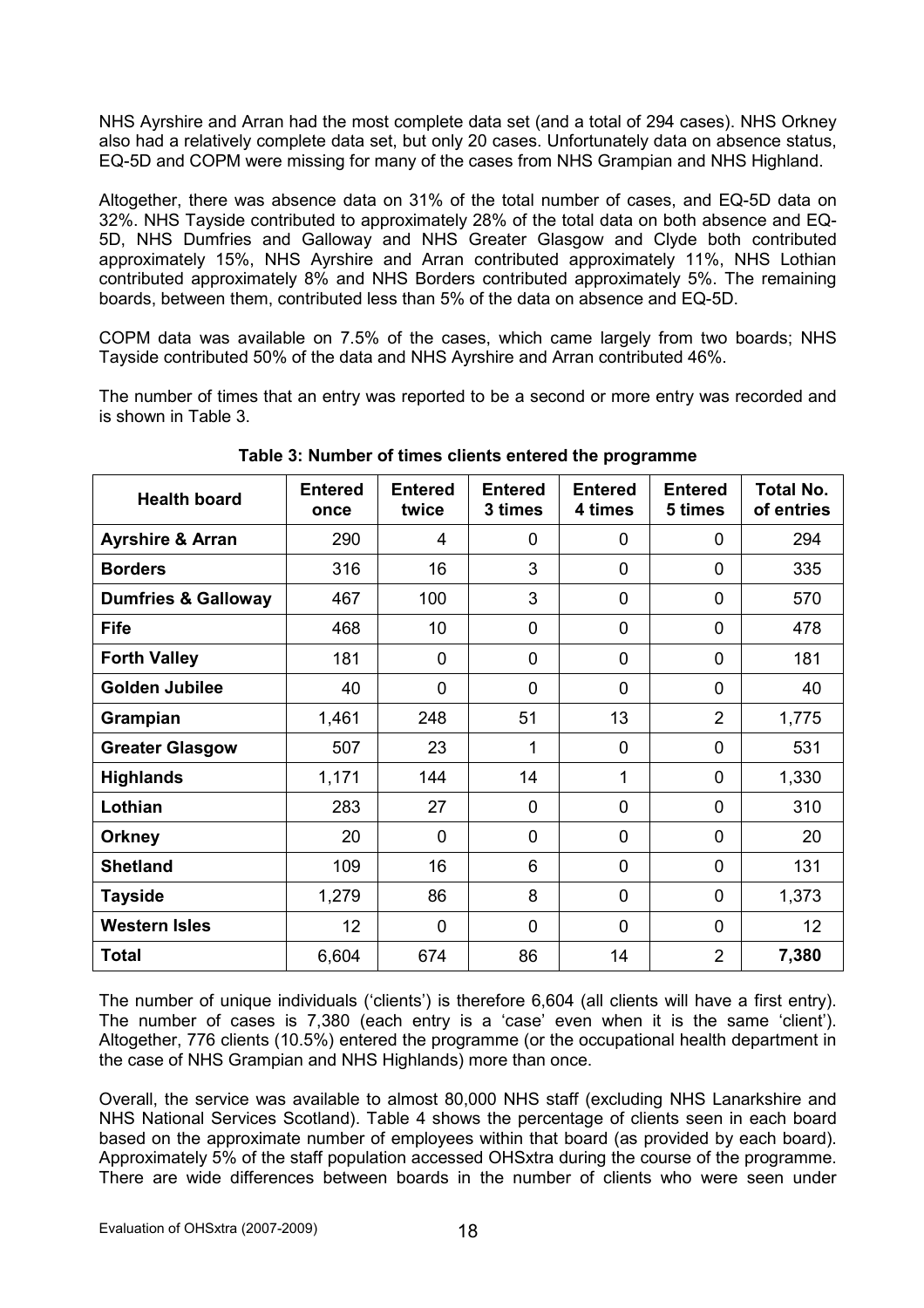OHSxtra. This in some ways reflects the different classifications of OHSxtra clients that were used by different boards (e.g. all clients who received physiotherapy, or only those who received physiotherapy from the OHSxtra funded physiotherapist).

In Table 4, the data relating to Grampian and Highland are based on clients for whom there is data on at least absence status, EQ-5D or COPM score at entry. This does not reflect the total number of clients seen by occupational health.

| <b>Health board</b>                    | No. of<br>clients           | <b>Clients</b>                             | No. of months<br>over which<br>data collected | Approx no. of<br><b>Employees in</b><br>board | % of board<br>seen by<br><b>OHSxtra</b> |
|----------------------------------------|-----------------------------|--------------------------------------------|-----------------------------------------------|-----------------------------------------------|-----------------------------------------|
| <b>Ayrshire and</b><br><b>Arran</b>    | 290                         | OHSxtra only                               | 15                                            | 15,000                                        | 1.9%                                    |
| <b>Borders</b>                         | 316                         | OHSxtra only                               | 12                                            | 4,200                                         | 7.5%                                    |
| <b>Dumfries and</b><br><b>Galloway</b> | 467<br>OHSxtra only         |                                            | 18                                            | 5,000                                         | 9.3%                                    |
| <b>Fife</b>                            | 468<br>14.5<br>OHSxtra only |                                            | 9,000                                         | 5.2%                                          |                                         |
| <b>Forth Valley</b>                    | 181                         | OHSxtra only                               | 18                                            | 8,000                                         | 2.3%                                    |
| Golden<br><b>Jubilee</b>               | 40                          |                                            | 12.5<br>1,400                                 |                                               | 2.9%                                    |
| Grampian                               | 1,461                       | All OH Clients                             | 13                                            | 17,000                                        | 8.6%                                    |
| <b>Greater</b><br>Glasgow*             | 507<br>OHSxtra only         |                                            | 15                                            | 15,000                                        | 3.4%                                    |
| <b>Highlands</b>                       | 1,171                       | All OH Clients                             | 15                                            | 12,000                                        | 9.8%                                    |
| Lothian*                               | 283                         | OHSxtra only                               | 12                                            | 4,313                                         | 6.6%                                    |
| <b>Orkney</b>                          | 20                          | OHSxtra only                               | 12                                            | 640                                           | 3.1%                                    |
| <b>Shetland</b>                        | 109                         | OHSxtra only                               | 14                                            | 560                                           | 19.5%                                   |
| <b>Tayside</b>                         | 1,279                       | OHSxtra only                               | 18                                            | 15,000                                        | 8.5%                                    |
| <b>Western Isles</b>                   | 12                          | OHSxtra only                               | 14                                            | 1,100                                         | 1.1%                                    |
| <b>Total</b>                           | 6,604                       |                                            |                                               |                                               |                                         |
| <b>Total of</b><br><b>OHSxtra only</b> | 3,972                       | (i.e. excluding Grampian and<br>Highlands) |                                               | 79,213                                        | 5.0%                                    |

|  | Table 4: Number of clients per board |  |  |
|--|--------------------------------------|--|--|
|  |                                      |  |  |

\* The service was only provided within a limited part of the board.

# 4.1.1 Implication of differences in data collection between boards

There were differences between boards regarding which clients were considered to fall within the OHSxtra programme, and this affected the data that was recoded. Two boards (NHS Grampian and NHS Highlands) used the dedicated database for recording data on all occupational health clients. Another board (NHS Lothian) only recorded data on clients who had self referred into the programme.

Due to differences in start time, some boards provided data covering more than a 12 month time period, as shown in Table 4.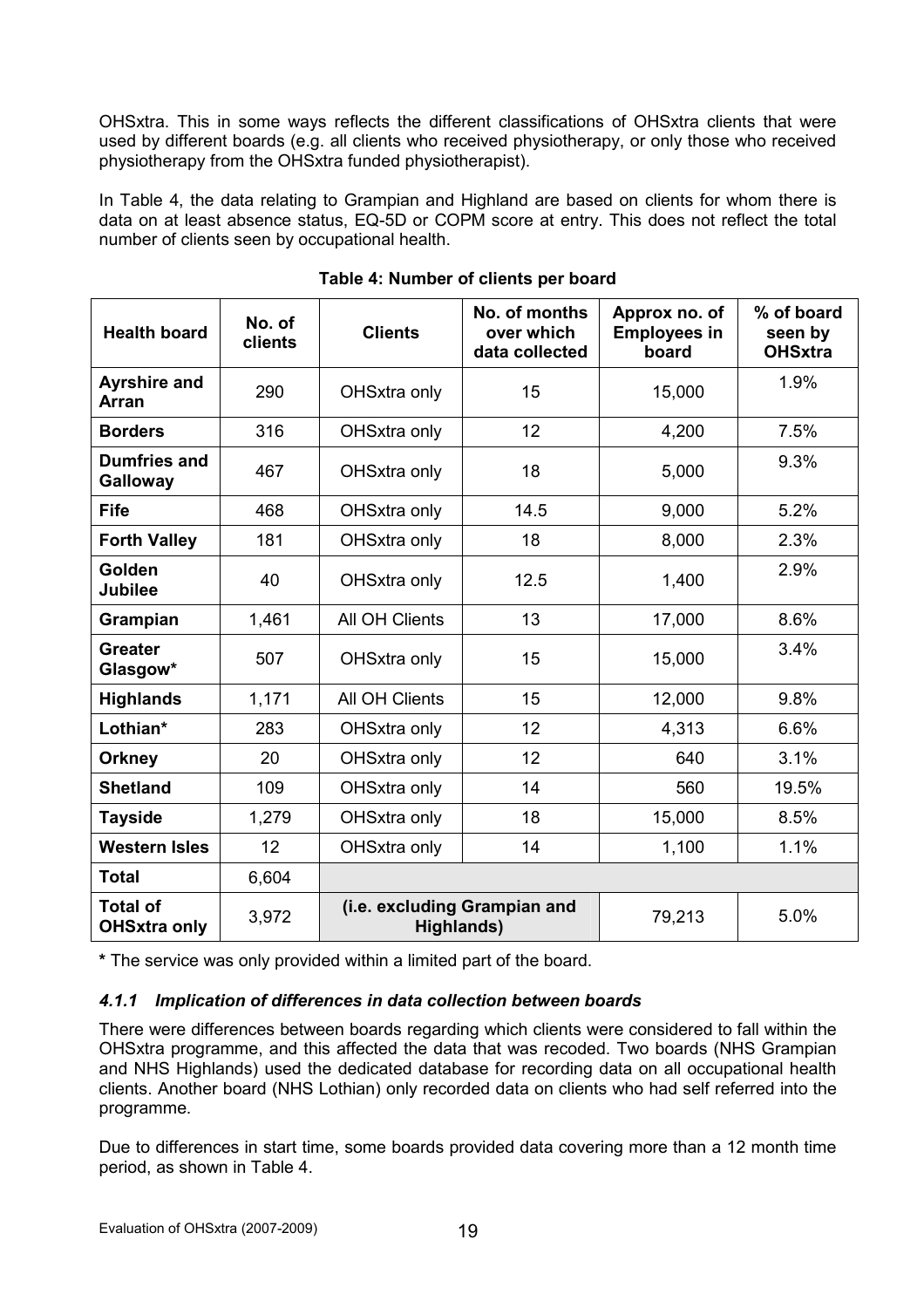Both NHS Greater Glasgow and Clyde and NHS Lothian only had their occupational therapy service available for 8 months of the data collection period (due to delays in recruitment).

NHS Grampian and NHS Shetland did not provide any data on the services clients received through OHSxtra.

NHS Forth Valley received funding for mental health support, which was provided through a psychiatrist. No data relating to these clients is shown in these tables, as the OHSxtra standard tools and database were not used for these clients.

### 4.2 Demographics

These demographic data are based on 'clients', i.e. unique individuals (n=6,604).

### 4.2.1 Gender

Clients' gender for the different boards is shown in Table 5; although there are some differences between the boards concerning the proportionate gender of clients, the overall figures are considered to reflect the demographics of the NHS in Scotland as a whole, and that found in the OHSxtra pilot study (which recorded 17% males).

| <b>Health board</b>            | Number of<br><b>Clients</b><br>(n) | Male $(\%)$ | Female (%) |
|--------------------------------|------------------------------------|-------------|------------|
| <b>Ayrshire &amp; Arran</b>    | 290                                | 9.7         | 90.3       |
| <b>Borders</b>                 | 316                                | 14.6        | 85.4       |
| <b>Dumfries &amp; Galloway</b> | 570                                | 16.1        | 83.9       |
| <b>Fife</b>                    | 468                                | 12.0        | 88.0       |
| <b>Forth Valley</b>            | 181                                | 12.2        | 87.8       |
| <b>Golden Jubilee</b>          | 40                                 | 20.0        | 80.0       |
| Grampian                       | 1,461                              | 13.8        | 86.2       |
| <b>Greater Glasgow</b>         | 518                                | 20.7        | 79.3       |
| <b>Highlands</b>               | 1,171                              | 17.5        | 82.5       |
| Lothian                        | 310                                | 14.1        | 85.9       |
| <b>Orkney</b>                  | 20                                 | 15.0        | 85.0       |
| <b>Shetland</b>                | 109                                | 20.2        | 79.8       |
| <b>Tayside</b>                 | 1,276                              | 16.7        | 83.3       |
| <b>Western Isles</b>           | 12                                 | 0.0         | 100.0      |
| Total                          | 6,601                              | 15.5        | 84.5       |

# Table 5: Clients' gender by board

Gender data were missing for 3 clients in NHS Tayside.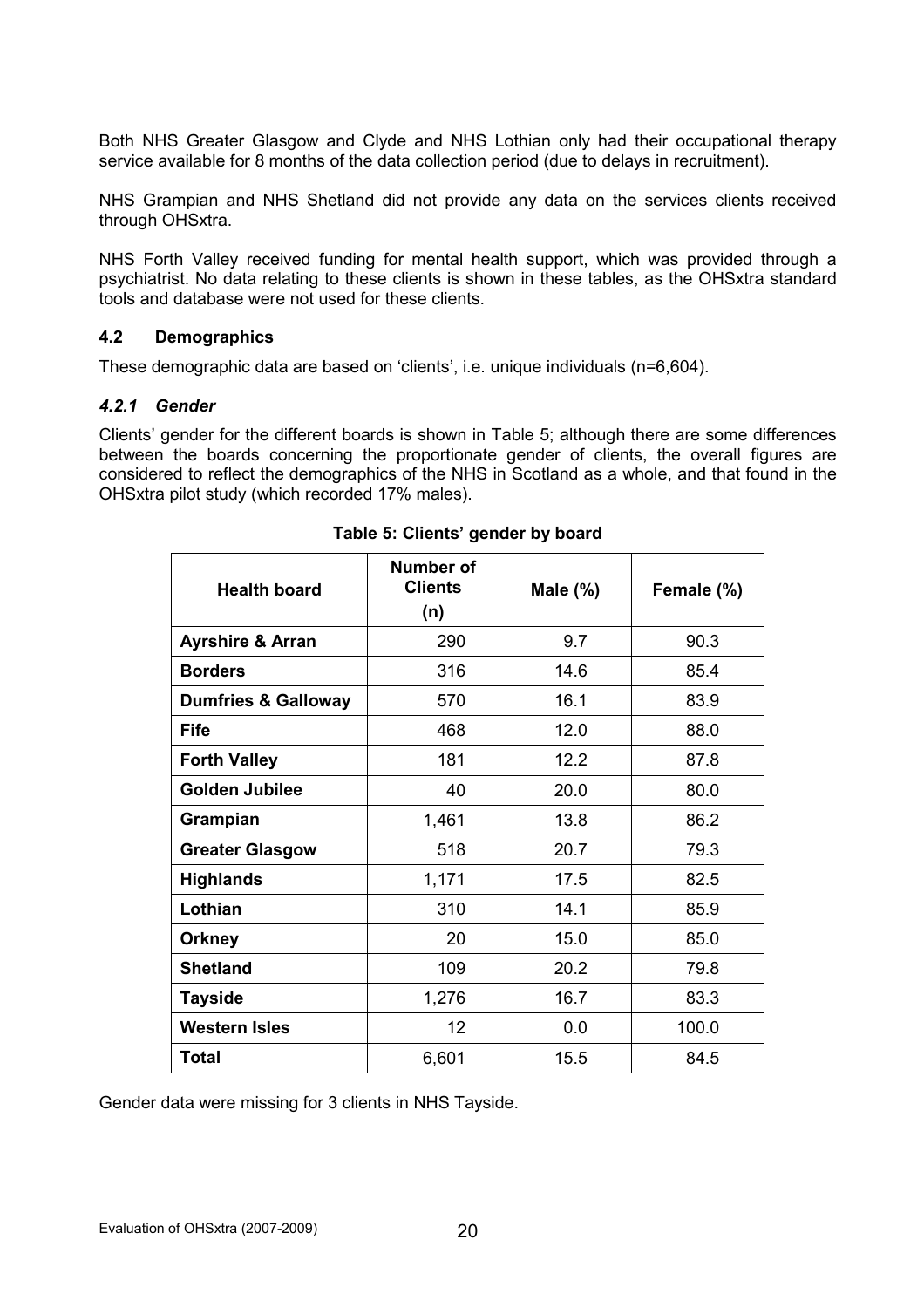# 4.2.2 Age

There was very little difference between the boards concerning the mean age or age distribution (Table 6). This is similar to the distribution seen in the OHSxtra pilot study (mean = 43.3, SD = 9.9) and is thought to be representative of staff within NHS Scotland. A wide range of ages were seen (from 16.8 to 72.0 years).

| <b>Health board</b>            | <b>Mean</b> | <b>Std. Dev</b> | <b>Min</b> | <b>Max</b> | <b>Number of</b><br><b>Clients</b> |
|--------------------------------|-------------|-----------------|------------|------------|------------------------------------|
| <b>Ayrshire &amp; Arran</b>    | 44.2        | 9.9             | 18.6       | 65.3       | 288                                |
| <b>Borders</b>                 | 45.1        | 9.6             | 16.8       | 67.0       | 316                                |
| <b>Dumfries &amp; Galloway</b> | 45.0        | 10.2            | 19.1       | 72.0       | 467                                |
| <b>Fife</b>                    | 43.5        | 9.4             | 18.2       | 71.1       | 463                                |
| <b>Forth Valley</b>            | 45.1        | 9.7             | 22.2       | 67.3       | 181                                |
| <b>Golden Jubilee</b>          | 38.9        | 8.9             | 22.4       | 55.4       | 39                                 |
| Grampian                       | 43.8        | 11.6            | 16.8       | 69.2       | 1,461                              |
| <b>Greater Glasgow</b>         | 45.5        | 10.4            | 18.3       | 70.6       | 499                                |
| <b>Highlands</b>               | 44.8        | 10.2            | 16.8       | 72.0       | 1,150                              |
| Lothian                        | 46.0        | 9.2             | 20.9       | 63.0       | 282                                |
| <b>Orkney</b>                  | 46.3        | 11.7            | 21.8       | 64.7       | 20                                 |
| <b>Shetland</b>                | 42.7        | 10.8            | 20.1       | 68.5       | 109                                |
| <b>Tayside</b>                 | 44.7        | 9.9             | 19.8       | 68.9       | 1,263                              |
| <b>Western Isles</b>           | 42.2        | 6.3             | 31.6       | 54.0       | 12                                 |
| <b>Total</b>                   | 44.5        | 10.4            | 16.8       | 72.0       | 6,550                              |

### Table 6: Mean age by board

Data are missing for 54 clients in Table 6.

The average age of male and female clients was very similar, as shown in Table 7.

### Table 7: Age by gender

|                          | <b>Male</b> | <b>Female</b> |
|--------------------------|-------------|---------------|
| <b>Mean</b>              | 45.3        | 44.4          |
| <b>SD</b>                | 10.9        | 10.3          |
| Min                      | 17.7        | 16.8          |
| <b>Max</b>               | 71.1        | 72.0          |
| <b>Number of Clients</b> | 1,019       | 5,528         |

Data are missing for 57 clients (who had either no age data or no gender data).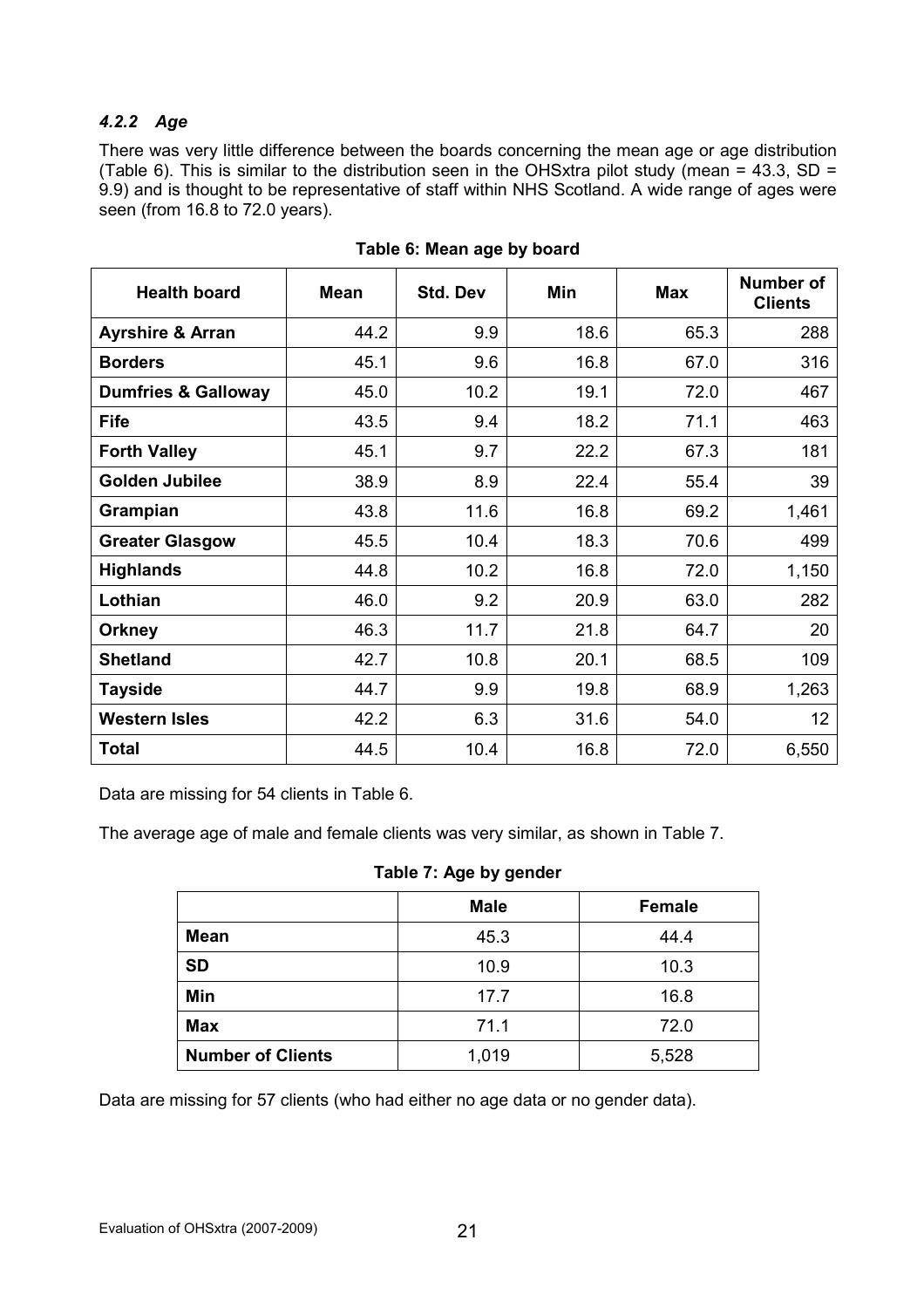# 4.2.3 Staff group

Some differences were seen regarding staff group (Table 8). In some cases this is due to a small sample size within a board which means that a board's figures can be easily skewed. The overall percentage of clients in the staff groups is shown in Figure 4. The majority (50%) of staff were drawn from the nursing and midwifery staff group, with support (17%) and admin (16%) being the other main client groups. This is similar to the percentage observed in the OHSxtra pilot, and is thought to reflect the number of staff in NHS job groups.



Figure 4: Percentage of clients in the Agenda for Change staff groups (n=6,542)

# 4.2.4 Primary Presenting Issue

A 'Primary Presenting Issue' (PPI), i.e. the main health issue with which a client came into the programme, was recorded for each case. Note that following discharge, a client could re-enter the programme with the same or a different PPI; each entry is classified as a 'case', and these data relate to the PPI of cases. These are shown by board in Table 9, and for the whole group are shown in Figure 5.

Altogether, 65% of cases entered with a musculoskeletal disorder (MSD), with upper limb and neck problems being the greatest proportion of these (27.9% of total sample). Common mental health problems accounted for 19% of all cases, with neurosis problems being the greatest proportion.

The differences in distribution of primary presenting issue between boards largely reflect the services that were available, and the data collection that was undertaken. NHS Borders and NHS Tayside primarily provided a physiotherapy service (both of which have over 98% of cases presenting with a musculoskeletal issue). The data from NHS Grampian and NHS Highlands show all cases coming to occupational health, not only 'OHSxtra' cases, and therefore have a greater proportion of cases with 'other' as their PPI.

NHS Forth Valley received funding for and provided support for those with common mental health problems through OHSxtra, but these clients were not recorded in the OHSxtra database and are not represented in Table 9.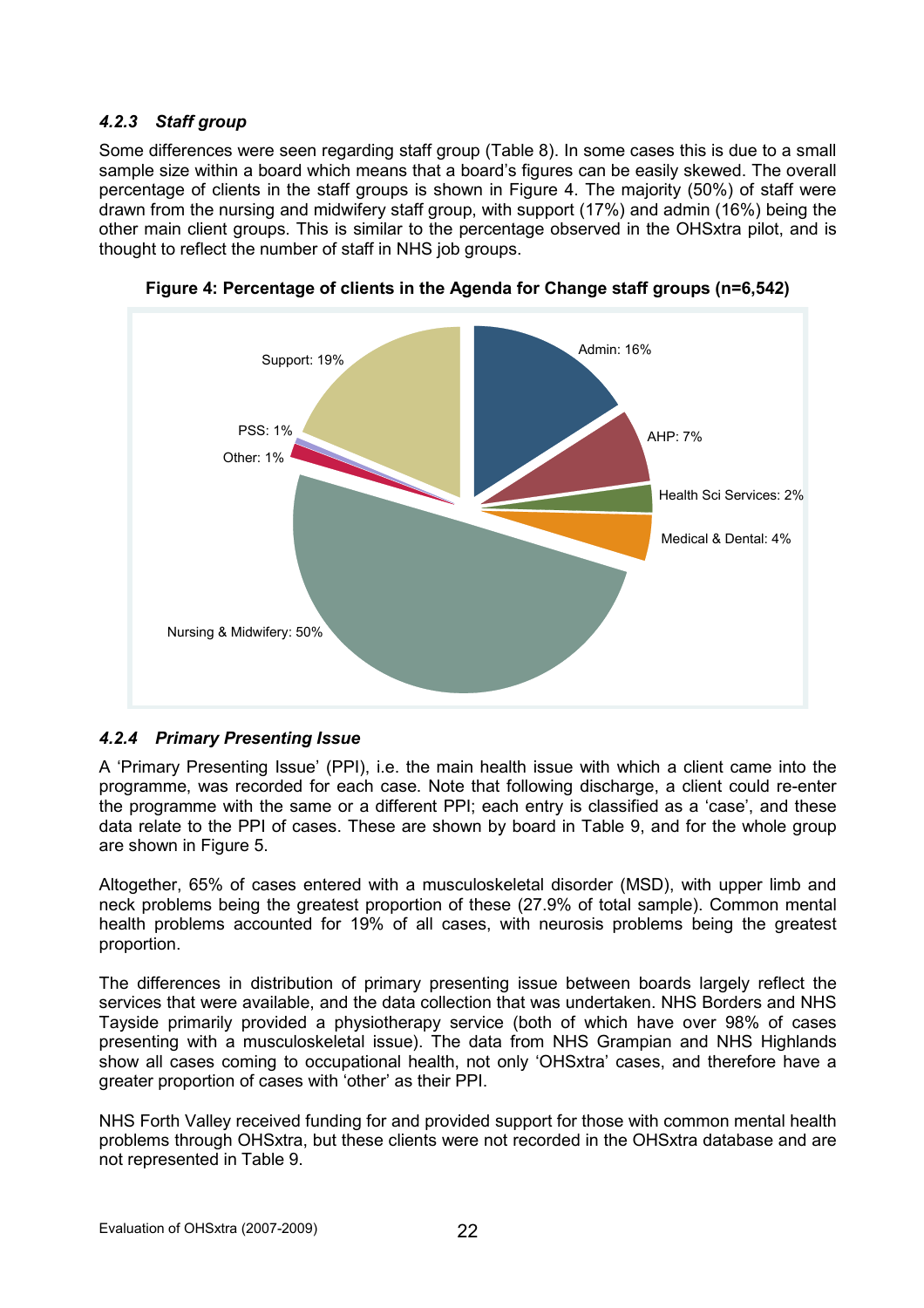| <b>Health board</b>            | <b>Admin</b><br>(%) | <b>AHP</b><br>$(\%)$ | <b>Health</b><br>science<br>services<br>$(\% )$ | <b>Medical</b><br>& dental<br>$(\%)$ | <b>Nursing</b><br>&<br>midwif'y<br>$(\% )$ | Personal<br>social<br>services<br>$(\% )$ | <b>Support</b><br>$(\% )$ | <b>Other</b><br>$(\%)$ | <b>Number</b><br>of clients<br>(n) | <b>Missing</b><br>(n) |
|--------------------------------|---------------------|----------------------|-------------------------------------------------|--------------------------------------|--------------------------------------------|-------------------------------------------|---------------------------|------------------------|------------------------------------|-----------------------|
| <b>Ayrshire &amp; Arran</b>    | 12.8                | 5.5                  | 3.5                                             | 1.4                                  | 57.4                                       | 0.0                                       | 12.5                      | 6.9                    | 289                                |                       |
| <b>Borders</b>                 | 15.5                | 8.9                  | 2.9                                             | 2.2                                  | 50.0                                       | 0.0                                       | 20.6                      | 0.0                    | 316                                | 0                     |
| <b>Dumfries &amp; Galloway</b> | 14.3                | 8.6                  | 1.7                                             | 4.5                                  | 51.4                                       | 1.5                                       | 16.0                      | 1.9                    | 463                                | 4                     |
| <b>Fife</b>                    | 13.7                | 6.3                  | 2.8                                             | 2.4                                  | 62.8                                       | 0.0                                       | 11.1                      | 0.9                    | 460                                | 8                     |
| <b>Forth Valley</b>            | 26.0                | 11.1                 | 3.9                                             | 1.7                                  | 44.2                                       | 0.0                                       | 6.6                       | 6.6                    | 181                                | $\overline{0}$        |
| <b>Golden Jubilee</b>          | 17.5                | 10.0                 | 0.0                                             | 0.0                                  | 47.5                                       | 0.0                                       | 25.0                      | 0.0                    | 40                                 | $\overline{0}$        |
| Grampian                       | 14.0                | 4.1                  | 2.5                                             | 3.4                                  | 51.3                                       | 0.0                                       | 23.6                      | 1.2                    | 1461                               | $\overline{0}$        |
| <b>Greater Glasgow</b>         | 18.5                | 8.1                  | 5.0                                             | 3.9                                  | 49.0                                       | 0.8                                       | 11.8                      | 2.9                    | 507                                | $\mathbf 0$           |
| <b>Highlands</b>               | 13.6                | 3.6                  | 1.0                                             | 7.4                                  | 49.5                                       | 2.2                                       | 22.0                      | 0.6                    | 1159                               | 12 <sup>2</sup>       |
| Lothian                        | 18.1                | 13.2                 | 1.6                                             | 5.2                                  | 45.2                                       | 0.0                                       | 16.5                      | 0.3                    | 283                                | $\mathbf 0$           |
| <b>Orkney</b>                  | 20.0                | 10.0                 | 0.0                                             | 0.0                                  | 35.0                                       | 0.0                                       | 35.0                      | 0.0                    | 20                                 | $\mathbf 0$           |
| <b>Shetland</b>                | 20.2                | 11.9                 | 2.8                                             | 1.8                                  | 49.5                                       | 0.0                                       | 11.0                      | 2.8                    | 109                                | $\mathbf 0$           |
| <b>Tayside</b>                 | 17.8                | 10.7                 | 5.9                                             | 4.5                                  | 45.3                                       | 0.1                                       | 9.9                       | 5.9                    | 1242                               | 37                    |
| <b>Western Isles</b>           | 16.7                | 25.0                 | 0.0                                             | 0.0                                  | 50.0                                       | 0.0                                       | 8.3                       | 0.0                    | 12                                 | 0                     |
| <b>Total</b>                   | 15.7                | 7.2                  | 3.1                                             | 4.2                                  | 50.1                                       | 0.6                                       | 16.8                      | 2.5                    | 6,542                              | 62                    |

Table 8: Percentage of clients in each staff group, by board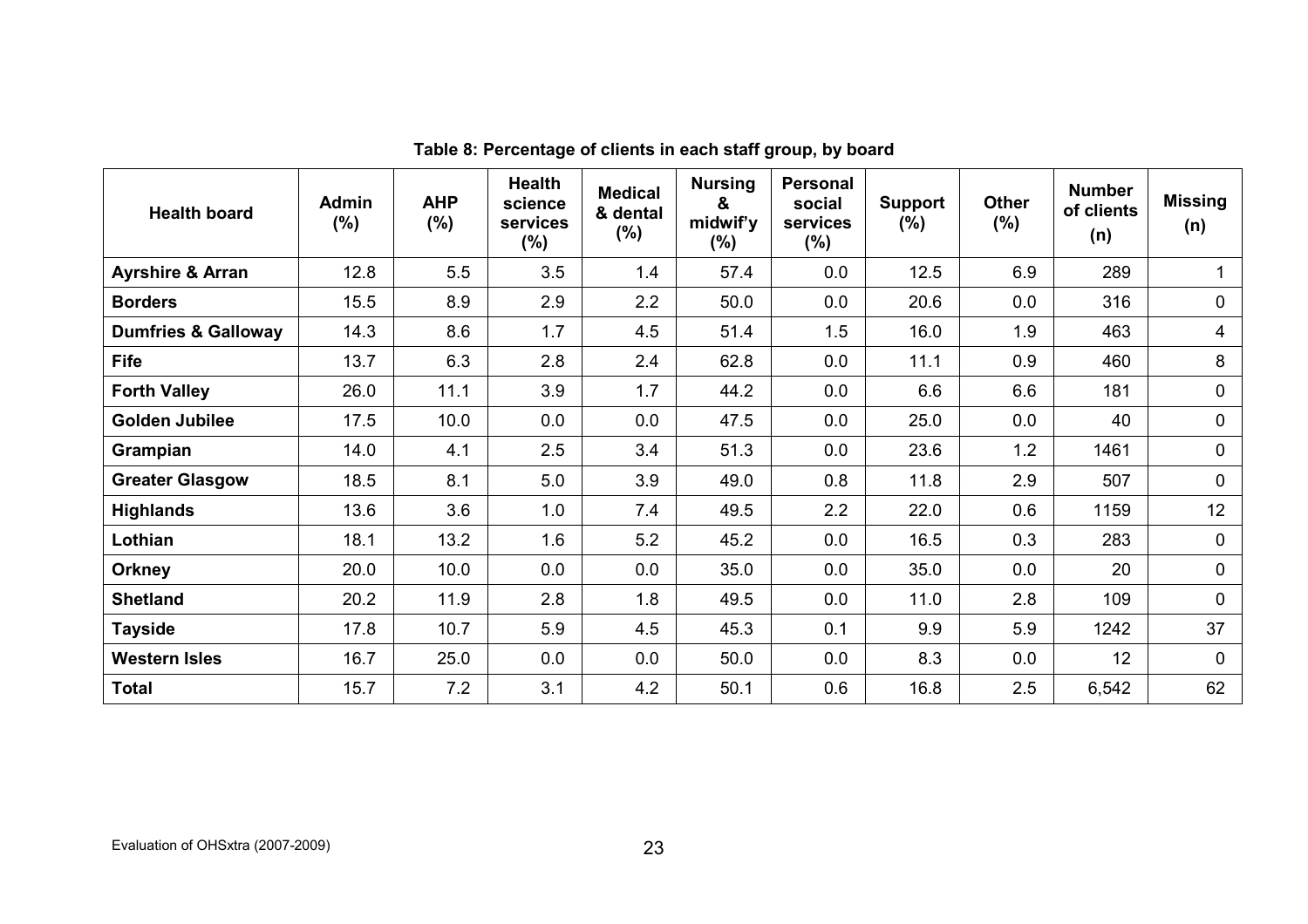|                                |                | <b>MSD</b>  |                   |                   | <b>Common Mental Health Problems</b> |                  |              | <b>Number of</b> | <b>Missing</b> |
|--------------------------------|----------------|-------------|-------------------|-------------------|--------------------------------------|------------------|--------------|------------------|----------------|
| <b>Health board</b>            | <b>UL/Neck</b> | <b>Back</b> | <b>Lower limb</b> | <b>Dependency</b> | <b>Neurosis</b>                      | <b>Psychosis</b> | <b>Other</b> | cases<br>(n)     | (n)            |
| <b>Ayrshire &amp; Arran</b>    | 41.2           | 24.5        | 16.7              | 1.0               | 13.3                                 | 0.0              | 3.4          | 294              | 0              |
| <b>Borders</b>                 | 41.5           | 38.5        | 19.7              | 0.0               | 0.0                                  | 0.0              | 0.3          | 335              | 0              |
| <b>Dumfries &amp; Galloway</b> | 29.3           | 33.3        | 12.0              | 0.2               | 31.6                                 | 0.0              | 0.2          | 566              | 4              |
| <b>Fife</b>                    | 19.4           | 22.3        | 7.8               | 0.0               | 47.0                                 | 0.8              | 2.7          | 475              | 3              |
| <b>Forth Valley</b>            | 42.2           | 32.2        | 21.7              | 0.0               | 0.0                                  | 0.0              | 3.9          | 180              | $\mathbf{1}$   |
| <b>Golden Jubilee</b>          | 30.0           | 17.5        | 0.0               | 0.0               | 35.0                                 | 0.0              | 17.5         | 40               | 0              |
| Grampian                       | 7.5            | 11.4        | 7.8               | 1.4               | 29.6                                 | 0.3              | 42.0         | 1,595            | 180            |
| <b>Greater Glasgow</b>         | 42.8           | 25.4        | 26.3              | 0.0               | 1.5                                  | 0.2              | 3.8          | 528              | 3              |
| <b>Highlands</b>               | 22.9           | 14.5        | 12.1              | 0.5               | 14.6                                 | 0.6              | 34.9         | 1,291            | 39             |
| Lothian                        | 28.2           | 26.2        | 15.2              | 0.0               | 26.2                                 | 0.0              | 4.2          | 309              | $\mathbf 1$    |
| <b>Orkney</b>                  | 35.0           | 20.0        | 10.0              | 0.0               | 10.0                                 | 0.0              | 25.0         | 20               | 0              |
| <b>Shetland</b>                | 32.8           | 29.0        | 22.1              | 0.8               | 13.7                                 | 0.0              | 1.5          | 131              | 0              |
| <b>Tayside</b>                 | 40.4           | 33.3        | 24.9              | 0.0               | 0.2                                  | 0.0              | 1.2          | 1,357            | 16             |
| <b>Western Isles</b>           | 33.4           | 8.3         | 8.3               | 0.0               | 50.0                                 | 0.0              | 0.0          | 12 <sup>2</sup>  | 0              |
| <b>Total</b>                   | 27.9           | 21.7        | 15.4              | 0.5               | 18.2                                 | 0.2              | 16.2         | 7,133            | 247            |

| Table 9: Percentage of cases per primary presenting issue, by board |  |  |  |  |  |  |
|---------------------------------------------------------------------|--|--|--|--|--|--|
|---------------------------------------------------------------------|--|--|--|--|--|--|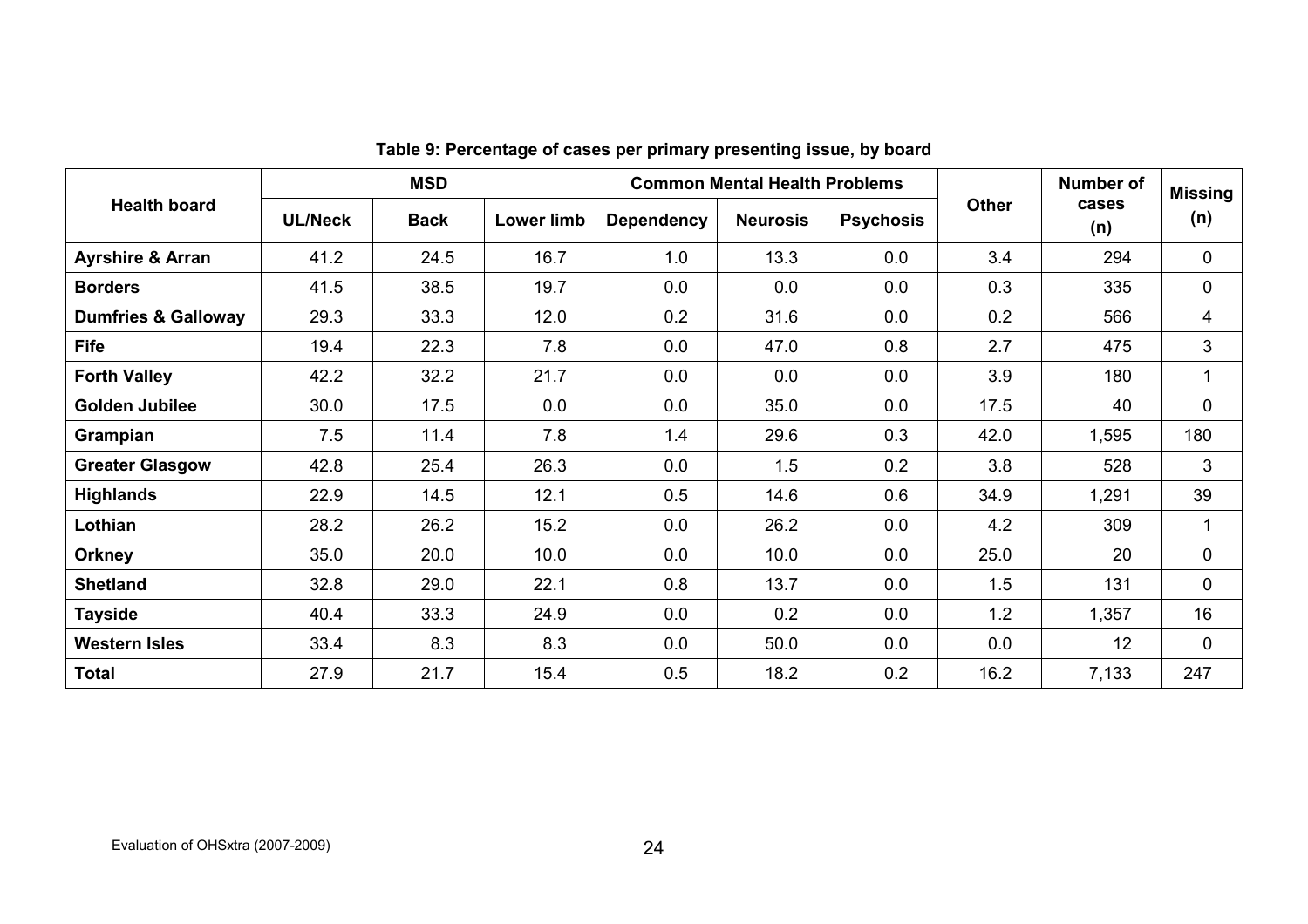

# Figure 5: Showing the percentage of cases by primary presenting issue (n=7,133)

# 4.3 Absence status at entry

The absence status of cases when entering the programme is shown in Table 10 for each board, and overall in Figure 6. Note that this is based on the entry data of all cases, i.e. it includes the cases for whom there is no discharge data. Overall 71% of cases were at work at entry, with 29% being absent.

There are some differences between boards, with NHS Fife, NHS Grampian, NHS Highlands, NHS Orkney and NHS Western Isles having a lower percentage of clients at work at entry than some other boards. In the case of NHS Grampian and NHS Highlands, this may be because data is provided on all occupational health clients. The sample size for NHS Orkney is too small to draw strong conclusions. NHS Borders had the highest proportion of their clients at work. This may be because the service was delivering physiotherapy services (and no mental health services) to anyone with a musculoskeletal condition (not only work-affected); obviously, if the client's condition was not affecting them at work, they would not have been absent because of it. Table 11 shows that those with musculoskeletal conditions were more likely to be at work than those with common mental health problems. NHS Forth Valley, NHS Greater Glasgow and NHS Tayside also had high percentage of their clients at work, and were mainly delivering physiotherapy services.

Not all boards specified the duration of the absence at entry, but 8.6% of cases were recorded as being absent for more than 30 calendar days. These clients are those that are likely to be the most difficult to return to work and may be most in need of case management.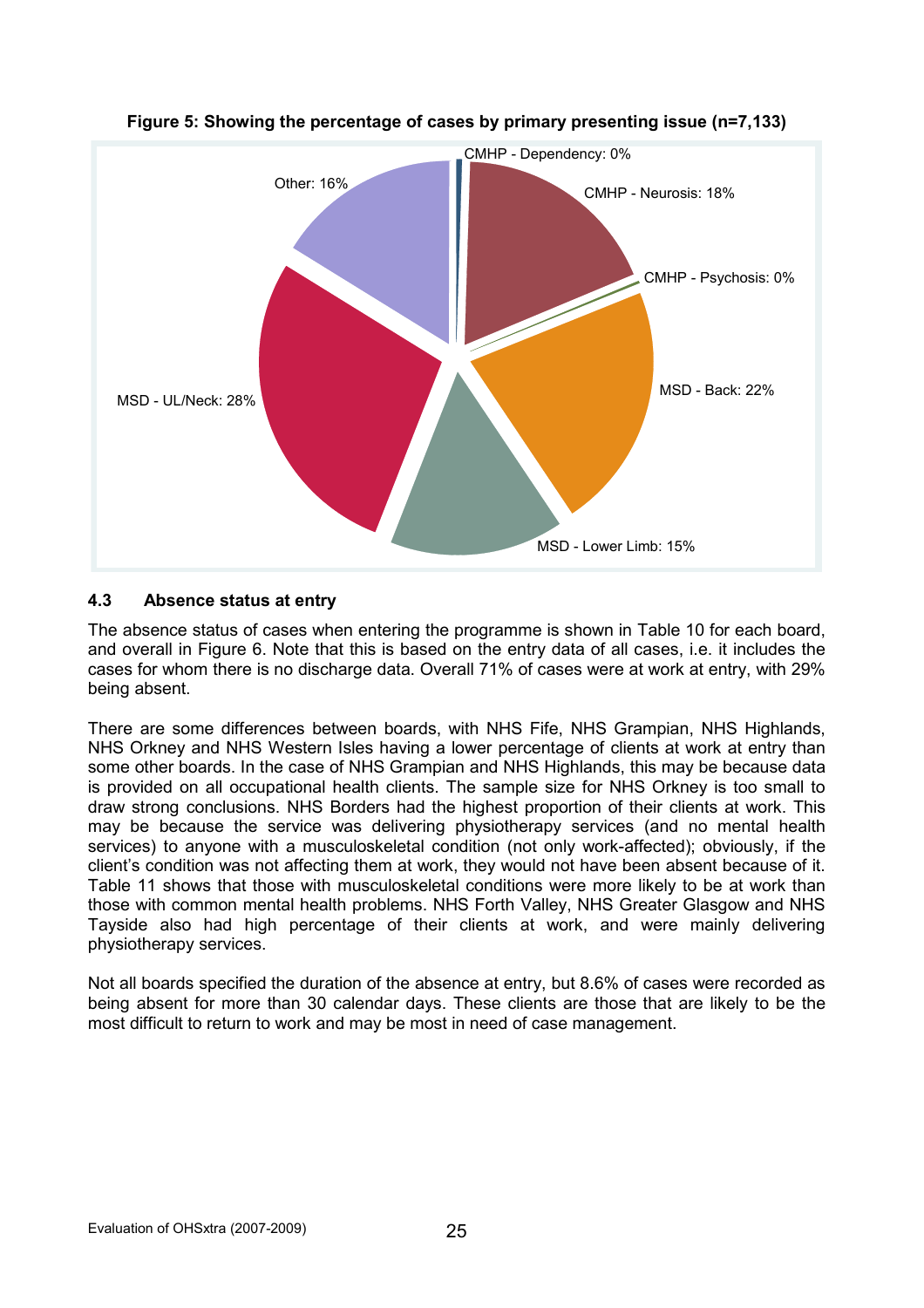|                                | At                 |                               | <b>Absent</b>                      |                                     |                                 | <b>Number</b>             |                       |
|--------------------------------|--------------------|-------------------------------|------------------------------------|-------------------------------------|---------------------------------|---------------------------|-----------------------|
| <b>Health board</b>            | <b>Work</b><br>(%) | (no time<br>specified)<br>(%) | $1 - 10$<br><b>Days</b><br>$(\% )$ | $11 - 30$<br><b>Days</b><br>$(\% )$ | $>30$<br><b>Days</b><br>$(\% )$ | of<br><b>Cases</b><br>(n) | <b>Missing</b><br>(n) |
| <b>Ayrshire &amp; Arran</b>    | 71.6               | 0.0                           | 7.5                                | 6.5                                 | 14.4                            | 292                       | $\overline{2}$        |
| <b>Borders</b>                 | 85.1               | 14.9                          | 0.0                                | 0.0                                 | 0.0                             | 335                       | 0                     |
| <b>Dumfries &amp; Galloway</b> | 71.8               | 5.9                           | 6.6                                | 7.1                                 | 8.7                             | 564                       | 6                     |
| <b>Fife</b>                    | 61.3               | 38.7                          | 0.0                                | 0.0                                 | 0.0                             | 442                       | 36                    |
| <b>Forth Valley</b>            | 77.5               | 22.5                          | 0.0                                | 0.0                                 | 0.0                             | 178                       | 3                     |
| <b>Golden Jubilee</b>          | 70.0               | 2.5                           | 12.5                               | 2.5                                 | 12.5                            | 40                        | $\overline{0}$        |
| Grampian                       | 60.5               | 39.6                          | 0.0                                | 0.0                                 | 0.0                             | 1,454                     | 321                   |
| <b>Greater Glasgow</b>         | 78.1               | 7.4                           | 3.6                                | 4.2                                 | 6.7                             | 525                       | 6                     |
| <b>Highlands</b>               | 63.7               | 0.0                           | 8.8                                | 5.3                                 | 22.2                            | 1,312                     | 18                    |
| Lothian                        | 77.2               | 8.9                           | 4.6                                | 4.0                                 | 5.3                             | 302                       | 8                     |
| <b>Orkney</b>                  | 45.0               | 5.0                           | 20.0                               | 10.0                                | 20.0                            | 20                        | $\mathbf 0$           |
| <b>Shetland</b>                | 82.4               | 17.6                          | 0.0                                | 0.0                                 | 0.0                             | 131                       | $\Omega$              |
| <b>Tayside</b>                 | 79.5               | 19.0                          | 0.5                                | 0.6                                 | 0.4                             | 1,351                     | 22                    |
| <b>Western Isles</b>           | 66.7               | 16.7                          | 0.0                                | 0.0                                 | 16.7                            | 12                        | $\mathbf{0}$          |
| <b>Total</b>                   | 70.8               | 12.4                          | 4.7                                | 3.5                                 | 8.6                             | 6,958                     | 422                   |

Table 10: Absence status at entry, by board

Figure 6: Absence status when entering the programme (n=6,958)

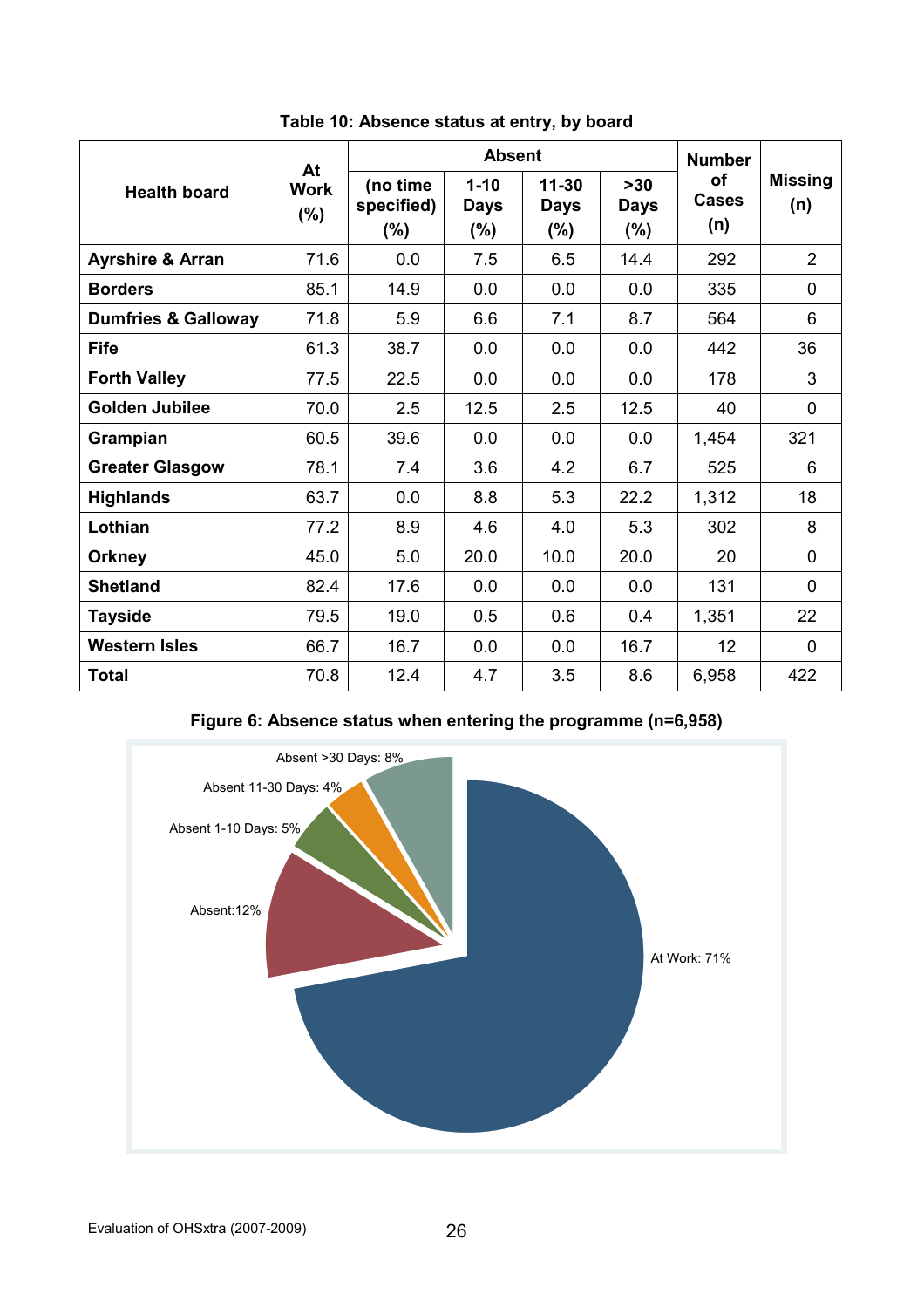The absence status of cases related to their PPI is shown in Table 11. A higher percentage of cases with musculoskeletal disorders (MSDs) were at work than those with common mental health problems. More long term absences (>30 days) were recorded for those with common mental health problems than MSDs.

|                                                |                   |                      |                                 | <b>Absent</b>                  |                                     |                                |                                     |
|------------------------------------------------|-------------------|----------------------|---------------------------------|--------------------------------|-------------------------------------|--------------------------------|-------------------------------------|
| <b>Primary presenting issue</b>                |                   | At<br>Work<br>$(\%)$ | No time<br>specified<br>$(\% )$ | $1 - 10$<br><b>Days</b><br>(%) | $11 - 30$<br><b>Days</b><br>$(\% )$ | $>30$<br><b>Days</b><br>$(\%)$ | <b>Number</b><br>οf<br><b>Cases</b> |
|                                                | <b>UL/Neck</b>    | 79.3                 | 7.6                             | 4.6                            | 2.5                                 | 6.0                            | 1,950                               |
| <b>MSD</b>                                     | <b>Back</b>       | 72.2                 | 9.8                             | 6.6                            | 5.0                                 | 6.5                            | 1,495                               |
|                                                | <b>Lower Limb</b> | 77.4                 | 8.2                             | 3.3                            | 2.7                                 | 8.4                            | 1,062                               |
|                                                | <b>Dependency</b> | 65.5                 | 17.2                            | 10.3                           | 3.5                                 | 3.5                            | 29                                  |
| <b>Common Mental</b><br><b>Health Problems</b> | <b>Neurosis</b>   | 56.7                 | 19.0                            | 5.6                            | 5.3                                 | 13.4                           | 1,198                               |
|                                                | <b>Psychosis</b>  | 38.5                 | 7.7                             | 7.7                            | 0.0                                 | 46.2                           | 13                                  |
| <b>Other</b>                                   |                   | 63.4                 | 20.1                            | 2.7                            | 2.6                                 | 11.1                           | 1,063                               |

Table 11: Absence status related to primary presenting issue (n=6,810)

Data are missing for 570 cases in Table 11.

# 4.4 Services received prior to entering OHSxtra

Cases were asked whether they had received services prior to entering OHSxtra; they could indicate as many as they had received. This was to allow consideration of whether OHSxtra might be replacing existing services, and the extent of involvement that cases had with healthcare provision. The responses are shown in Table 12. Altogether 2,660 cases (47.5%) (excluding Grampian data for which this was not provided) did not report receiving any services prior to OHSxtra, although this may be due to missing data.

Table 12: Showing the services cases were receiving prior to entering OHSxtra

| <b>Intervention</b> | <b>Number</b><br>of cases<br>receiving<br>this | <b>Minimum</b><br>number<br>οf<br>sessions | <b>Maximum</b><br>number<br>οf<br>sessions | <b>Median</b><br>number<br>οf<br>sessions | <b>Mean</b><br>number<br>οf<br>sessions | <b>SD</b> |
|---------------------|------------------------------------------------|--------------------------------------------|--------------------------------------------|-------------------------------------------|-----------------------------------------|-----------|
| <b>CBT</b>          | 38                                             | 1                                          | 6                                          | 1                                         | 2.1                                     | 2.0       |
| Consultant          | 497                                            | 1                                          | 8                                          | 1                                         | 1.4                                     | 0.9       |
| Counsellor          | 52                                             | 1                                          | 10                                         | $\overline{2}$                            | 2.4                                     | 2.1       |
| <b>GP</b>           | 2,476                                          | 1                                          | 15                                         | 1                                         | 1.7                                     | 1.4       |
| <b>OT</b>           | 31                                             | 1                                          | 8                                          | 1                                         | 1.3                                     | 1.3       |
| <b>OHN</b>          | 189                                            | 1                                          | 5                                          | 1                                         | 1.4                                     | 0.8       |
| OHP                 | 183                                            | 1                                          | 6                                          | 1                                         | 1.4                                     | 0.8       |
| Physiotherapist     | 285                                            | 1                                          | 20                                         | 1                                         | 2.7                                     | 2.9       |
| Psychologist        | 21                                             | 1                                          | 13                                         |                                           | 2.1                                     | 2.9       |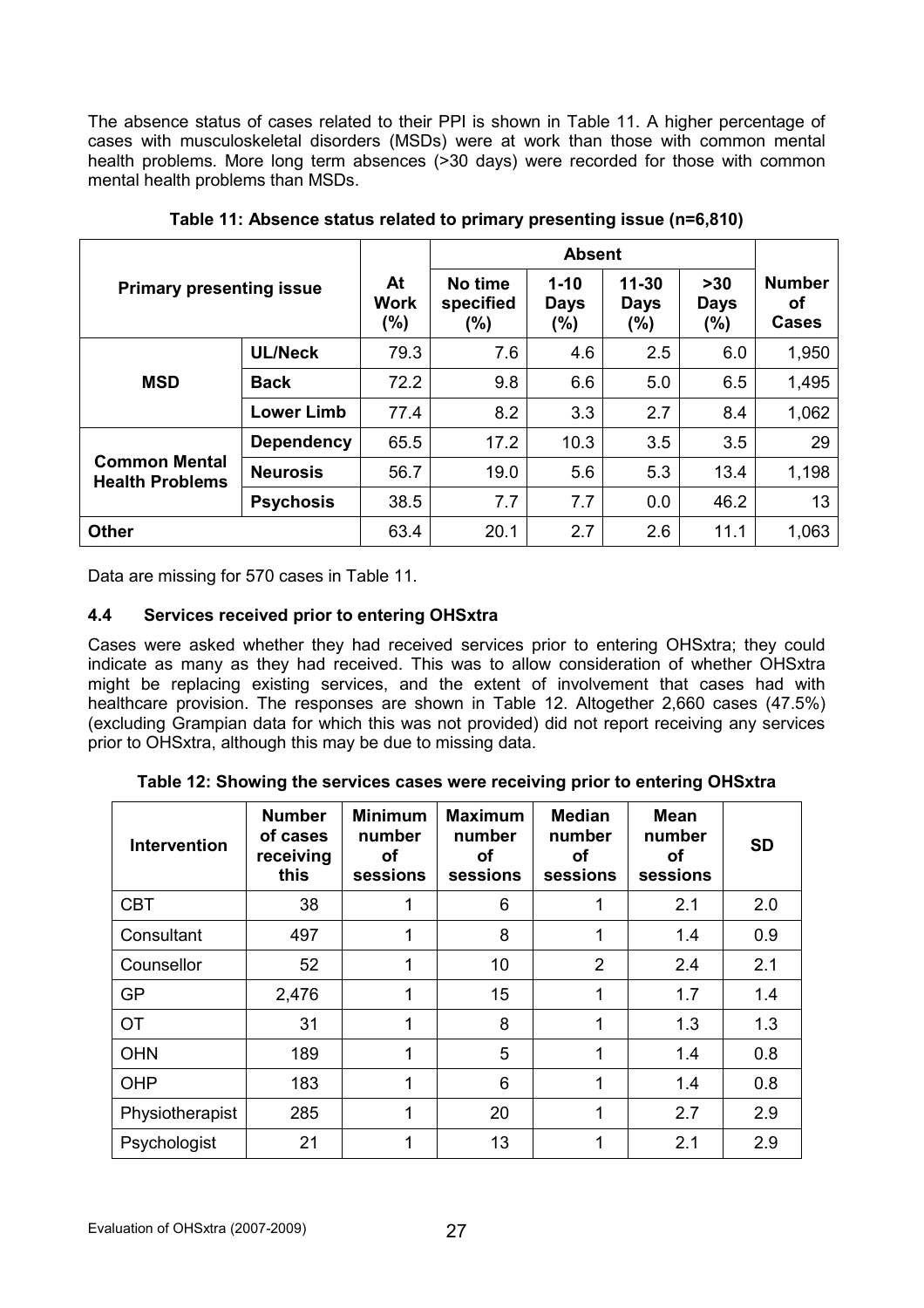The most frequently used service was the GP, although a significant number of cases had received occupational health support prior to entering OHSxtra. Depending on the referral process set up by the board, clients may have been referred to OHSxtra services due to their receipt of occupational health support.

#### 4.5 Service provision

#### 4.5.1 Services received during OHSxtra

Cases could receive services that were available. Some boards recorded data only on those service that had been provided by OHSxtra funding; others recorded data on all services received by these cases, which means it is not possible to consider the costs associated with OHSxtra service provision.

One of the boards did not provide data on service provision, so all data from this board were excluded from this analysis. Of the cases from the remaining boards, the numbers receiving different combinations of service are shown in the venn diagram in Figure 7, while the overall number of cases receiving a service is shown in Figure 8. It was recognised that not all cases would require a service. Due to a different service delivery method in practice than had been initially envisaged, the cases who only received case management have not been easy to identify. For example, if case management was being undertaken by a physiotherapist, physiotherapy was recorded as the service provision, even if the client did not receive physiotherapy treatment.

Figure 7: The number of cases who received combinations of services (n=4,964)



# **KEY**

CBT = Cognitive Behavioural Therapy OHN = Occupational Health Nurse OHP = Occupational Physician OT = Occupational Therapy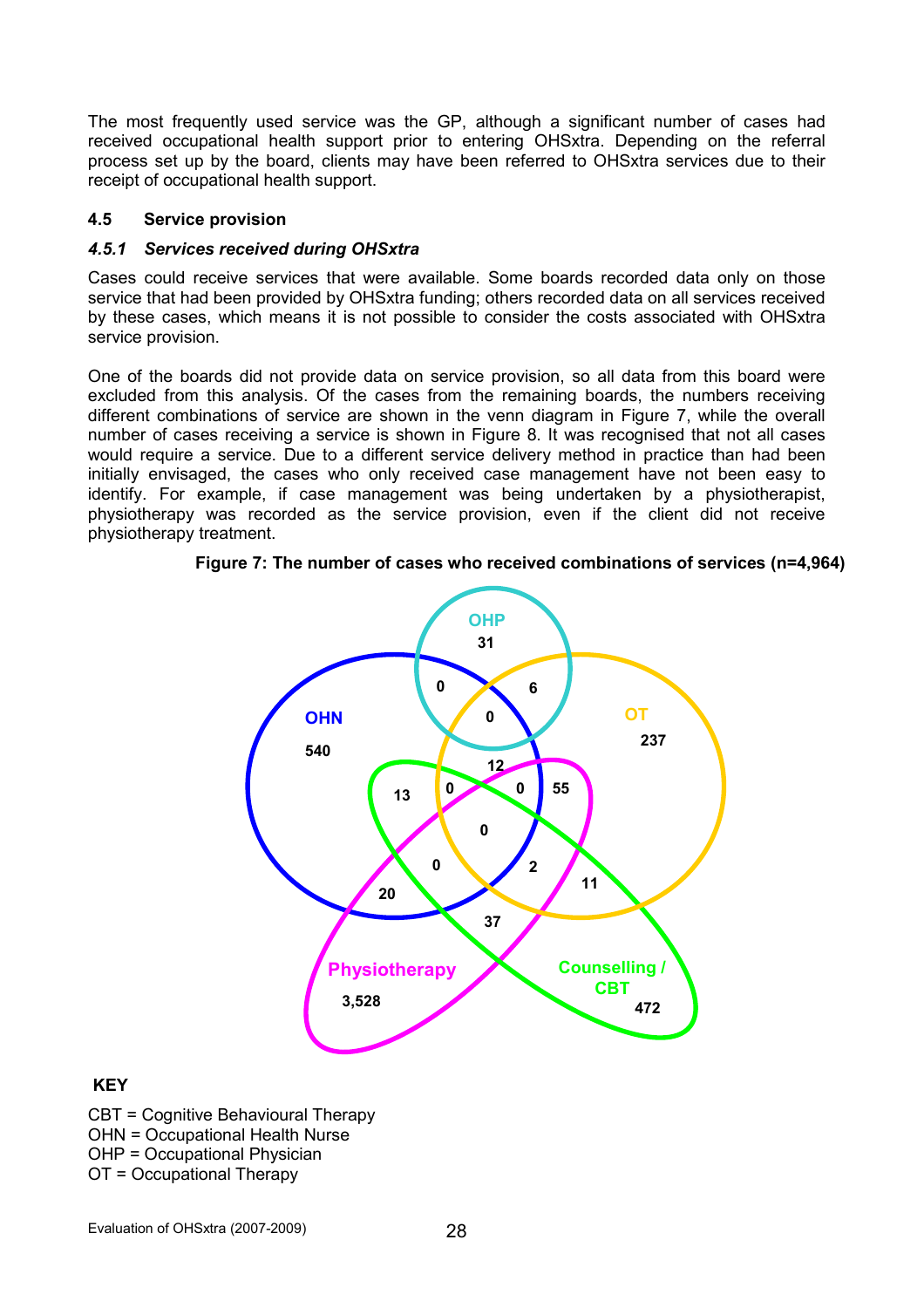

Figure 8: Percentage of cases receiving services (n=5,692)

Altogether 156 of the 4,964 cases (3.0%) are recorded as receiving more than one service. In contrast, 762 cases did not have a service provision stated. For the 36 cases who were reported to have 'none' service provision, 12 cases had voluntarily withdrawn. A large proportion of the remaining cases were all from one board which had dedicated case management, and it is assumed that these cases received case management without requiring further service provision.

The most frequently provided service was physiotherapy (3,642 cases). This is not surprising as within the project funding was provided for 11.45 wte physiotherapists, 4.2 wte OT, 3.2 wte mental health professional plus other mental health support methods ('Beating the blues' and group sessions). The professional group least frequently used by these cases was occupational physician, demonstrating the non-medicalised approach adopted.

The most frequent combination of services was physiotherapy with occupational therapy (55 cases) and physiotherapy with counselling/CBT (37 cases). Very few cases received support from three service providers with only two cases receiving physiotherapy, occupational therapy and counselling/CBT.

# 4.5.2 Number of sessions received

Where there was information on the number of sessions of a service received by cases, this is presented in Table 13. The mean number of physiotherapy sessions was relatively low (3.8). The reason for the high maximum number of sessions (particularly of physiotherapy) is not known.

|               | N     | <b>Mean</b> | <b>SD</b> | <b>Median</b> | Min | <b>Max</b> |
|---------------|-------|-------------|-----------|---------------|-----|------------|
| Physiotherapy | 2,535 | 3.8         | 3.1       | 3             |     | 27         |
| Counselling   | 122   | 4.9         | 2.7       | 5             |     | 13         |
| <b>CBT</b>    | 124   | 4.8         | 2.4       | 4             |     | 15         |
| <b>OT</b>     | 242   | 3.8         | 3.4       | 3             |     | 27         |
| <b>OHN</b>    | 15    | 3.1         | 1.9       | 3             |     | 6          |
| OHP           | 4     | 3.0         | 2.4       | 2.5           |     | 6          |

Table 13: The number of sessions of service provision received in OHSxtra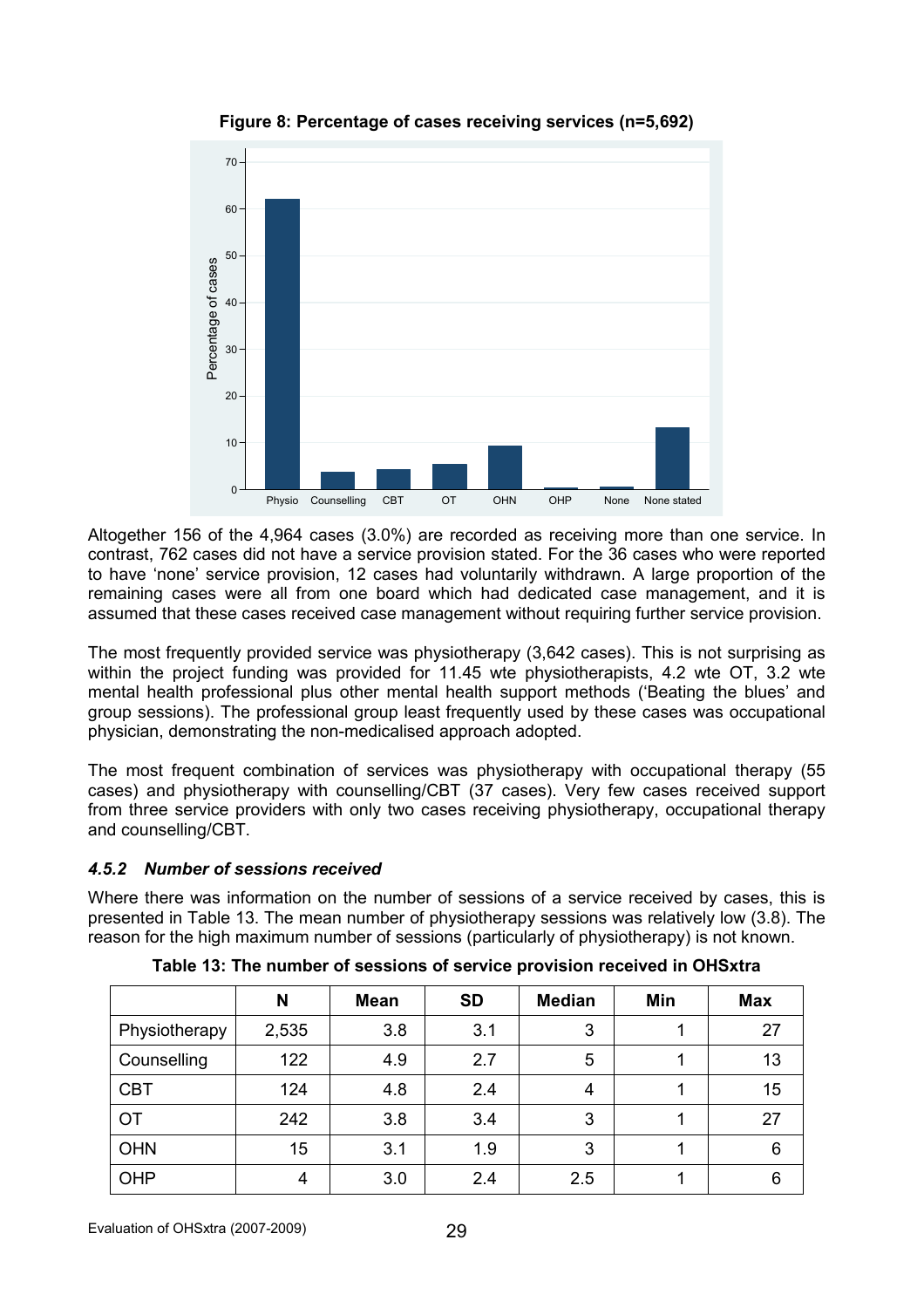# 4.5.3 Speed of service delivery

It was intended that the service would be provided rapidly; 65.5% (n=4,006) of cases were seen by a service provider on the day of the entry assessment being completed (likely due to the assessment being undertaken by the service provider), see Figure 9. In total 85.4% of cases were seen by a service provider within 14 days of the entry assessment. The vast majority (97.7%) were seen within 12 weeks of the entry assessment; typical NHS outpatient waiting times vary but are typically approximately 12 weeks. This demonstrates that there is some suggestion from the data that OHSxtra provided staff with faster access to services than they would have obtained through traditional NHS routes.





### 4.6 Tool scores

Standardised tools were used to collect data on cases at entry and discharge. Changes in responses indicate changes in health status.

# 4.6.1 EQ-5D

Figure 10 shows the percentage of respondents who reported problems on the five EQ-5D dimensions, at entry and discharge. There is a statistically significant difference in mean EQ-5D measures at entry and discharge (p<0.001).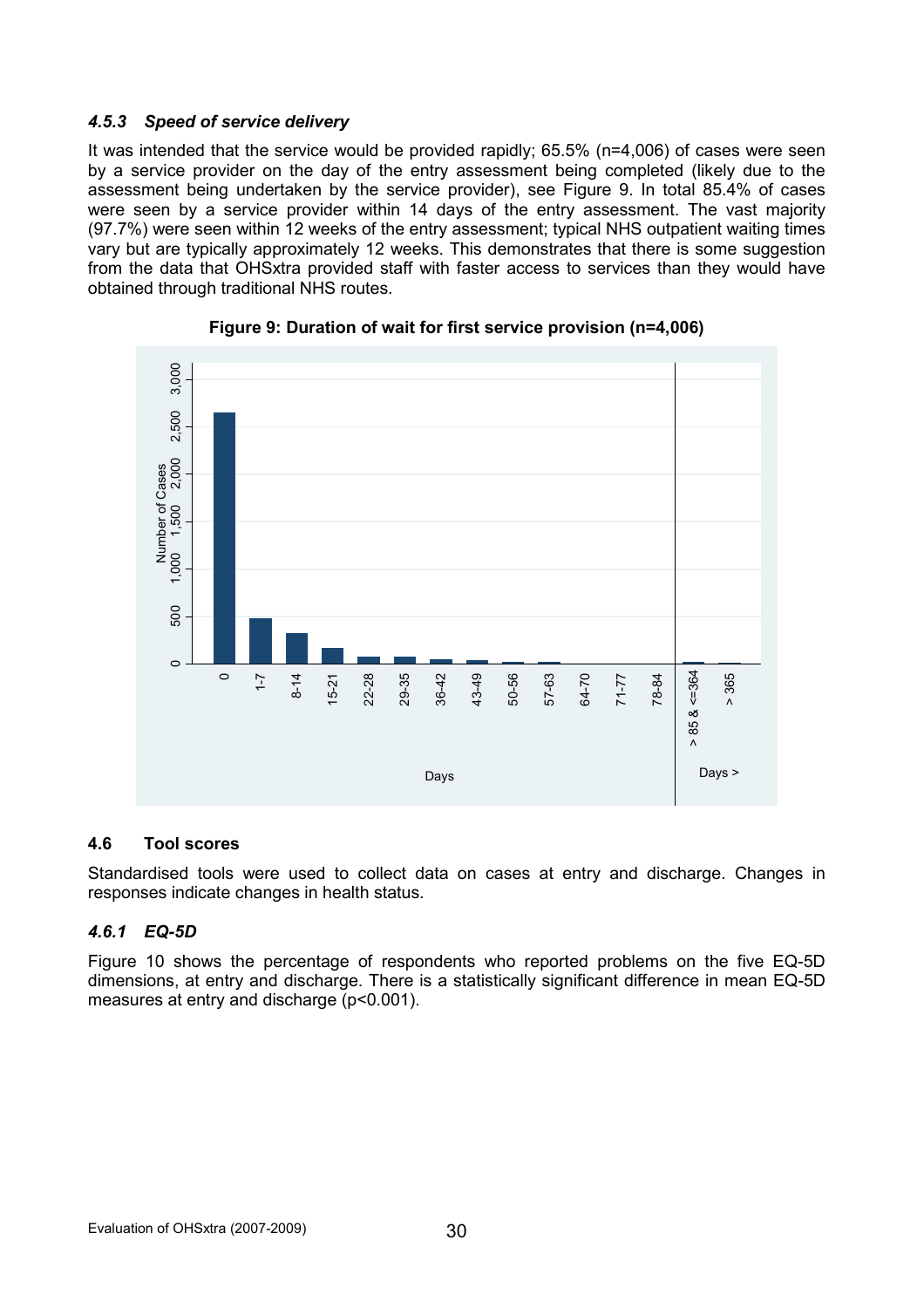

Figure 10: EQ-5D scores from entry to discharge (n=2,259)

Figures 11 – 13 show the EQ-5D scores by the Primary Presenting Issues. Improvements are seen in each dimension from entry to discharge, but as might be expected, cases with musculoskeletal disorders reported more significant problems related to 'pain and discomfort' and 'usual activities', while those with common mental health problems reported more problems with 'anxiety / depression' and 'usual activities'.



Figure 11: EQ-5D for musculoskeletal disorders from entry to discharge (n=1,983)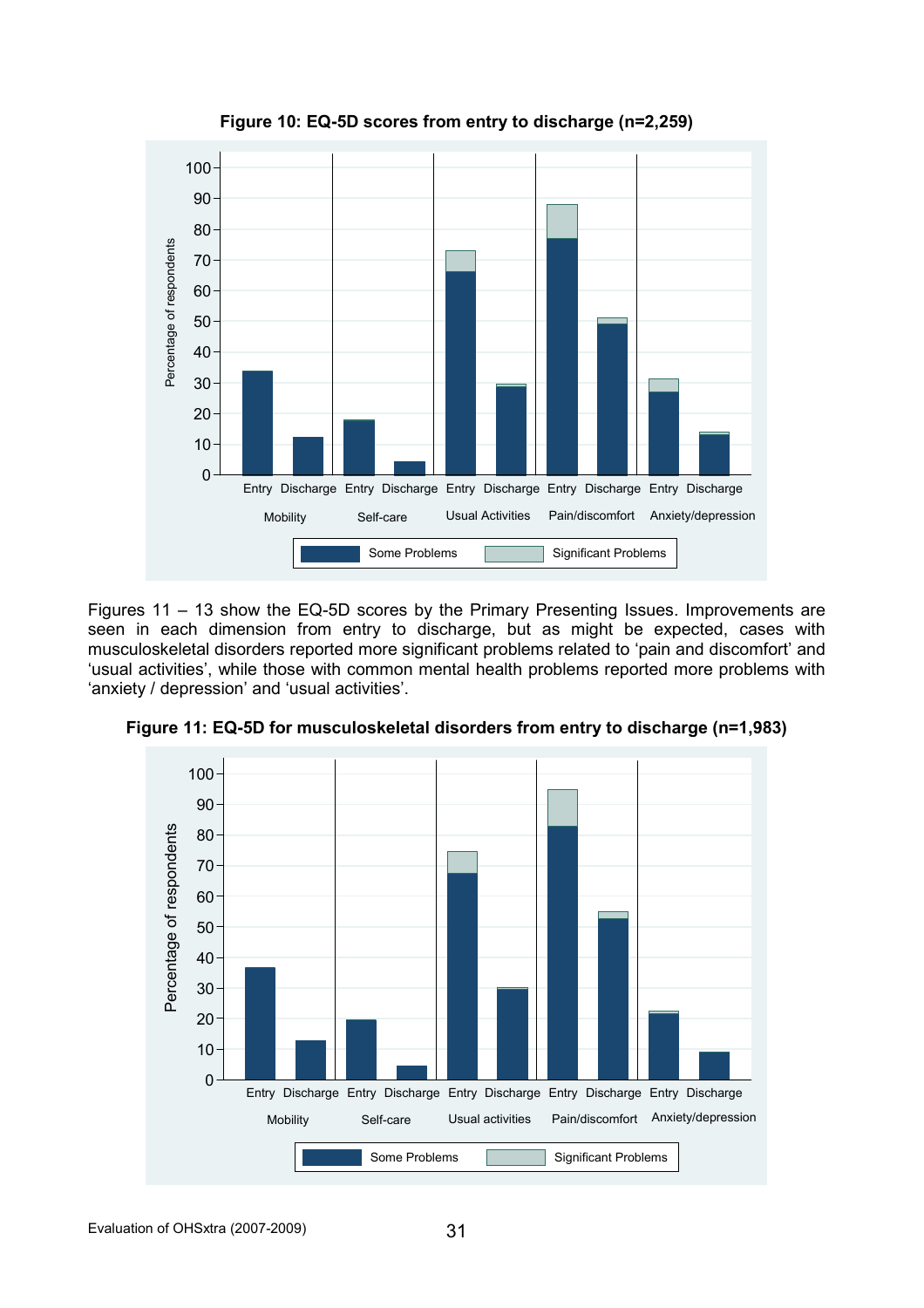

Figure 12: EQ-5D for Common Mental Health Problems from entry to discharge (n=278)

Figure 13: EQ-5D for 'Other' from entry to discharge (n=60)



Cases completed the EQ-5D at entry, discharge and 3 and 6 months following discharge (Figures 14 and 15). Although there were relatively few respondents at 3 and 6 months, the data show that there were improvements from entry to both 3 and 6 months following discharge, indicating that the health improvements extended beyond the clients' involvement in OHSxtra.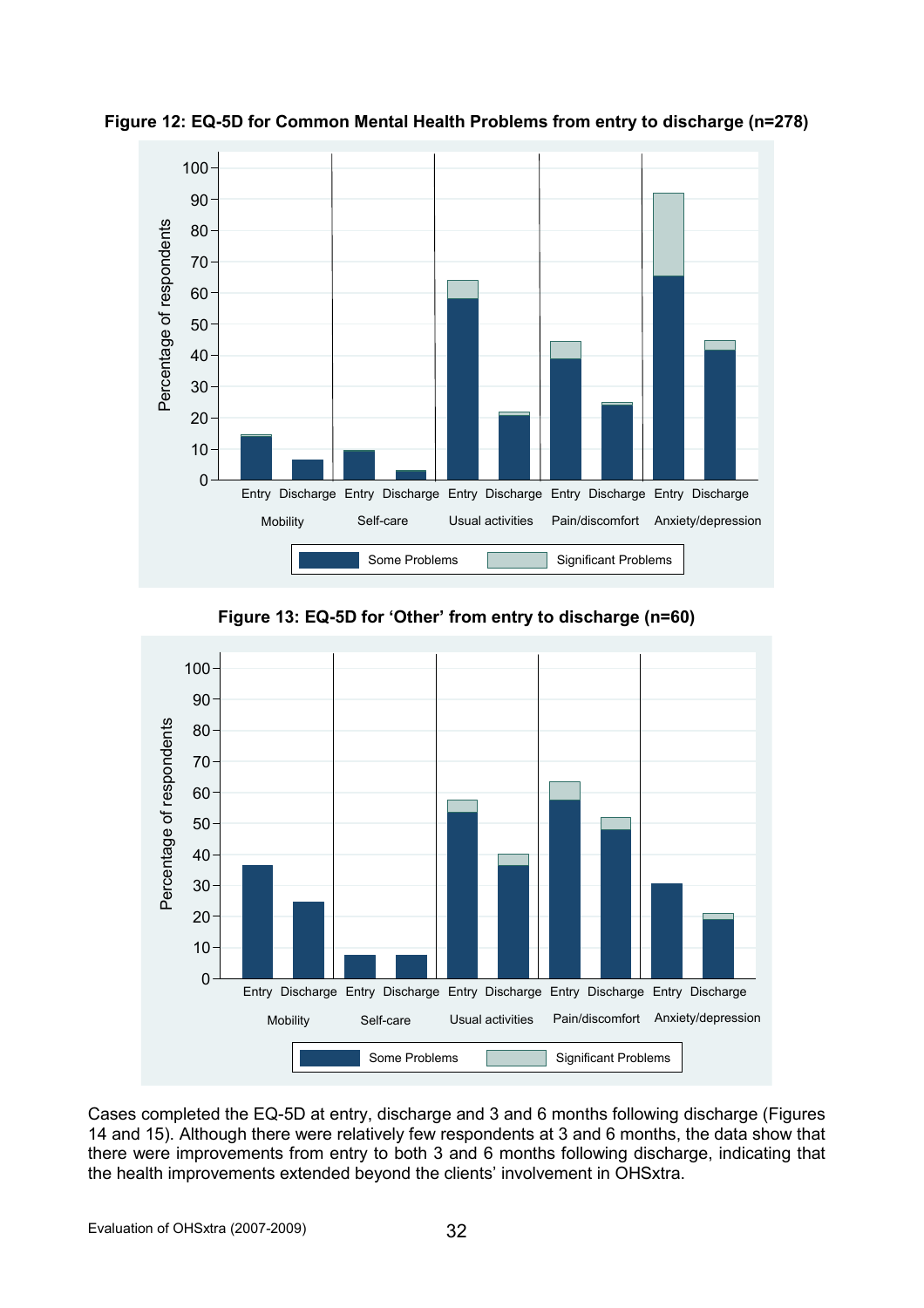

Figure 14: EQ-5D scores from entry to 3 month follow-up (n=402)

Figure 15: EQ-5D scores from entry to 6 month follow-up (n=170)

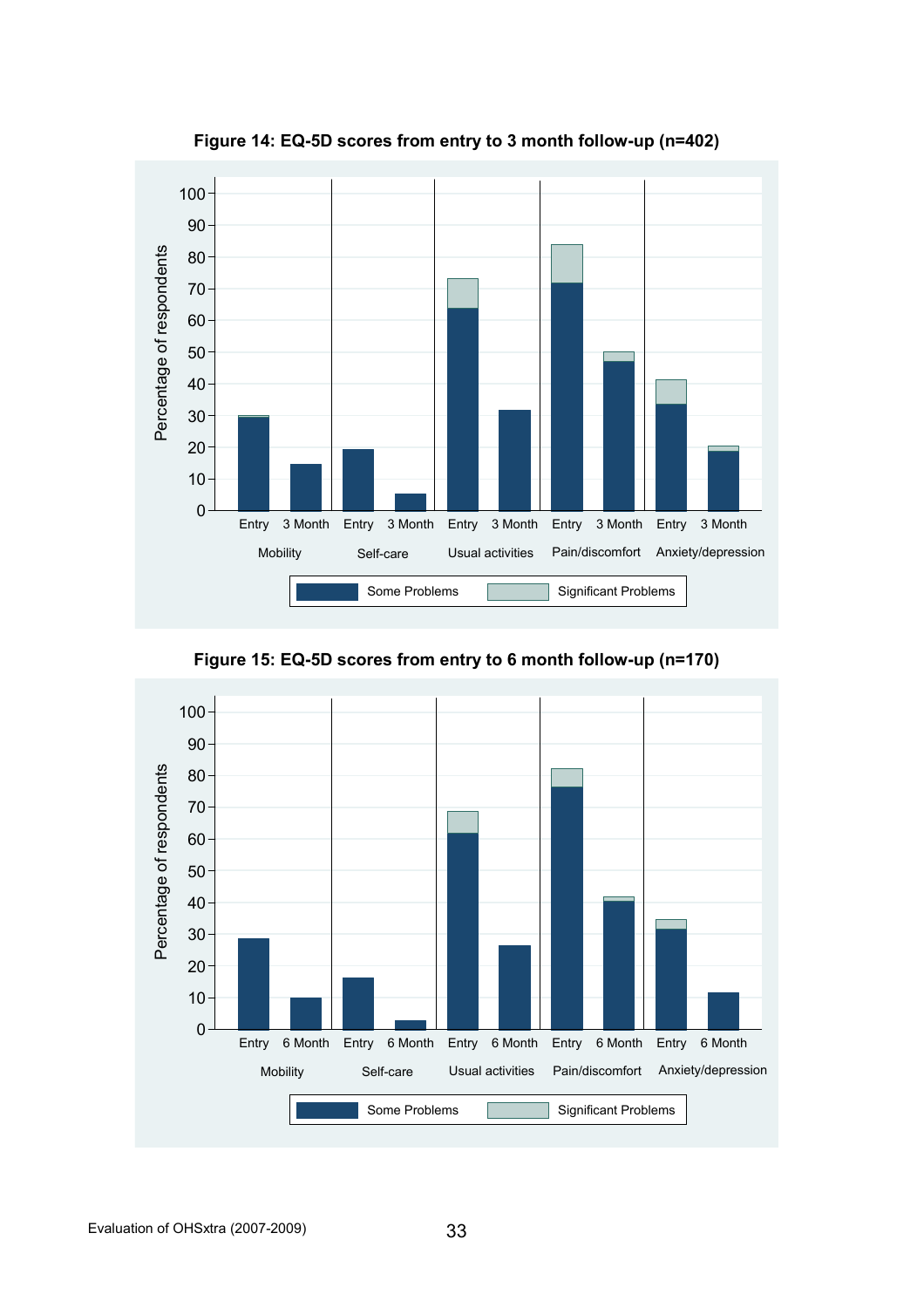# 4.6.2 EQ-5D visual analogue scale scores

### 4.6.2.1 Entry to discharge VAS scores for the different primary presenting issues

Figure 16 shows the mean VAS scores for entry and discharge, for all cases, and then broken down by PPI. When considering all cases, a statistically significant mean increase of over 20 points is observed (p<0.001). The same effect was observed when considering the VAS score by PPI. A mean increase of more than 10 points is observed for musculoskeletal disorders (MSDs) and of more than 20 points for common mental health problems (CMHP).





# 4.6.2.2 Changes in VAS scores

Table 14 shows the changes in VAS scores between entry, discharge, 3 months post discharge, and 6 months post discharge for all cases. Only cases for whom there are matched scores (i.e. at 2 of these points) are shown. The numbers in gray are the scores, while numbers in bold / blue are changes in score.

| Table 14: Changes in VAS scores from entry to discharge to 3 months and 6 months |  |
|----------------------------------------------------------------------------------|--|
|                                                                                  |  |

|                 | <b>End Scores</b> |              |                 |  |  |  |
|-----------------|-------------------|--------------|-----------------|--|--|--|
|                 | <b>Discharge</b>  | 3 Months     | <b>6 Months</b> |  |  |  |
| Change in score | 70.1 to 83.0      | 66.3 to 81.3 | 72.8 to 84.4    |  |  |  |
| from entry      | $+12.9$           | $+15.0$      | $+ 11.6$        |  |  |  |
|                 | $(n=2,275)$       | $(n=371)$    | (n=160)         |  |  |  |

An improvement in score of over 10 points is seen from entry to discharge and this is maintained at 3 and 6 months following discharge. This implies that the health condition has been improved and that this benefit has been maintained.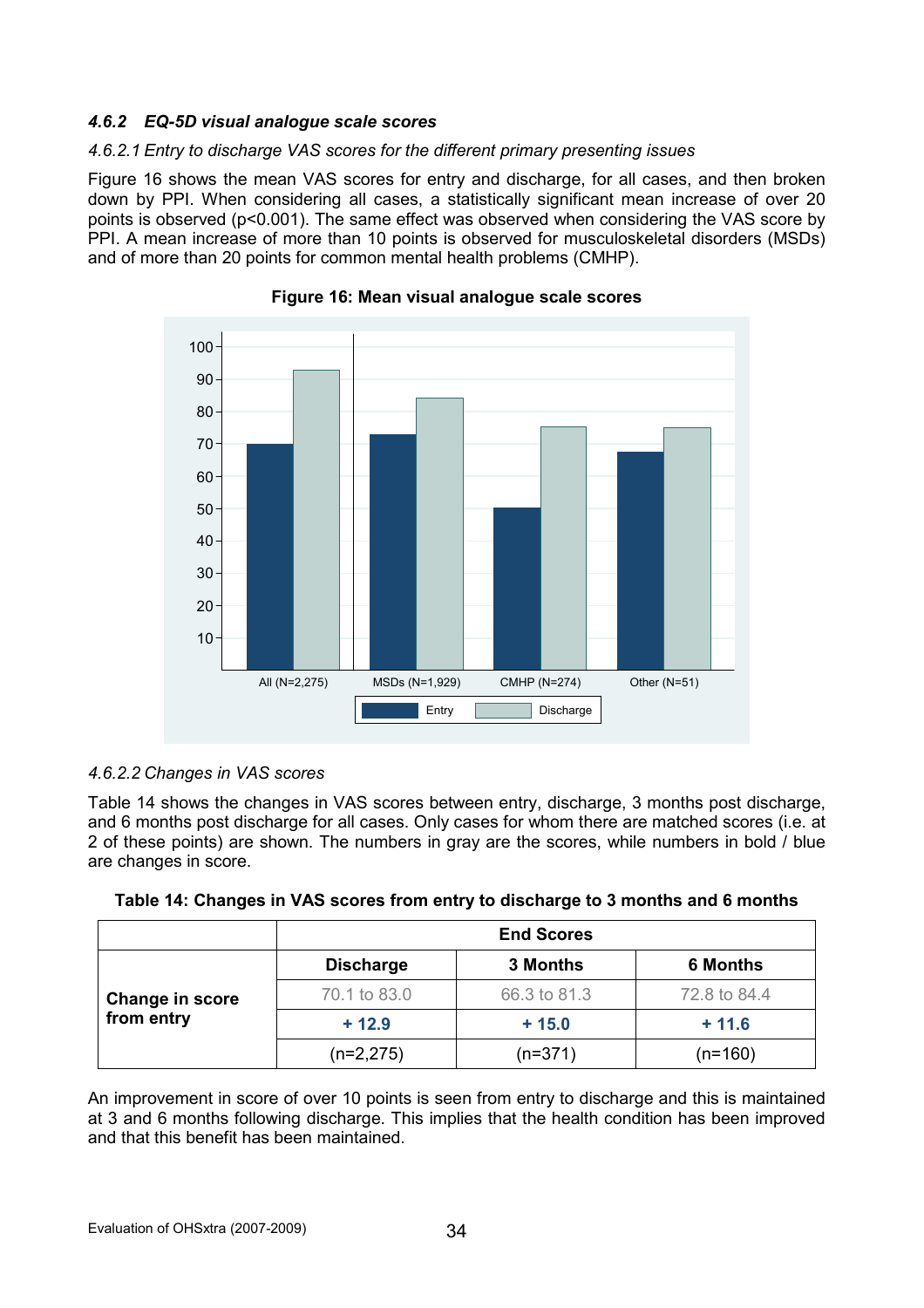#### 4.6.3 COPM

COPM asks the client to give a subjective score (1-10) for (a) their ability to perform tasks they identify as important to them, and (b) their level of satisfaction with this. Changes in score for all cases are shown in Figure 17, while Figure 18 shows this for the different health conditions. Substantial improvements are seen for all health conditions, with improvements in performance scores of approximately 3 points on average, and slightly more for satisfaction scores. An improvement in score by 2 points is considered clinically significant. It should be noted that the sample sizes are relatively small, particularly for the 'Common Mental Health Problems' and 'Other' Primary Presenting Issue (Figure 18), meaning the results should be interpreted with caution.



Figure 17: COPM performance and satisfaction scores for all cases (n=556)

Figure 18: COPM Scores by primary presenting issue

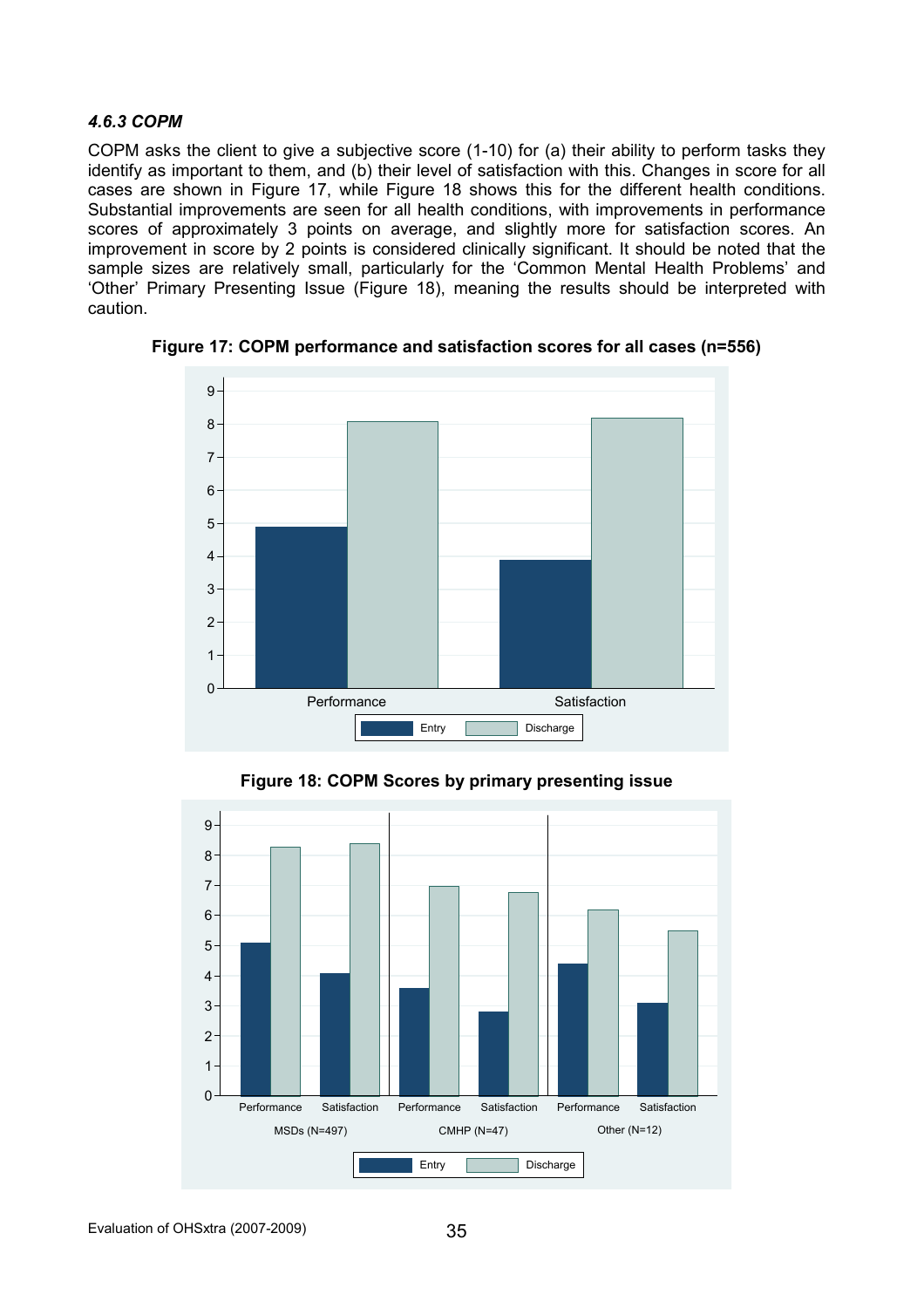Looking at this in more detail, Figure 19 shows the percentage of cases who had a change in COPM score of more than 2 points (better or worse), in their performance, and Figure 20 shows this for satisfaction. Altogether 69% of cases had an improvement in their COPM performance scores of more than 2 points, while 79% had an improvement in their satisfaction scores of over 2 points.





Figure 20: Changes in COPM satisfaction scores (n=548)

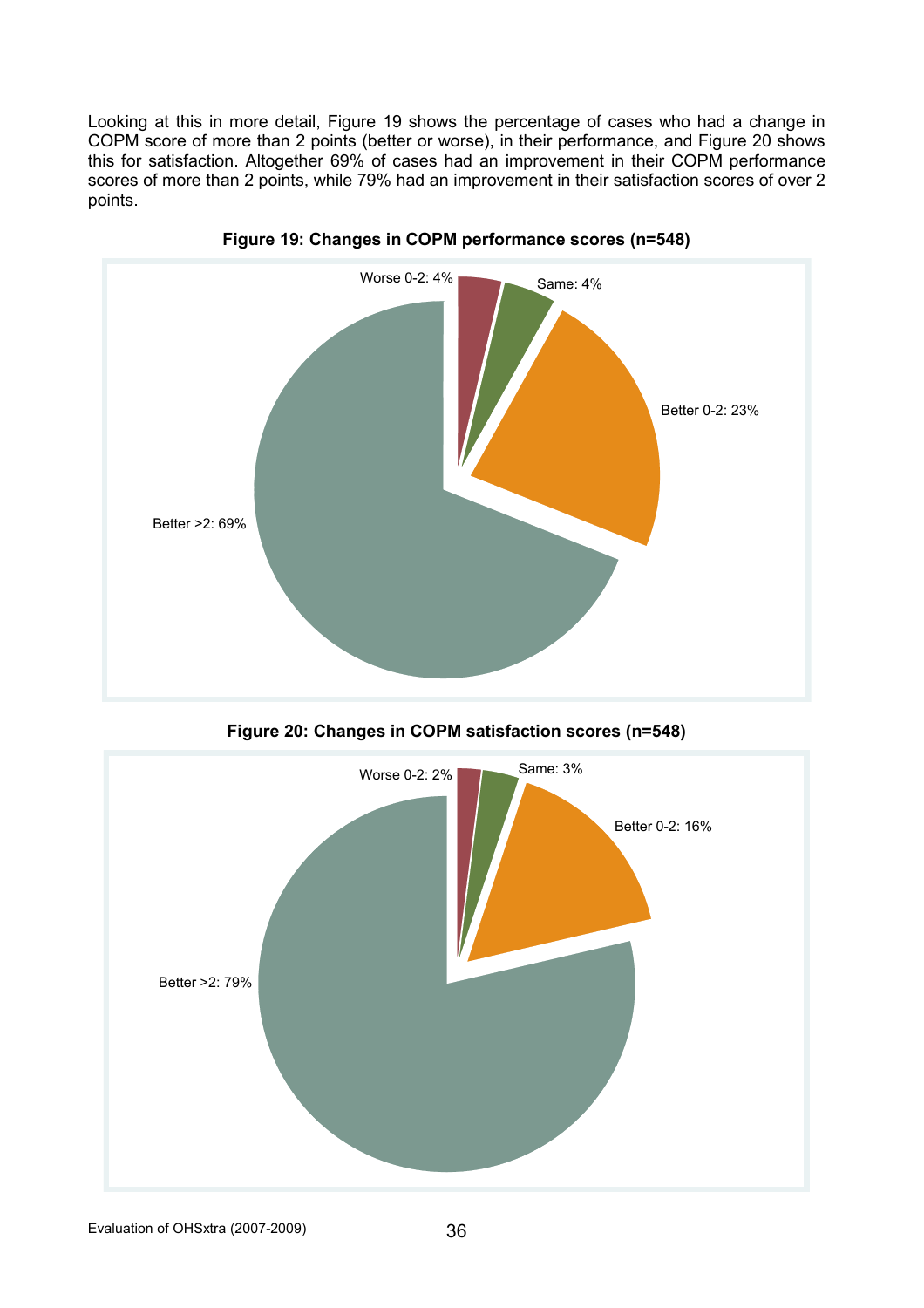# 4.6.4 GHQ-12

The GHQ12 was used at the discretion of the clinicians and case managers. It is thought to have been used particularly with cases who had common mental health problems. Although the sample is therefore small (n=76), 40% of cases who completed the questionnaire had a clinically significant GHQ12 score (i.e. a score of 4 or over on the bimodal scoring) at entry). This had reduced to 16% at discharge, indicating that the number of cases with a clinically significant GHQ12 score had been reduced by over half (Figure 21).



Figure 21: The percentage of clinically significant GHQ12 scores (n=76)

### 4.7 Perceived health improvements

### 4.7.1 Clients' perception of whether their primary presenting issue had been resolved

In response to the question asked on discharge 'Has your Primary Presenting Issue been resolved?', 88% answered positively, with over a third (37%) reporting that it had been fully resolved (Figure 22).

### Figure 22: Percentage of respondents considering their primary presenting issue had been resolved (n=2,228)

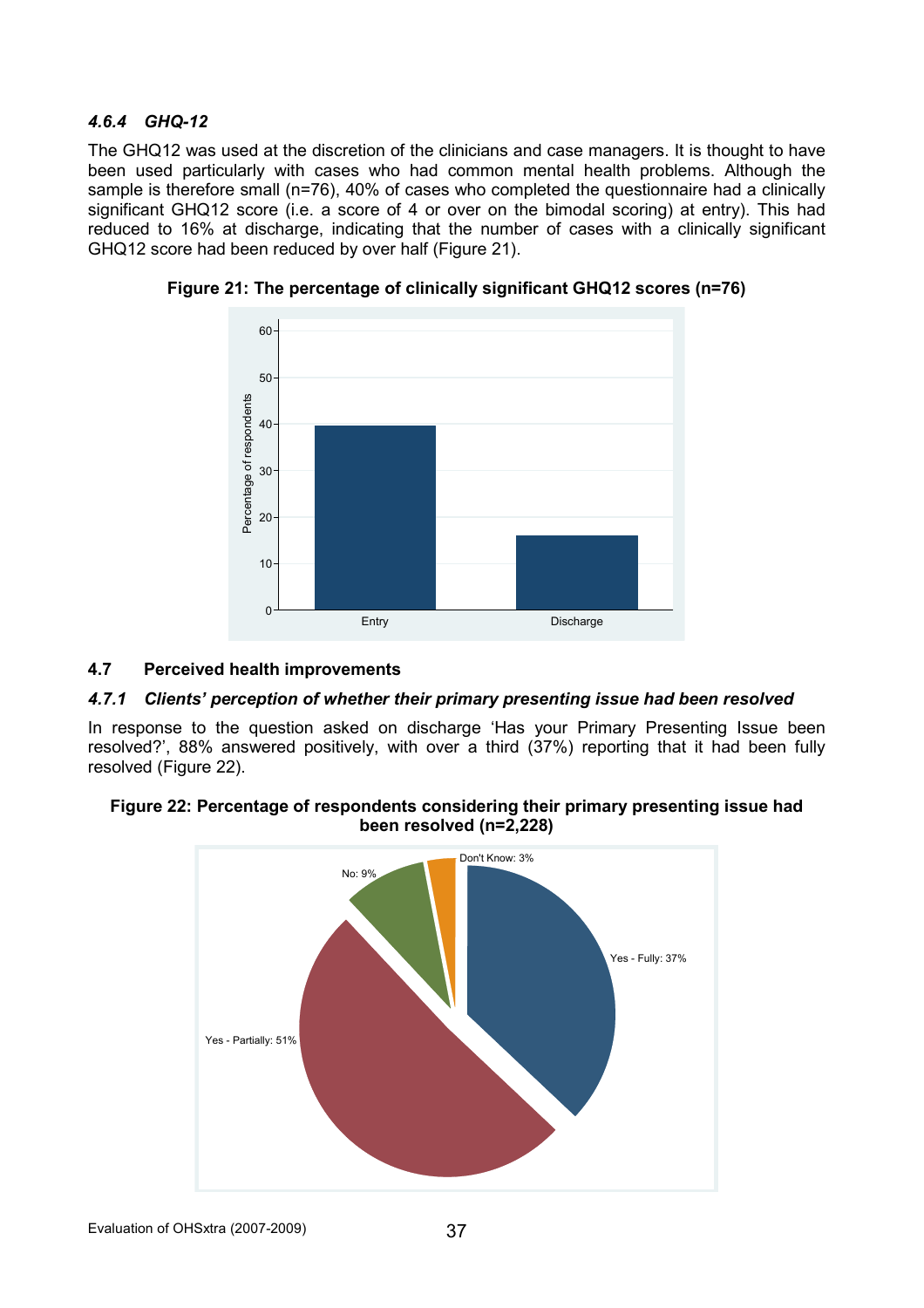### 4.7.2 Clients' perception of whether OHSxtra helped them return to work or stay in work

In total 2,264 clients responded to the question 'Did OHSxtra help you return to work or stay in work?'; 81% of respondents reported positively (Figure 23). Some boards did not present the service as 'OHSxtra', as they integrated the service delivery into their normal occupational health service provision, so cases may not have been aware that they received OHSxtra services. For this reason they may have answered this question as either 'No' or 'Don't know'.



#### Figure 23: Percentage of respondents who thought OHSxtra had helped them stay in work or return to work (n=2,264)

### 4.8 Absence data

One of the important variables of interest was the change in absence status, particularly whether absent cases had returned to work. The figures shown in Figure 24 are for the 2,308 cases for whom there are data on absence status available at entry and discharge. On entry, 21% of cases were absent from work; 83% of these were at work at discharge. Of the 79% who were at work at entry, 2% were absent at discharge. Altogether, 95% of cases for which there are data were at work on discharge from OHSxtra. The overall absence rate for the group dropped from 21% to 5%.

If the absence status of cases at entry is taken for all cases where there is this information at entry (n=6,958), 71% of cases were at work. It is possible that the clients for whom there are both sets of data are those who have engaged more fully with the programme, and it may be that fewer of them were absent initially.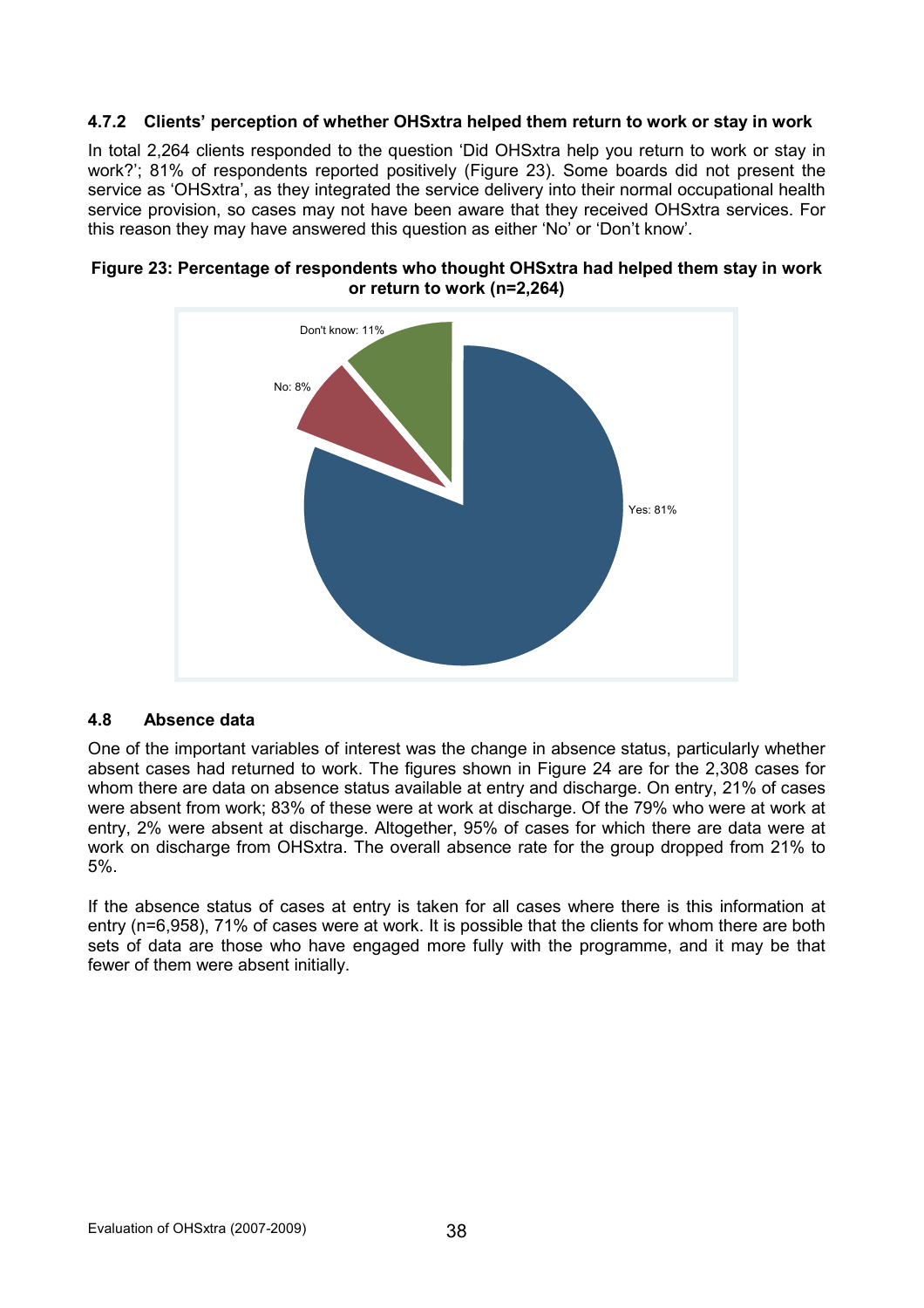# Figure 24: Showing absence status at entry and discharge (n=2,308)





There was limited data on the duration of absence at entry. For the 599 cases who reported being absent for more than 30 days at entry, data on absence status was provided by 167. Where data were available, 125 (75%) were at work at discharge, and 42 were not. It is well recognised that those who are absent for longer durations prior to intervention are more difficult to return to work. Despite this, a substantial number (75%) of those with longer absences prior to their entering the programme were at work on discharge.

### 4.9 Absence duration compared with Labour Force Survey figures

Average absence figures for the cases' primary presenting issues can be compared against HSE figures from the Labour Force Survey (2008/09) which gives average durations of absence for those with work related health problems, based on a survey of 100,000 people.

The number of days absence while in the programme was available (self report) for discharged cases. If cases were absent when they entered the programme, information was also available on when this absence started. In order to establish a comparable time period (1 year) for comparison against HSE figures, the discharge date was compared against the entry date. If a case was in the programme for less than a year, but absent at entry, the amount of absence in the 12 month period prior to their discharge from the programme was considered, i.e. if they had become absent on 1.11.07, come into the programme on 1.3.08, and been discharged on 31.12.08, the amount of absence from 1.1.08 to 31.12.08 was calculated. For cases that had been at work at entry, the amount of time absent while in the programme was calculated. If a case was in the programme for more than a year and reported having lost more than 220 working days during their time in the programme, the duration of intervening absence was set at 220 days (typical number of working days within a year). From this an average number of days lost per case can be calculated by health condition. This is shown in Table 15, and is based on data for 2,532 cases.

Data were not available from the sample to convert the figures into a full-day equivalent (number of hours staff worked was not recorded) as used in the Labour Force Survey. However, a comparable sample in the OHSxtra pilot study (N=386) (Hanson et al, 2007) reported that 66% of clients (all NHS employees) were employed full time (37 hours per week); and the 34% of clients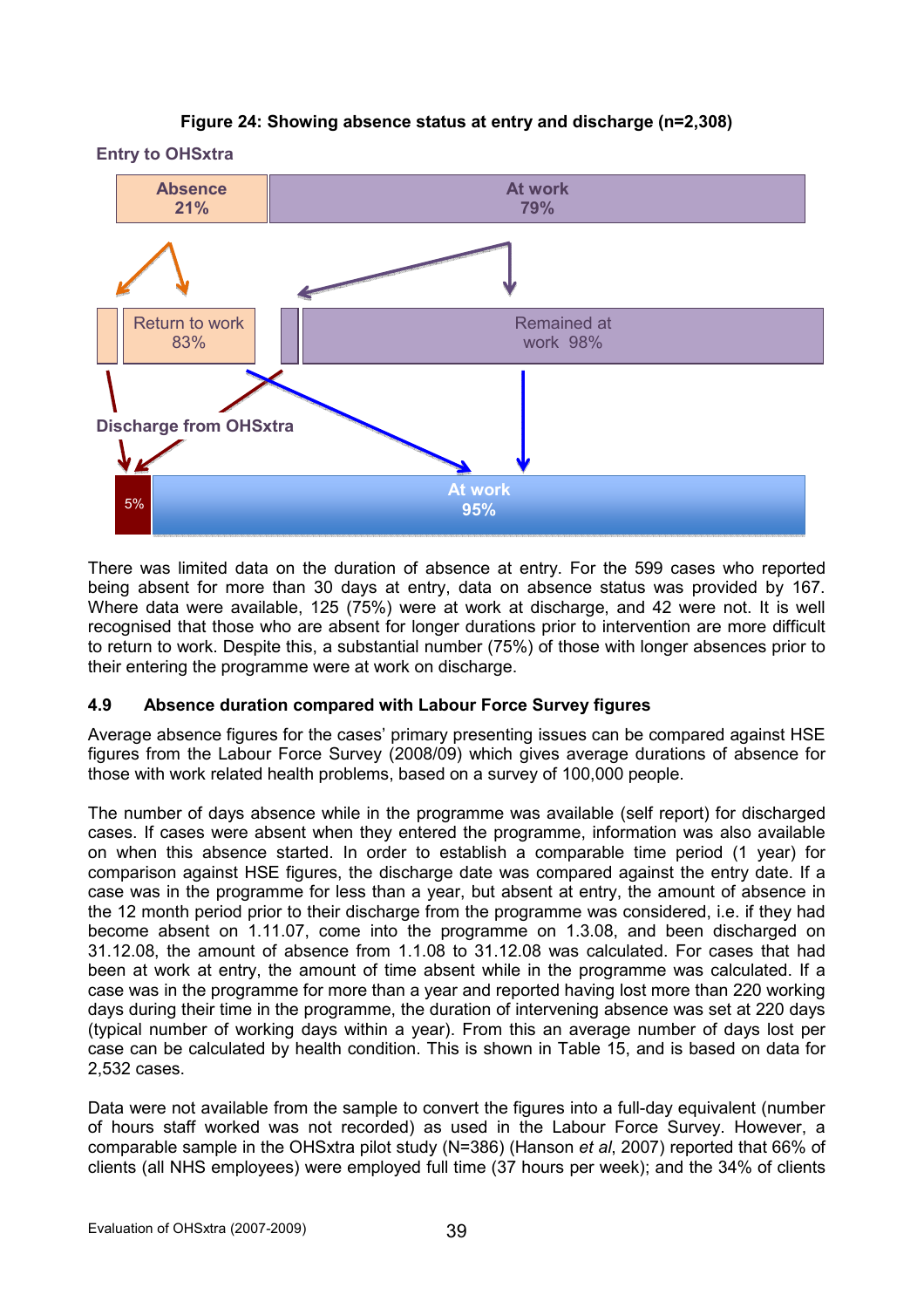who worked part time, worked on average 26.9 hours per week. These figures are less than the average number of hours worked per week used in the Labour Force Survey (40.6 hours per week). Converting the number of working days lost from the OHSxtra sample to full time working days lost would reduce the figures for number of days lost by OHSxtra cases.

|                               | <b>Number of cases</b> | Average<br>number of days<br>absence per<br>case | <b>HSE figures for</b><br>average<br>number of<br>days absence* |
|-------------------------------|------------------------|--------------------------------------------------|-----------------------------------------------------------------|
| $MSD$ – upper limb and neck   | 950                    | 8.6                                              | 17.5                                                            |
| $MSD - lower$ limb            | 503                    | 8.4                                              | 20.8                                                            |
| $MSD - back$                  | 765                    | 8.1                                              | 15.5                                                            |
| Common mental health problems | 274                    | 21.9                                             | 27.5                                                            |
| Other health conditions       | 40                     | 27 7                                             | n/a                                                             |

Table 15: The average number of days absence for cases who said that the programme helped them remain / return to work, compared with HSE figures

\* From: http://www.hse.gov.uk/statistics/lfs/0809/typesex3.htm

This implies that OHSxtra cases with musculoskeletal conditions and common mental health problems took fewer than the average number of days absence when compared with HSE figures; for cases with musculoskeletal conditions the average absence taken was approximately half of the amount reported in the HSE Labour Force Survey. However, without a control group it cannot be concluded that these shorter absences are due to the OHSxtra programme.

### 4.10 Economic analysis

The OHSxtra pilot study (Hanson et al, 2007) had modelled the potential impact of the OHSxtra service, demonstrating the cost benefit potential of the OHSxtra approach in retaining NHS staff at work and returning to work those off with both short and long-term absence, with the cost of service delivery being less than the anticipated cost of sickness absence for these staff. This wider implementation of the programme aimed to show whether the approach could be adopted into NHS occupational health services on a wide scale in Scotland. In this broader roll out, the potential to undertake an economic analysis was restricted by the lack of a comparable control group. Furthermore, the different methods of adopting the approach and different services that received funding across the boards makes it difficult to economically quantify the benefits of the approach. It has therefore not been possible to undertake a detailed economic analysis. However, the data indicate that clients received services more quickly than they would have via the normal NHS routes, with the implication of associated cost savings through quicker return to work, or prevention of absence.

### 4.11Summary

- 7,380 cases were enrolled in the programme, representing approximately 5% of the NHS working population being seen during the course of the programme.
- Client demographics were broadly similar across all boards, and reflect that of all NHS employees.
- The majority of cases (65%) had a musculoskeletal disorder as their primary presenting issue; 19% had a common mental health problem, and 16% had 'Other'. The high proportion of musculoskeletal conditions reflects the services provided within OHSxtra (11.45 wte physiotherapy, 4.2 wte occupational therapists, 3.2 wte counsellors / CBT therapists / clinical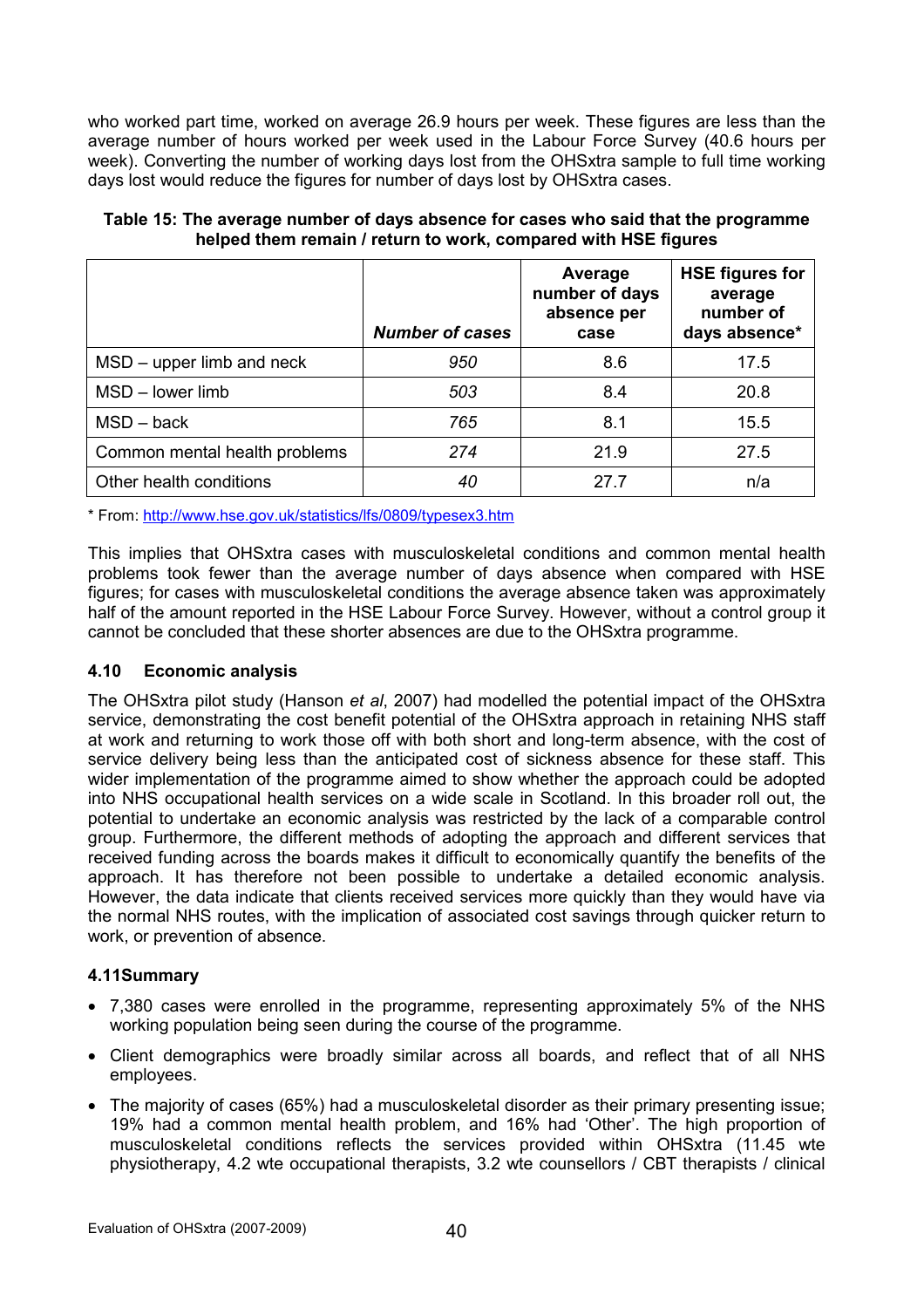psychologists). The high proportion of 'other' primary presenting issues is due to two boards recording data on all occupational health referrals.

- On entry to the programme, a higher percentage of cases with musculoskeletal disorders (MSDs) were at work than those with common mental health problems. More long term absences were recorded for those with common mental health problems than MSDs.
- 66% of cases were seen by a service provider on the day they entered the programme; 85% were seen within 14 calendar days of their entry to the programme.
- Physiotherapy was the service provision most frequently used, reflecting the fact that this was the service that received the most funding through OHSxtra.
- Only 3% of clients received services from more than one specialism.
- The mean number of sessions received were: physiotherapy, 3.8; counselling, 4.9; CBT, 4.8; occupational therapy 3.8; occupational health nurse, 3.1 and occupational physician 3.0.
- Noticeable improvements are seen in all health measures (EQ-5D, VAS, COPM and GHQ12), and for the three classification of health condition 'MSDs', 'common mental health problems' and 'other'. Where data are available these health improvements are maintained 3 and 6 months post discharge.
- 88% of cases thought their primary presenting issue was fully or partially resolved at discharge.
- 81% of cases thought that the programme had helped them stay in work or return to work.
- The proportion of absent cases reduced from 21% at entry to 5% at discharge.
- 83% of those who were absent on entry had returned to work at discharge.
- OHSxtra cases reported fewer days absence for musculoskeletal conditions and common mental health problems than those reported in the HSE's Labour Force Survey.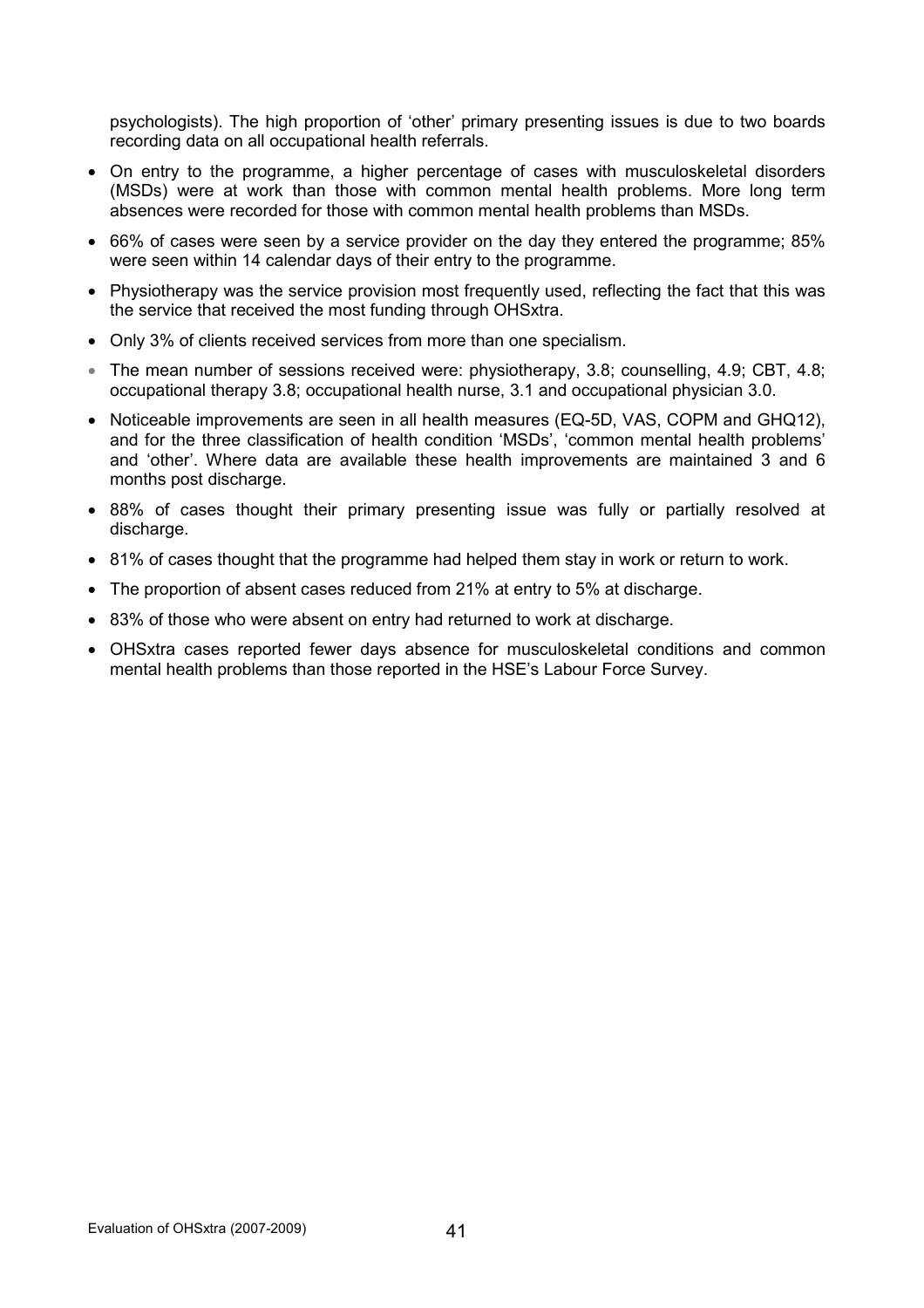# 5. CASE STUDIES

Case studies were provided by NHS Dumfries and Galloway, NHS Forth Valley and NHS National Services Scotland.

#### 5.1 Common mental health problems

#### 5.1.1 Common mental health problems – case study 1

#### About the Client

A female administrator, in her 40s, managing a busy clinical area, had been to her GP regarding panic attacks experienced following an on-going situation with some of her colleagues. Her GP had signed her off work due to the agoraphobic symptoms experienced on going to work. He suggested that she contact her OH department.

#### Assessment and services provided

The client self-referred and was initially assessed by a specialist nurse practitioner in occupational health (SPOH) who had the role of case manager. The client intended to return to work. However, it was clear that her level of distress may have prevented her from managing herself in the situation at work effectively and that the potential for relapse was high. Based on the assessment, the client was referred to the CBT therapist.

At entry, the client rated her overall health at 30/100 on the VAS scale and at 22222 on the EQ-5D. On the COPM scale the client rated her performance at 2.2 and satisfaction at 2.2.

She was offered 8 sessions of CBT and attended 5, which was agreed between the client and therapist as sufficient. The CBT therapist worked with the client on managing the panic and agoraphobic symptoms and on managing interpersonal situations in the workplace assertively. The SPOH reviewed the client and liaised with the CBT therapist with regard to any workplace recommendations. The SPOH also liaised with the line manager and advised on recommendations, which were agreed, which included phased return with initial limited exposure to the work environment, workload monitoring, and clarification of roles and boundaries.

### **Outcomes**

During the period of her involvement with the OHSxtra project and subsequent return to work the client had no absences and therefore only 5 working days in total had been lost (prior to referral to OH). VAS score on discharge was rated by the client as 95, EQ-5D at 21122 (i.e. an improvement from some problems to no problems with self-care, and from some to no problems with performing usual activities). On the COPM scale, she rated her performance at 7.2 and satisfaction at 7.8. The client's manager praised her professional performance at work and assured her of ongoing support.

### 5.1.2 Common mental health problems – case study 2

#### **Client**

The client was a female in her 50's working in Housekeeping services; she was reported to be a good worker who was frequently moved from place to place to cover different areas. She was absent from work at her initial appointment, and reported feeling stressed, overloaded and was experiencing difficulties coping at work. She presented with anger issues and issues with her mood which were impacting on relationships at work and home.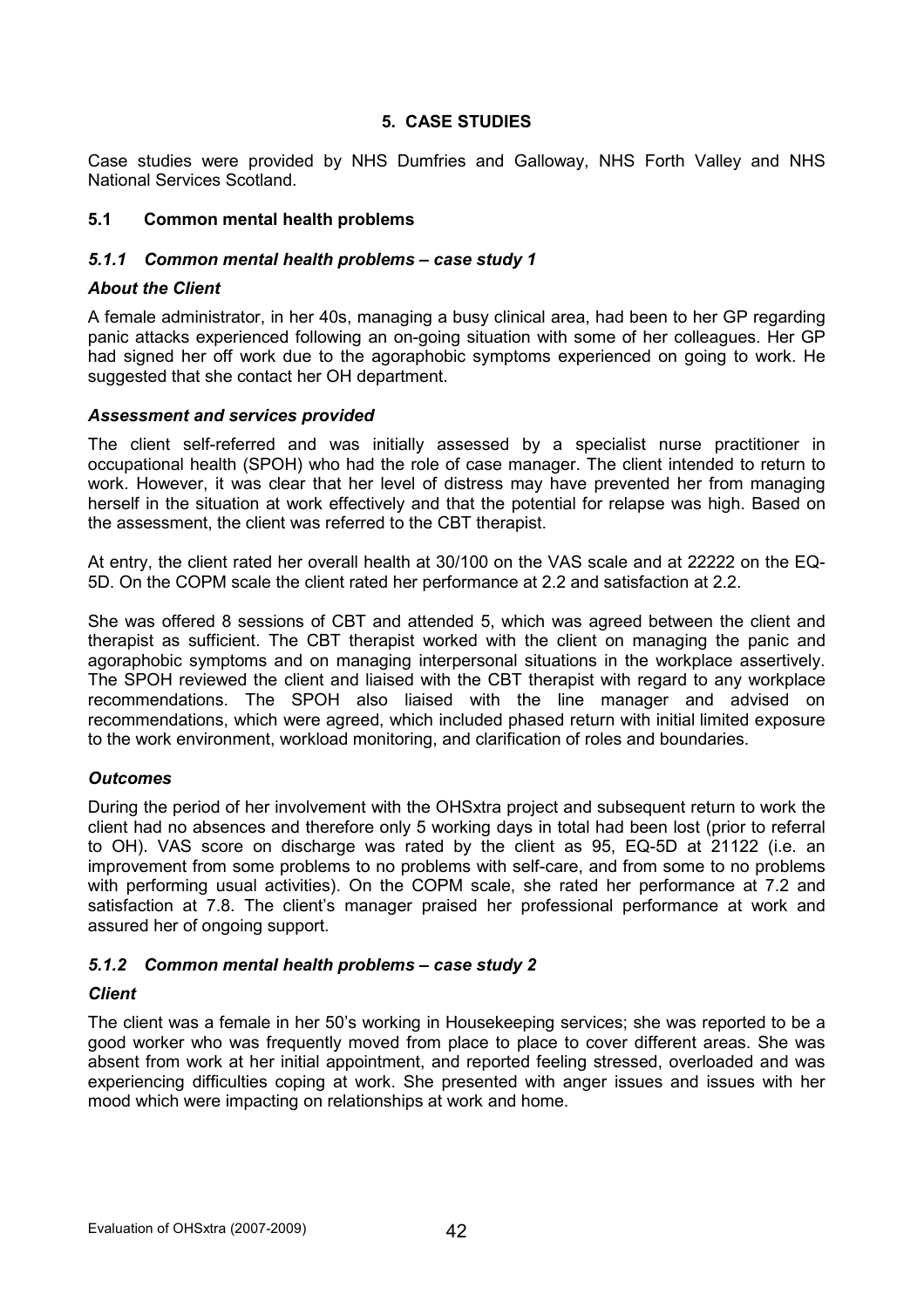#### Assessment and services provided

The client was initially seen for a psychological assessment to ensure appropriateness of service. She was then offered a series of appointments for therapy and attended 6 in total. The assessment highlighted that she was suffering with post-traumatic stress disorder (ptsd) relating to previous events in her personal life; there was an unresolved significant bereavement and significant difficulties with assertiveness. The therapy focused on resolving the bereavement, identifying the cause of the assertiveness difficulties and working through the traumas leading to ptsd symptomatology.

### **Outcomes**

The client was at work on discharge from the Staff Psychology service. On return to work she was able to assertively address work issues which were contributing to her feeling overwhelmed. Her grief was resolved and the symptoms off ptsd were resolved with resolution of anger. Her mood was improved as were relationships at work and home. Her presenting issues were all resolved. Changes in standardised tool scores are shown below.

| Tool                                                         |            | <b>Assessment</b>                      | <b>Discharge</b>                      |  |
|--------------------------------------------------------------|------------|----------------------------------------|---------------------------------------|--|
| <b>Hospital Anxiety and</b>                                  | Anxiety    | 16 (severe)                            | 5 (normal)                            |  |
| <b>Depression Scale</b>                                      | Depression | $10$ (mild)                            | $0$ (normal)                          |  |
| <b>GHQ-12</b>                                                |            | 11 (caseness)                          | $0$ (normal)                          |  |
| <b>Global Assessment of Functioning</b><br>(GAF from DSM-IV) |            | 51 (moderate impact<br>on functioning) | 75 (minimal impact on<br>functioning) |  |

### 5.1.3 Common mental health problems – case study 3

### **Client**

The client was a female administrative officer in her mid-forties involved in data processing, working for a large division in charge of supplying contractor payments throughout Scotland. The woman had previously been referred to occupational health services and had been advised to seek Bereavement Counselling for her depression. A referral was made to OHSxtra to seek additional support as the client was currently on the waiting list for Bereavement counselling (with a wait of an undetermined amount of time). The original diagnosis of depression had been made in November 2003, following the death of the woman's father. The woman suffered another episode of depression in 2009 following the death of a close family member. At the time the referral was made, the woman was still at work, but indicated that she was struggling to cope and was close to being signed off.

### Assessment and Services Provided

During the initial telephone assessment, the case manager addressed the options available to the client through the counselling service. It was clear that although the client was able to continue with normal day to day activities (i.e.: personal care, household management, various recreation/hobbies, socialising with friends), she was finding it hard to cope with this in addition to attending her job. The client indicated that she was experiencing moderate to more severe anxiety and depression. Following the referral, the woman was recommended to receive counselling for her depression. She attended two counselling sessions and was then discharged from the service.

After the initial discharge, the client's manager contacted the case manager as they did not feel that the woman was ready to be discharged. In order to alleviate this situation, the case manager contacted counselling services and requested further appointments for the woman, who is currently still attending counselling.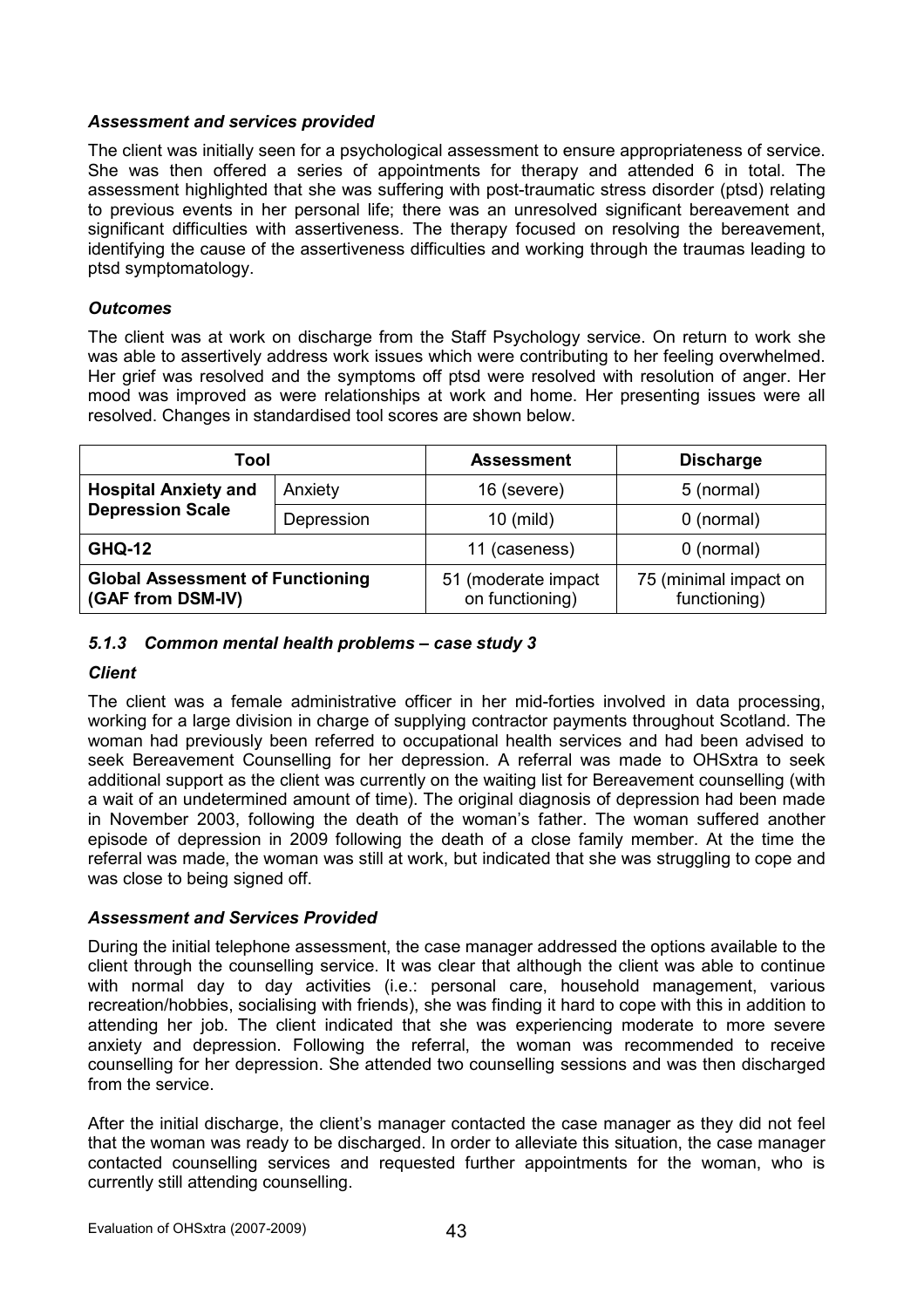# **Outcomes**

During the woman's involvement in the programme, the client did not go off work and still remains at work. Her EQ-5D score changed from 11112 to 11111 (i.e. changed from being moderately anxious or depressed to not being anxious or depressed) and her COPM performance score remained a 7 with satisfaction changing from 7 to 9. The woman found the programme to be greatly beneficial as it allowed her to access counselling services that she had previously been put on a waiting list for and she also felt that she had extra support from the case manager, especially when she needed additional counselling sessions. Her manager felt that the programme was helpful as the case manager could act as a liaison between them and the counselling services to arrange additional sessions or discuss an early discharge. All involved with the programme were happy that the client maintained their ability to stay at work and continue with their job responsibilities.

# 5.2 Musculoskeletal disorders

### 5.2.1 Musculoskeletal disorders – case study 1

### **Client**

The client was a female nurse manager in her mid-forties who is responsible for a day care unit; this is located in the community. The client was referred to OHSxtra in relation to a fall she had in October 2009 during which she twisted and injured her knee. At the time, she felt this injury was not severe enough for her to attend her GP for a consultation. However, five months after the initial injury, her knee had only slightly healed and she visited her GP for advice in February 2010 as she felt concerned over this slow recovery. The woman's GP suggested that the best treatment would be a course of physiotherapy, but could not confirm how long she would be on the waiting list to receive this. The client choose not to pursue this option as the physiotherapy appointments would have been located at her local hospital, requiring approximately four hours travel time in total, in addition to the length of the appointment. An OHSxtra referral was made in March 2010 to seek additional support for the situation.

### Assessment and services provided

During the initial telephone assessment, the woman informed the case manager that her injury was continuing to cause her difficulties at work and she was finding it increasingly difficult to carry out her normal activities outside of work, ie: household chores, long periods of standing or walking, regular exercise and that she developed stiffness after prolonged periods of sitting. She indicated that she was not anxious or depressed about her injury, but would like to find a solution that would resolve her injury and allow her to carry on with her normal day to day activities. Following this assessment, the client was referred for six sessions of physiotherapy, which she reported benefited her greatly and helped to resolve her injury.

### **Outcomes**

During the woman's involvement in the OHSxtra programme, she did not go off work and remains in work, and able to fulfil all her duties. Her score from the EQ-5D assessment went from 21221 to 21111 (i.e. changed from some problems performing usual activities to no problems with performing usual activities; and moderate pain or discomfort to no pain or discomfort). Her COPM performance score changed from 7 to 9 and her satisfaction score from 6 to 9. The client commented that she found the programme to be beneficial as it allowed her quick access into physiotherapy and appointments were able to be arranged at a location that was convenient to her work place.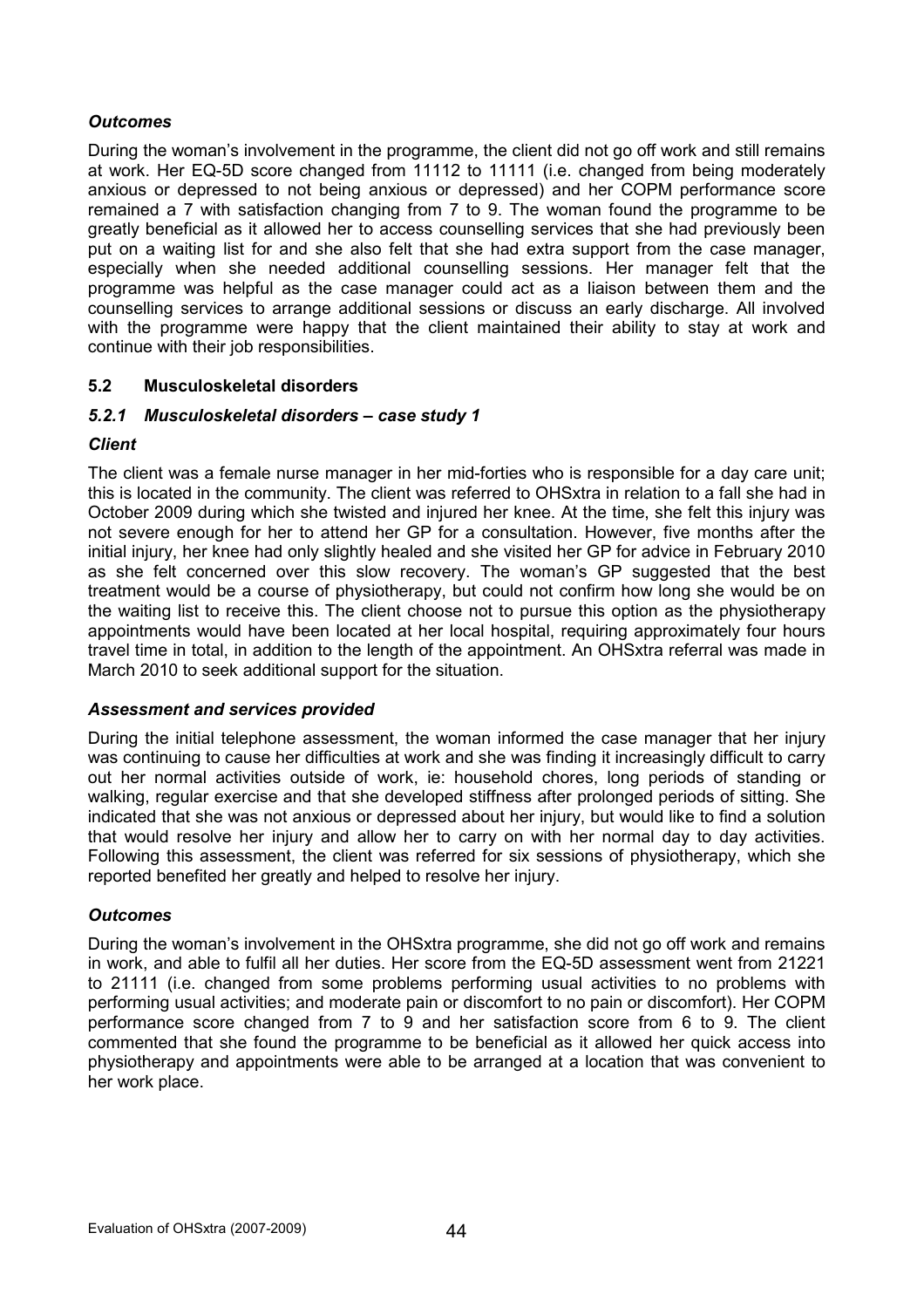#### 6. CLIENT COMMENTS

Some boards collated comments from clients on discharge from the OHSxtra service. Comments were extremely positive and clients expressed appreciation for the benefits experienced through the service. A list of comments provided by NHA Ayrshire and Arran (AA), NHS Dumfries and Galloway (DG) and NHS Lothian (LT) is given in Appendix 3. A sample of comments receive are shown relating to the following themes.

#### 6.1 General comments on benefit of the services

"Excellent service." (AA)

 "I was very impressed with this service, as at first I did not really see the point of going to any of the sessions, but now I have a different approach to life and also to my working environment and I am very glad this is offered to staff working in the NHS. Thank you." (DG)

"It would be impossible to put into words how much help/support/tools provided have helped me and I would recommend service to others." (DG)

"Have found the treatment and advice to be very helpful… The approach adopted was very positive and constructive." (LT)

"OHSxtra has greatly improved my tendon area, quick and good service – vastly improved on previous." (LT)

"Excellent service, very valuable." (LT)

#### 6.2 Improved functionality

Many clients reported on reduction in pain / discomfort/ restriction of movement, or an improvement in their mental health. Examples included:

"Before I went to the physiotherapy programme I was very sore/stiff. Also had problems sleeping, caused by pain in lower back. Now have hardly any pain through the night and also less pain through the day. The exercise programme is very good – I would like to say thank you very much to the staff Physio." (DG)

"Support for me at the time was vital. Definitely helped me to turn my life around and return to normality." (AA)

"This has helped me do my job with less distraction caused by pain." (LT)

"I am very grateful for the opportunity to have a physiotherapist get me back to full range of pain free movement. I would find it difficult to manage sitting at work as I was in pain. Thanks to the physiotherapist." (LT)

#### 6.3 Quicker return to work or prevention of absence from work

Some clients recognised that the service had helped them stay in work or enabled them to return more quickly.

"If it wasn't for the staff physio I would have been absent from work longer." (LT)

"Having instant access to physio enabled me a much quicker return to work." (LT)

"I would have gone to my GP with this injury leading to time off work. I have been referred to hand clinic which may not have happened as quickly as with this service." (LT)

"This is an invaluable service. I would have definitely have been off work on sick leave with pain… Thank you very much." (LT)

"I felt that the counselling sessions really helped me to stay within work and develop coping strategies. I found the sessions most valuable." (LT)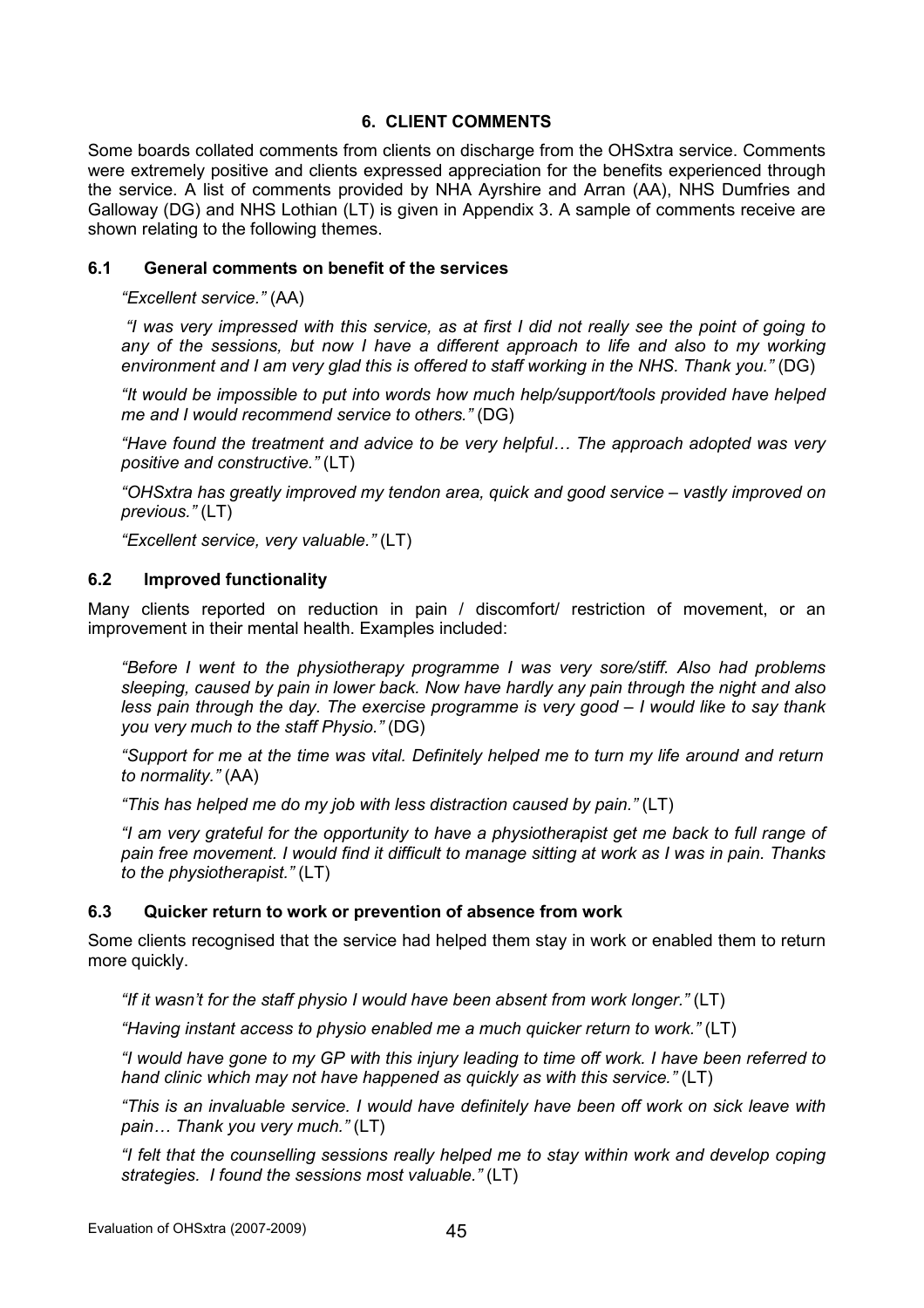### 6.4 Assistance with return to work

Some clients recognised the support given to them in their return to work or redeployment:

"From my own personal perspective, I can make no suggestions to improve the service you provide. I had a health issue, it was identified, the case was recognised, positive steps were taken. I was redeployed and I am currently on secondment for a period of up to 3 months. My health has immediately improved. I am now extremely happy doing the job which I genuinely enjoy and get a great deal of satisfaction from. Thank you all in particular the doctor and the therapist." (DG)

"Excellent support and return to work plan". (AA)

"Staff physio was excellent. I felt supported in this period when I was desperate to get back to work. Many thanks to the physiotherapist." (LT)

"By attending OHSxtra I am of the opinion that it assisted me to return to work and cope with the work demands." (LT)

### 6.5 Speed of service delivery

Clients recognised that the speed with which they received services was helpful.

"Undoubted benefit of having physiotherapy promptly rather than waiting for GP referral. This for me has meant a speedier return to work, which in turn has maintained my general feeling of wellbeing." (DG)

"I appreciated the prompt referral and I'm delighted with the service provided." (AA)

"Quick attention – I did not have to wait long for advice and referral then treatment." (AA)

"It was great to have such quick access to physiotherapy services. It really helped improve my ankle/legs mobility. I would have struggled at work for much longer." (LT)

"Pleased with quick and regular/flexible appointments." (LT)

"It was helpful getting an appointment as soon as possible." (LT)

### 6.6 Accessibility of service

Clients commented on the accessibility of the service, both in terms of its availability when needed, its flexibility, and its point of delivery.

"It is a great help to know that I can always contact the physio if and when I need it." (DG)

"Staff physiotherapy services accessible, friendly and helpful." (DG)

"Flexible around my working hours." (AA)

"Very helpful to have treatment on site within work so not missing work." (LT)

"So easy to access department from work, no stress of trying to park and walk longer distance." (LT)

### 6.7 Comments concerning personnel

Many comments were received on the quality of the staff, being helpful, approachable and supportive:

"The therapist was very supportive, friendly and easy to talk to. She has helped me greatly through a difficult period and I very much appreciated her calm approach when I felt upset." (DG)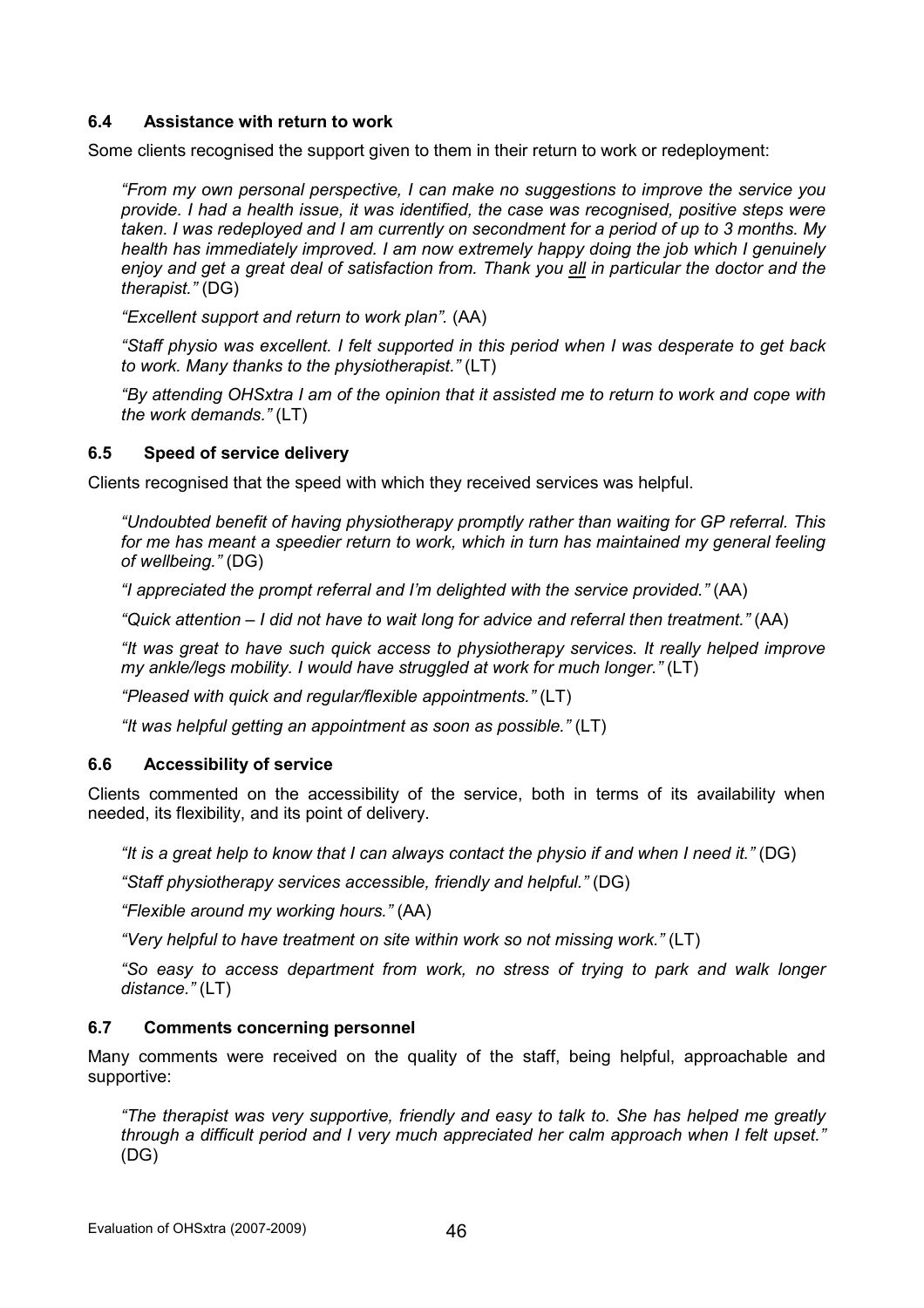"If only every department had such friendly, smiling helpful people life would be much easier." (DG)

"OT very helpful – not judgemental, very approachable and was a fantastic support to me." (AA)

"So glad I made the phone call as this has been so beneficial. The physiotherapist has been great, approachable and extremely helpful." (LT)

"Excellent physio very professional and thorough. Helped me a great deal." (LT)

"Very supportive physiotherapist, gave thorough explanation of my condition and of the exercises given to help with same. Very satisfied with quick response to enquiry due to onset of problem, seen promptly. Excellent service, friendly and supportive staff." (LT)

"The counselling service is a very important staff facility which provides professional and courteous support during difficult period for the individual concerned." (LT)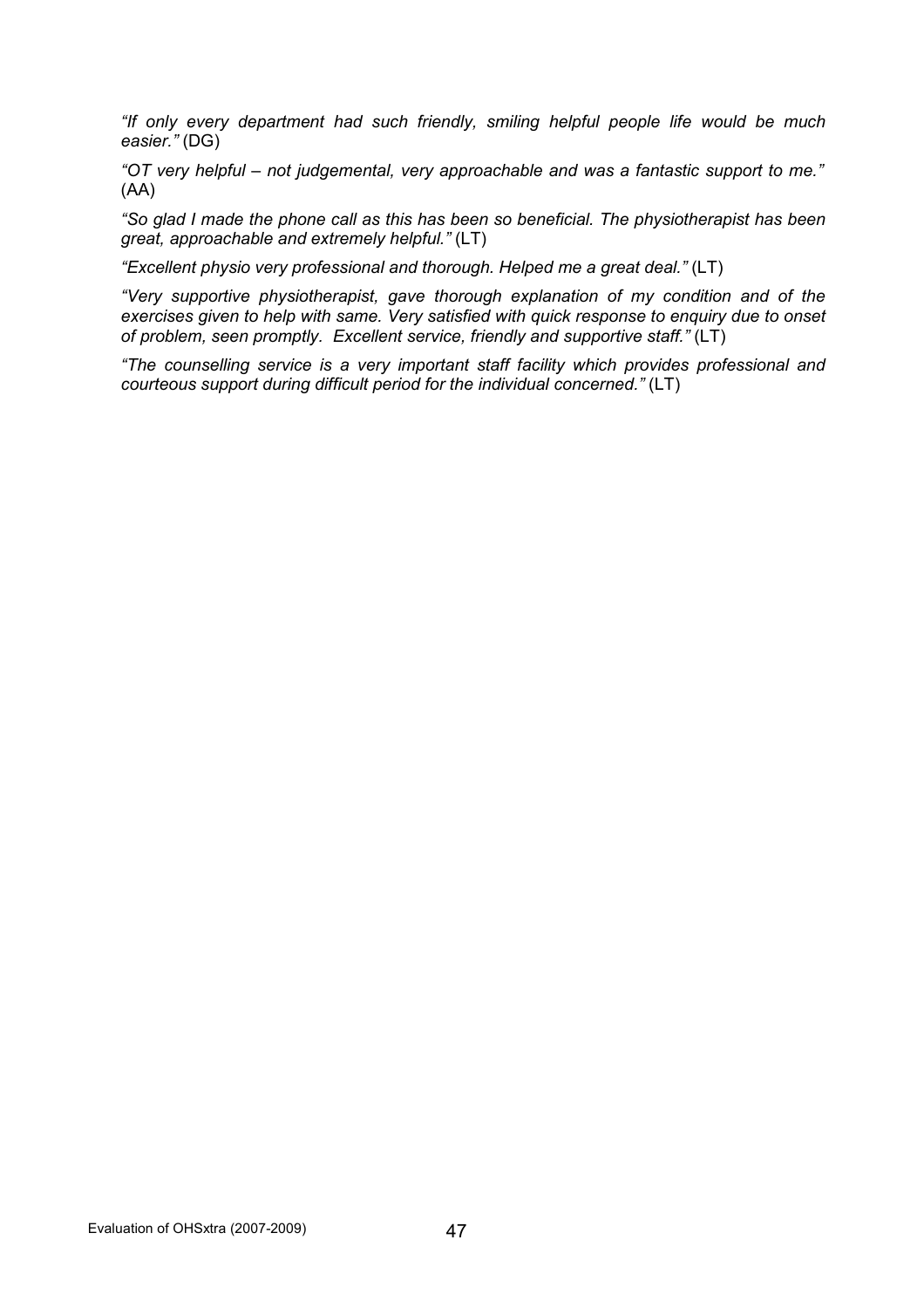### 7. VIEWS OF OCCUPATIONAL HEALTH DEPARMENTS IMPLEMENTING OHSxtra

In order to help evaluate the programme it was considered important to obtain the views of the participating boards on how OHSxtra had been implemented in practice, and the benefits and challenges of the approach. Interviews were conducted with each board concerning their implementation of the programme (see Appendix 1), and the lessons learnt through it. In addition, at the final OHSxtra Implementation Group meeting (23rd June 2010), boards were asked to consider the benefits of OHSxtra to the occupational health department and whether and how it had changed their practice. The comments are shown in Appendix 2, and the key findings are summarised here.

### 7.1 Lessons learned

- There are significant benefits in occupational health and service providers being located in the same building. This facilitates communication and team working as well as rapid access to the services.
- It has been helpful to focus on clients' functional impairments; this helps to identify appropriate services for them.
- Although on-line CBT software is useful for some clients, it is not suitable for everyone (those without access to computers, with more complex needs, who are not motivated etc).
- Monthly clinical governance meetings (attended by key clinicians involved in service delivery) were very helpful in ensuring integration of the approach and improving the quality of care for clients.
- It can be difficult to share information between different clinicians particularly at different sites, if using a paper based system. There are seen to be a number of significant benefits of an electronic record keeping system including quicker communication, clearer document tracking, reduced paper and associated handling and storage, ability to automatically generate prompts for review etc.
- Having a dedicated case manager allowed the rest of the team to be mentored in the case management approach.
- Some clients did not find being case managed over the phone very easy; in these cases, they were brought in for face to face case management.
- Providing self help advice can help manage the demand on the services.
- The EQ-5D and biographical information questions could be sent to a client with their appointment letter, or given to clients in the waiting room, to save clinical time.
- It can be challenging contacting clients by work or home phone number, and clinicians had to be sensitive about leaving phone messages. It is preferable to gain a personal mobile number to contact clients.
- Good communication about the availability of the services is essential (e.g. with staff, managers and GPs).
- Having a dedicated, but not full time case manager, could introduce delays into the process. Integrating the function into clinical roles allowed greater flexibility in delivering case management. The exception to this was NHS National Services Scotland where the disparate locations of their clients (and also the range of service providers) meant that having a central, dedicated case manager was more appropriate. For Boards with more remote locations to serve, case management was found to be best delivered from the main occupational health centre, even if services were being provided remotely. In both these situations, case management was undertaken by phone.
- Teleconferencing for CBT to remote areas was found to be acceptable.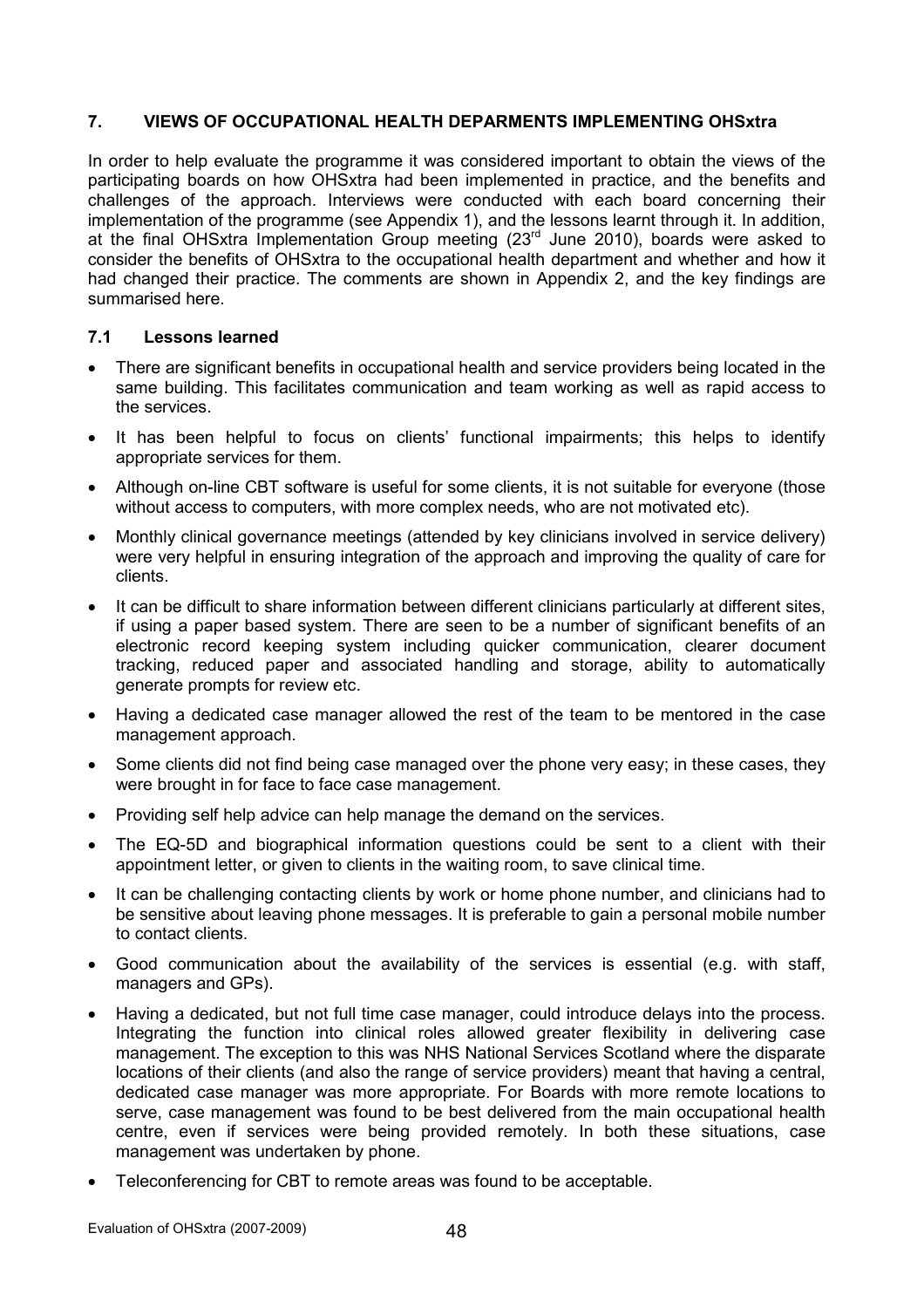- In order to manage the demand on the service, Boards found it necessary to be clear on the triage criteria, with most requiring that the condition be affecting the person's ability to work.
- Good administrative support was seen to be crucial to the effective running of the programme.

# 7.2 Operational benefits

During the review, Boards identified the following operational benefits as arising due to OHSxtra:

- Occupational health professionals were reported to appreciate the focus of OHSxtra on multidisciplinary team working and communication and the altered ways of working that arose, considering that they learnt from each other, and that it enhanced their skills and the services they could offer.
- Communication between occupational health team members and service providers were reported to improve due to OHSxtra, which was perceived as beneficial both for the service and for clients.
- Some Boards reported that OHSxtra helped provide a more complete service for clients, as they were able to offer additional services, and it had helped them become more aware of alternative services outside of occupational health (e.g. debt counselling services).
- Occupational health staff became aware of other options for supporting clients outside of OH and confident in referring to these.
- The OHSxtra programme helped OH departments to consolidate their processes, and provide a structured approach for assessing and managing clients.
- Several Boards introduced occupational therapy provision into their occupational health service for the first time. Although the benefit of occupational therapy was appreciated (see 7.5), on review of service provision, several Boards decided to purchase occupational therapy on a sessional basis rather than employ an occupational therapist within the OH department.
- Provision of additional staff was seen to strengthen the occupational health team (whether through the extension of existing services or introduction of new services and skills).
- OHSxtra resulted in many Boards having shorter waiting times for services.
- OHSxtra funding allowed services to be extended into other geographical or hospital areas that had not received these services previously.
- Some Boards identified that OHSxtra helped raise awareness across the Board of the occupational health services available, which was seen as a benefit for the service.
- OHSxtra facilitated the development of self-help guidance (e.g. exercises) and web based materials, in order to assist with managing the demand on the service.
- As a result of the data recording required in OHSxtra, some Boards noted that they now placed a greater value on audit and on measuring the outcomes of interventions; using standardised tools was seen as useful.

# 7.3 Changes in working practices

Some changes in occupational health working practices were identified by Boards as a result of the OHSxtra programme. These can be summarised as:

- Better linkage with other hospital departments, with occupational health working more closely with them where a health condition may be work related or work affecting (e.g. dermatology, orthopaedic, mental health and addiction).
- Better use of assessment tools and data collection.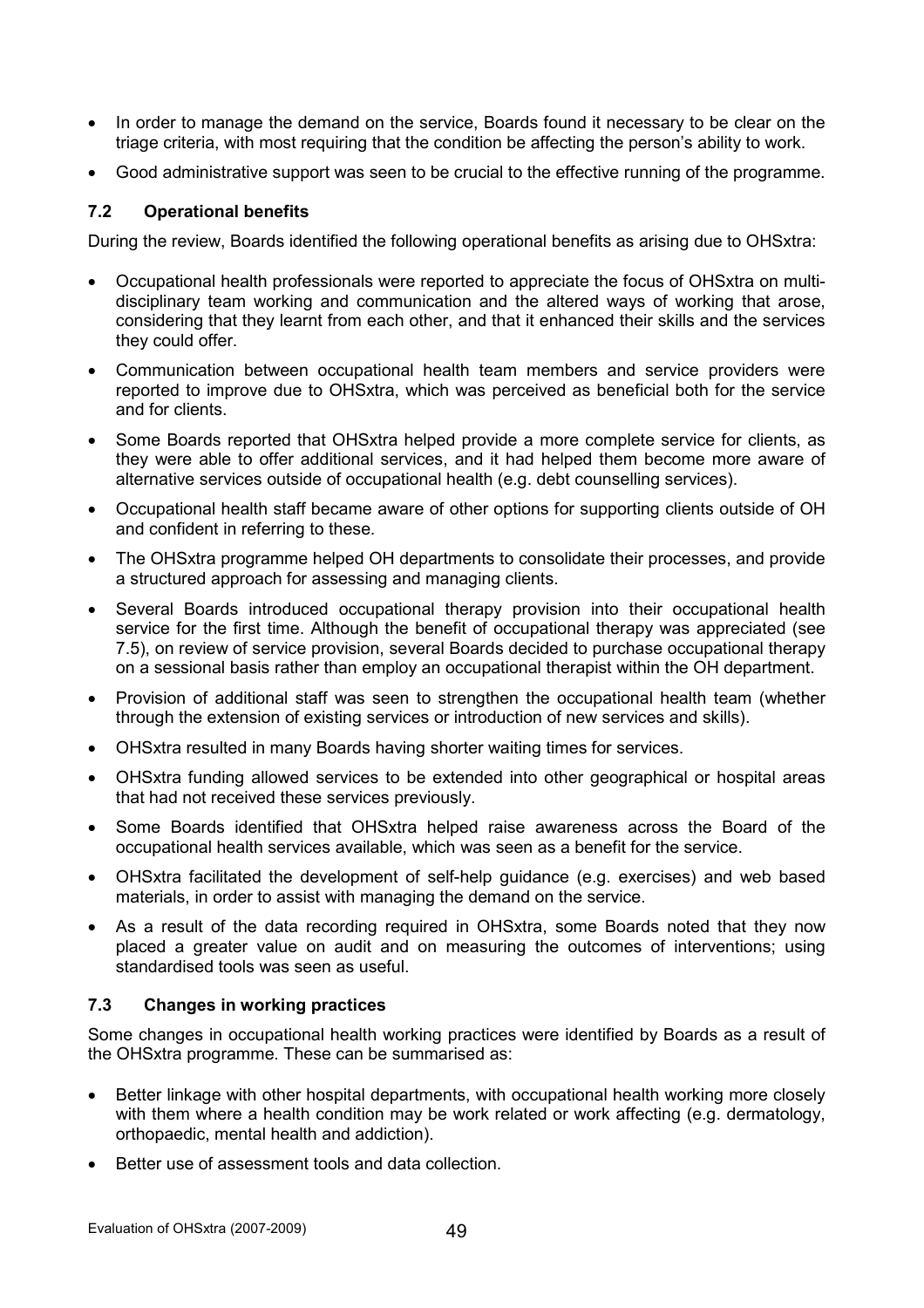- One Board now allows direct GP referral into staff physiotherapy and occupational health.
- In one Board, all musculoskeletal clients are all triaged and managed by a physiotherapist, where previously they were managed by an OHN or occupational physician. This is seen to make the process more efficient.
- The means of referral into physiotherapy has been simplified in one Board.
- EQ-5D is being used for all occupational health clients at entry, and followed up 3 and 6 months following entry, to allow them to track clients' progress.
- Some Boards with a range of sites introduced a central point of contact for the first time, and this has been seen as beneficial.
- Documentation has changed and the approach has become more structured.
- Access to fast track interventions, treatment and rehabilitation is now available.
- There is now better communication between occupational health, human resources, management, staff side and clients.
- Telephone triage has been successfully introduced.
- One Board found that they could successfully deliver counselling over the phone, reducing the need for face to face contact.
- Some occupational health nurse advisors have expanded their skills in the areas of OT and CBT.

#### 7.4 Perceived challenges

The main challenges facing Boards in continuing to deliver the OHSxtra model were seen to be:

- Being able to delivery the same level of service provision within the current financial climate. Budgetary constraints may become an ever larger factor in how and in what shape services will continue into the future. There was a recognised need to evidence the benefit of these services in supporting the organisation by keeping people in work / returning people to work.
- Managing increasing demand on the service but with fixed resources.
- Providing equity of service in more rural areas.
- Continuing the momentum and enthusiasm of staff and clients for the service.
- Tackling short term absences amongst staff which are often caused by biopsychosocial issues.
- Introducing a new way of working presents ongoing challenges.
- Quantifying the benefits of the services, particularly the mental health services.

### 7.5 NHS Grampian's evaluation of occupational therapy service

In addition, NHS Grampian undertook an audit of their occupational therapy provision, as they had not had this service as an integral part of their occupational health service previously (Campbell et al, 2010). They found that 56 (95%) of the respondents who had received OT reported that they were either 'satisfied' or 'very satisfied' with the OT service. All occupational health staff who referred clients to OT (18) stated that referring employees had been beneficial and the main perceived benefits being that it helped the employee to stay at work, helped the employee to manage their condition effectively at work, and helped the occupational health colleague to manage the employee's case effectively.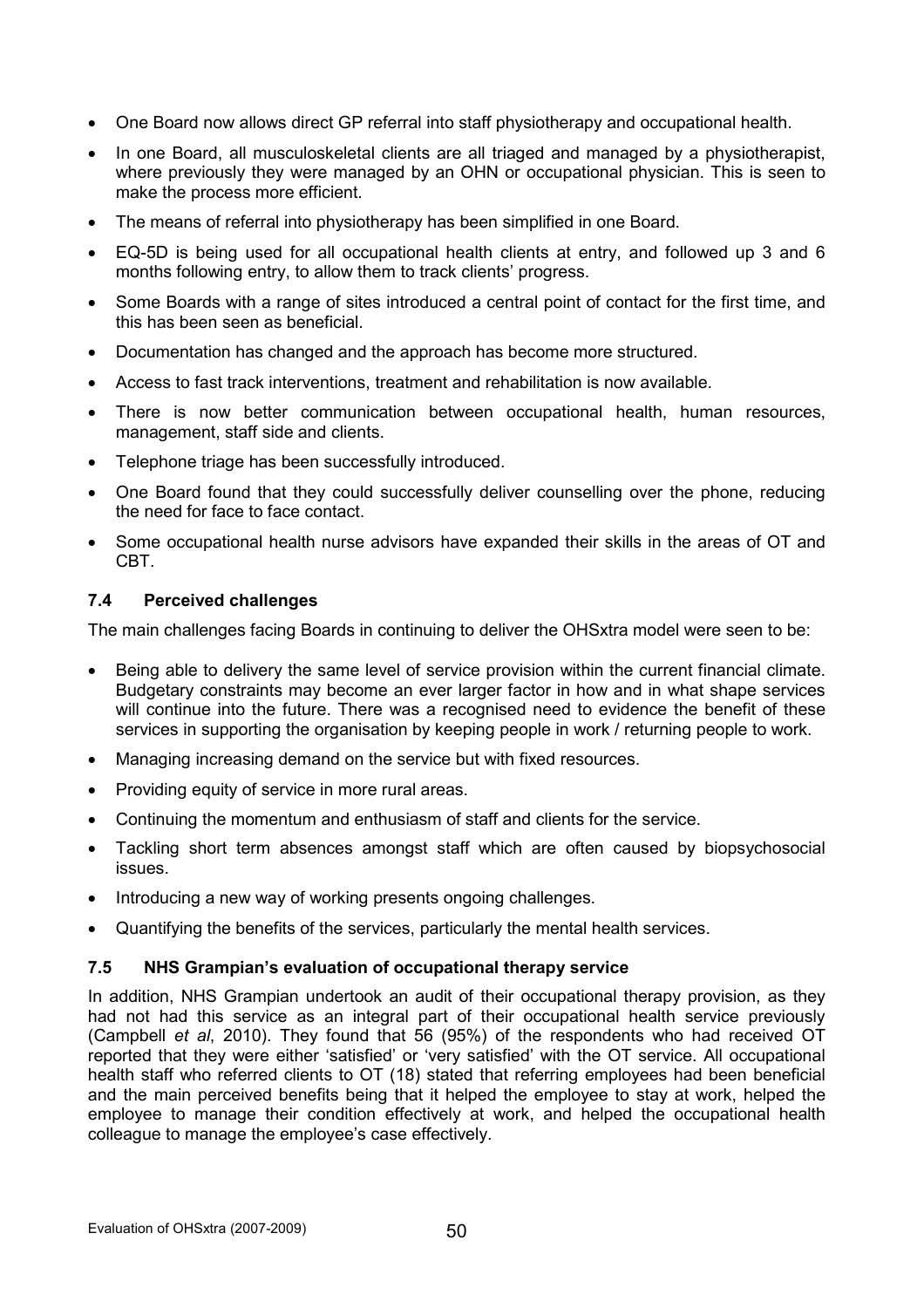# 8. DISCUSSION

# 8.1 Concept and implementation

Prior to the adoption of OHSxtra, case management was being undertaken to varying degrees within the occupational health departments of the Boards. (The effectiveness / extent to which this was happening was not assessed, but this comment is made based on reports by Boards). The extent to which the case management model changed working practices therefore varied between Boards.

It was recognised that some cases would require no, or very little, case management, while others might require considerable case management. It had been intended that all clients who received case management would be assessed using the COPM tool, but this did not happen in practice. This made it very difficult to identify the impact of the case management component of the service, and the service has been evaluated in its entirety. Another challenge was to identify which clients should receive case management (or in the case of a clinician undertaking case management, identifying which clients had received case management). It is therefore not possible to evaluate the impact of the case management component within the programme. However, taken as a whole, the programme had a positive impact on health and absence status.

Different Boards adopted different approaches to case management, to suit their local needs and working practices. Because of these differences, and the integration of the service into existing occupational health provision, it is difficult to draw firm conclusions on the impact of a case management approach. The programme was not set up to be a case-control study, and establishment of a control group was recognised to be extremely difficult. However, evaluation of the approach shows that it could be successfully implemented within existing occupational health services, with positive health outcomes.

In general, Boards found that integrating the case management role into clinical roles was operationally preferable to having a dedicated case manager. Where dedicated case managers were used, there was potential for delays in service provision if the case manager was absent. Smaller Boards, with fewer clients, had to integrate the case management function into clinical roles for staffing reasons.

### 8.2 Findings

### 8.2.1 Absence status

One of the key dimensions of interest to Boards is the reduction of sickness absence. This programme aimed both to help those who were absent return to work, and to enable those who were not absent to remain at work. In total the percentage of the group absent dropped from 21% at entry to 5% at discharge. This represents 83% of absent staff returning to work.

Much of the cost associated with absence relates to those who have long term absences, and who typically require a range of support to facilitate their return to work. Altogether, 75% of the clients who had been absent for more than 30 days when they entered the programme were at work at the end of it. This will be beneficial not only to the individuals, but to the organisation and the delivery of quality services.

### 8.2.2 Tool scores

Tool scores also showed a positive change with the programme, with all three of the tools used (EQ-5D, COPM and GHQ-12) showing noticeable improvements. The tools can be used to quantify changes in health status. Where data are available at 3 and 6 months following discharge from the programme, the health benefits had largely been maintained.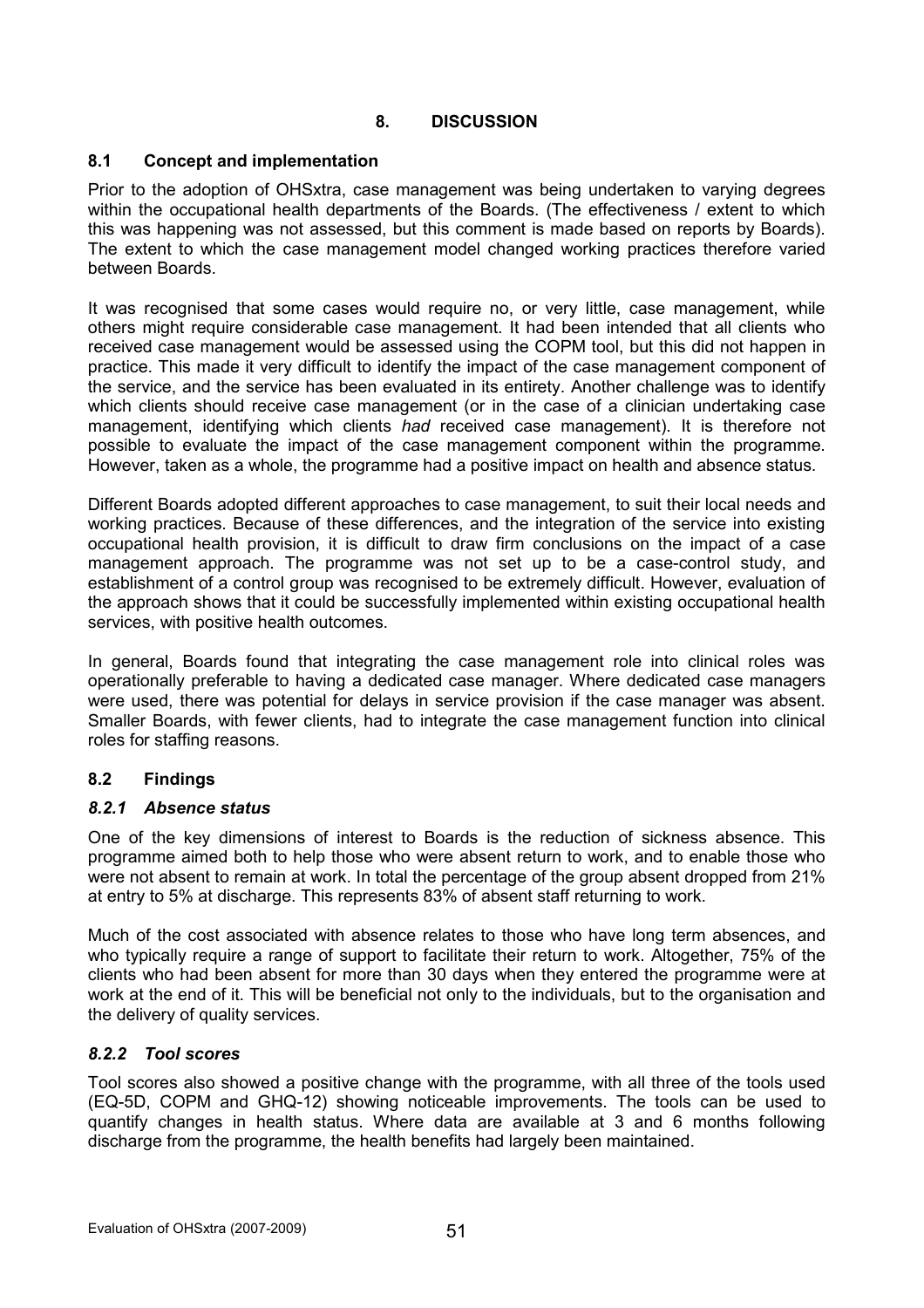# 8.2.3 Perceived benefit of the programme

Clients' perceptions of the benefit of the programme were favourable, with a large majority (88%) considering that their primary presenting issue was at least partially resolved, and 81% reporting that the programme helped them stay in work or return to work. Comments received from clients showed the perceived value of the service.

# 8.2.4 Speed of service delivery

The majority of clients (65%) saw a service provider on the day of their assessment, with 85% of clients seeing a service provider within 14 days of their entry to the programme. It is known that NHS waiting times for these services were considerably longer, typically being 12 weeks for physiotherapy and 12 or more weeks for counselling / CBT. Providing faster access to services is likely to facilitate the retention of staff in work, and to speed a client's return to work, both of which will result in cost savings.

# 8.3 Data collection

The relatively large amount of missing data is disappointing, and limits the interpretation of the data. It was also a factor in the study not being able to produce an economic analysis (since data were missing on many clients who had entered the programme, the potential impact on them could not quantified). However, some Boards achieved a high percentage of complete datasets, and these show a positive impact of the service. It is recognised that there were difficulties with data collection, particularly with the use of a separate database from the standard databases used within occupational health departments.

# 8.4 Key elements of successful service delivery

Each Board was asked to identify what it had gained through the OHSxtra programme, and how their working practices had changed. Board responses are summarised in Section 7. Based on this, the following points were identified as key for delivery of a successful occupational health service:

- Adopting a multi-disciplinary approach, as each profession brings something different, thus allowing delivery of a complete care package.
- Ensuring an appropriate skills mix within the occupational health team. There are common skills across some professions, and identifying appropriate responsibilities is important.
- Regular case conferences, bringing together occupational health professionals and HR.
- Appropriate documentation. This is greatly facilitated by a good electronic record keeping / communication system.
- There are benefits in linking with other Board departments (e.g. this may allow NHS staff to fill late-cancelled appointments and therefore receive quicker access than otherwise).

All Boards thought they had benefited from the OHSxtra approach, with changes in working practices, increased multi-disciplinary working and improved communications. This was perceived by occupational health professionals to enhance the occupational health service, improve outcomes for clients and be more professionally satisfying.

### 8.5 Networking

OHSxtra created the opportunity for experience sharing in a way that had not been done between occupational health departments in Scotland previously. During the course of the project, Boards were set up in regional groups, so that those who had received funding in 2007 could support and share experience with local Boards who had received funding in 2008. Some of these groups were more active than others, depending on local experience and need.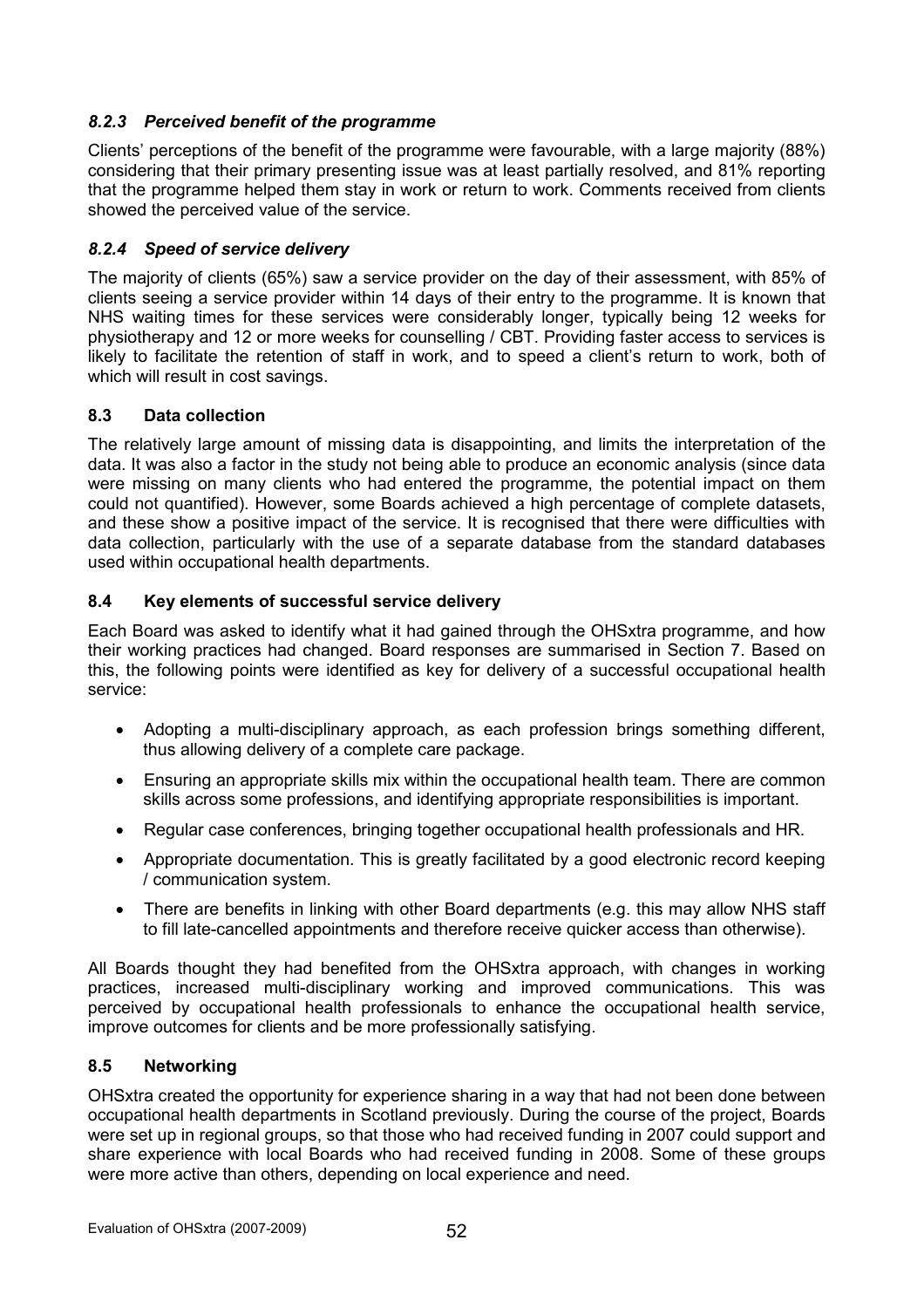In addition, professional networks were set up, with the OHSxtra physiotherapists, occupational therapists and counsellors put in touch with each other, and encouraged to communicate as required. This provided networking and learning opportunities.

OHSxtra implementation group meetings also provided the opportunity for sharing experience. The end of OHSxtra funding brings these meetings to an end. The benefit of on-going networking and support between occupational health departments in Scotland was felt by Boards, and there may be benefit in maintaining links between professional groups.

### 8.6 Recommendations

# 8.6.1 Future data collection

The potential for collecting a small amount of standard data which would help to quantify the impact of occupational health services was discussed at the final OHSxtra meeting.

Discussions indicated that the primary outcome measures of interest relate to a client's presence at work, and their ability to perform their normal work duties. Changes in these from entry to a service to discharge from it would give an indication of the impact of the service. Two questions were proposed that would enable these to be measured, and the combination of responses categorised, as shown below. A change in category over time would indicate a change in work status. For example, a change from 7 (off work due to health reasons) to 6 (at work with restricted hour and not able to perform all normal duties) would indicate an improvement. An ill-health retirement (which could be seen as a successful outcome) would have to be treated as a separate outcome; these questions would not be asked of a client who was ill-health retired.

| 1. Are you?                            |                   |
|----------------------------------------|-------------------|
| At work, with normal hours             | $\Box$ a          |
| At work with restricted hours          | $\Box$ h          |
| Off work due to health reasons         | $\Box$ c          |
| Off work due to non-health reasons     | $\Box$ d          |
| 2. If at work, are you?                |                   |
| Doing normal duties without difficulty | $\sqcup$ a        |
| Doing normal duties, but struggling    | □h                |
| Not able to do all normal duties       | $\mathbf{I} \cap$ |
|                                        |                   |

| Qu 1 response      | Qu 2 response | Category |
|--------------------|---------------|----------|
| а                  | a             |          |
|                    | h             | 2        |
|                    | C             | 3        |
| b                  | a             |          |
|                    | h             | 5        |
|                    | C             | 6        |
| C                  |               |          |
| n                  |               | 8        |
| III-health retired |               | 9        |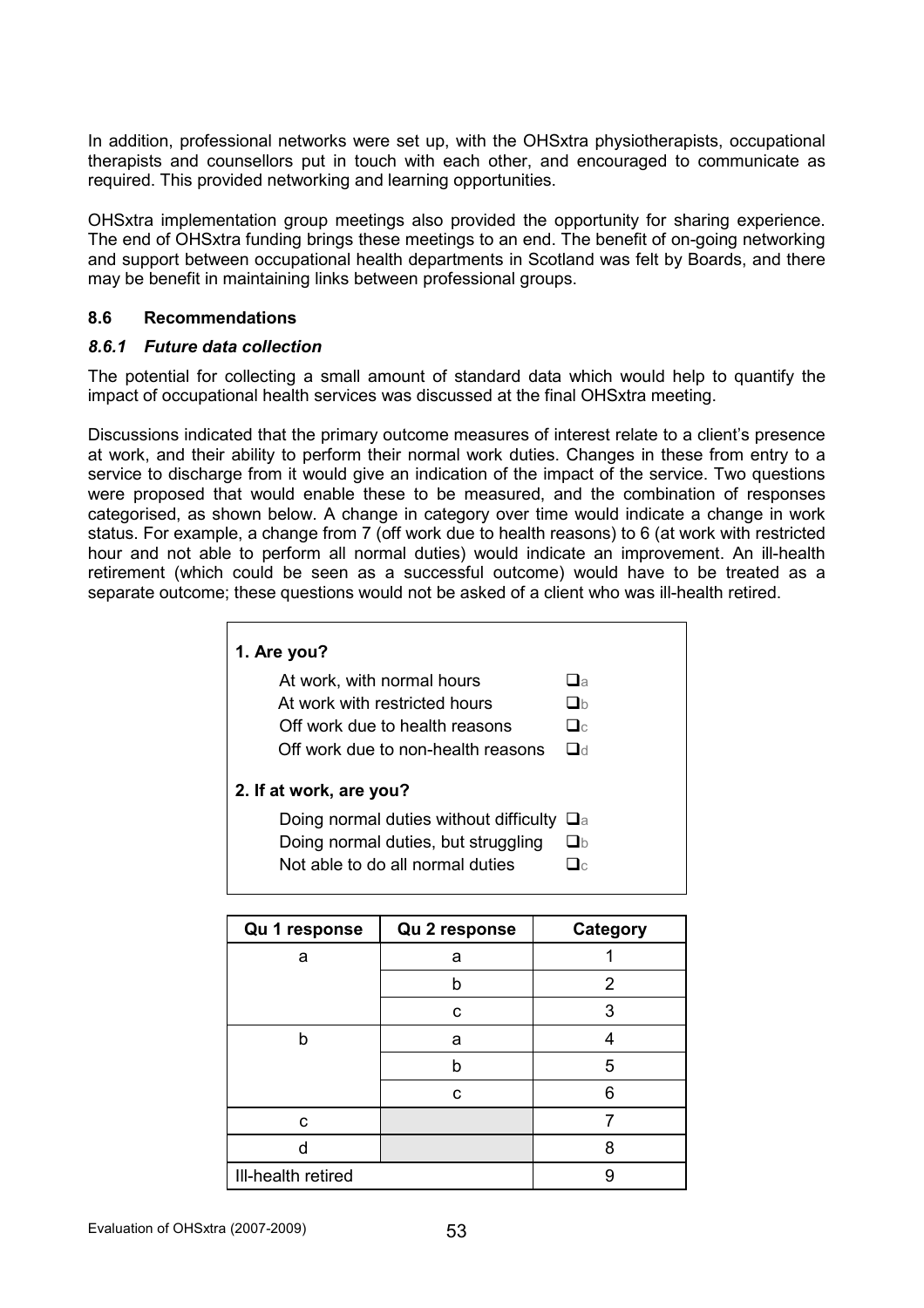Without a control group (who do not receive the intervention) it is not possible to quantify the benefits of occupational health interventions, but the use of these questions would allow the change in work status and work ability of clients to be quantified. Currently these data are not collected routinely, but would be useful in helping to determine whether improvements in health and work status of the individual occur during occupational health intervention. Furthermore, they could be helpful as a means of auditing service provision. The wider use of these questions currently is being piloted within OHSAS, NHS Fife's occupational health service.

The continuing use of the EQ-5D questionnaire as a method of monitoring and measuring staff wellbeing was also discussed at the final OHSxtra meeting. It was felt that this data when combined with the work status data would give meaningful information for the employer both about their staff's attendance and contribution at work, and their health and well being.

This small additional data collection is being piloted within OHSAS, NHS Fife's occupational health and safety service with the aim of integrating it into standard occupational health and safety service delivery. This, if successful, will provide not only a method of auditing service delivery, but service effectiveness too for the employing organisation, its staff, and for patients.

### 8.6.2 Other recommendations

Much has been learnt by all participating boards during the course of the project, as summarised in this report. Recommendations for future programmes are given below.

- The approach has been integrated into existing service delivery in many boards, and it is recommended that this is continued.
- A flexible approach to service delivery is recommended to accommodate differences between areas. This could include different approaches to implementing case management, and delivering services (e.g. self-help, classes and face to face for counselling / CBT support).
- Encourage networking between professionals in the same discipline working in different geographic areas.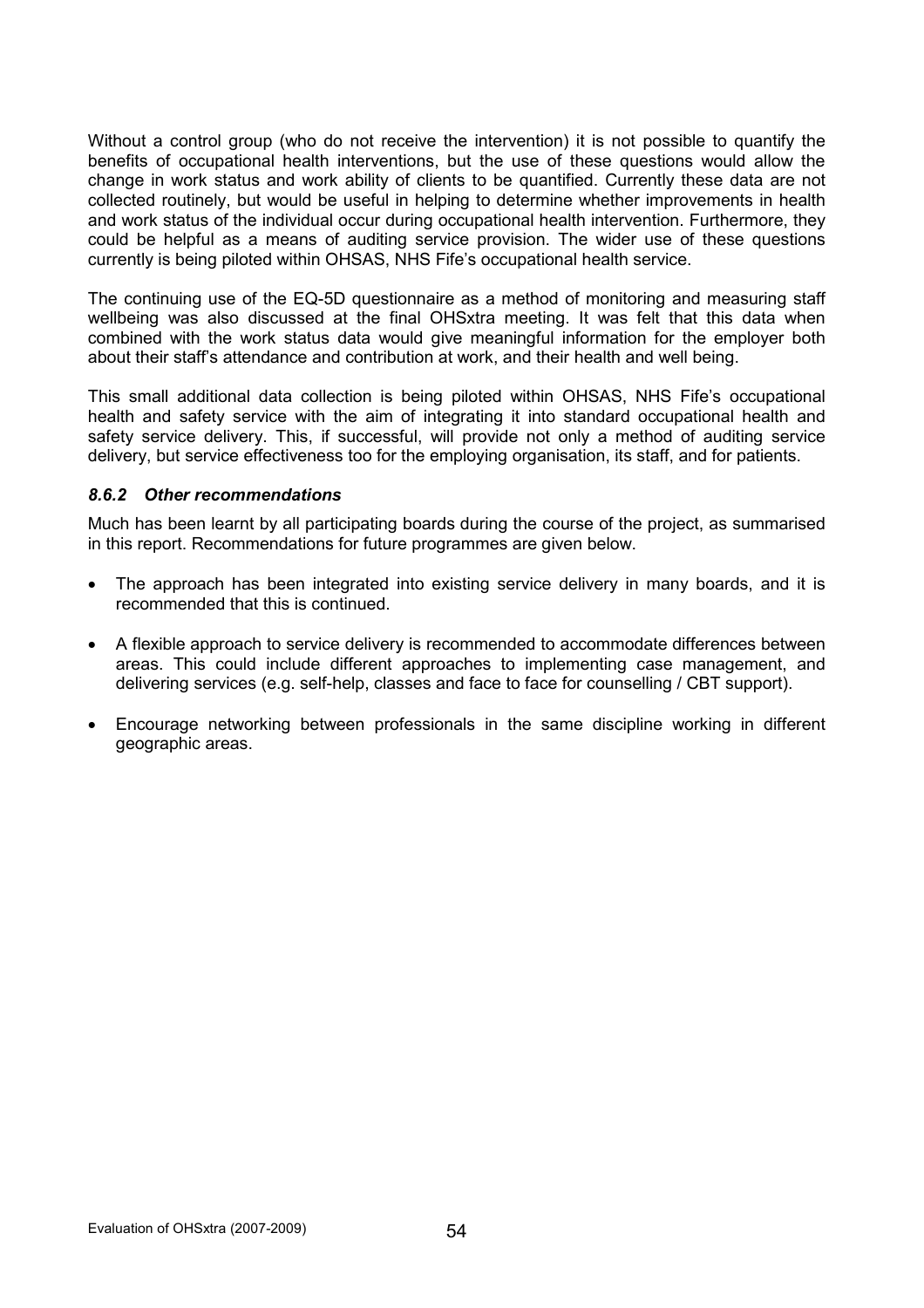#### 9. CONCLUSIONS

It has been shown that the OHSxtra approach of case management, dedicated provision of services, and integrated team working can be successfully adopted within occupational health departments within the NHS in Scotland. Benefits have been noted for both clients and clinicians.

Although there are considerable amounts of missing data, the evidence indicates that the programme had a positive impact on the health of cases. All health indices show a noticeable improvement. Cases were seen quickly (the majority within 14 days), and reported positively about their experience.

The service was primarily delivered to NHS employees who were at work, but struggling, and therefore had the potential to become absent. The majority of these were still at work at discharge from the service. Where cases were absent at entry, the majority were at work at discharge. The programme therefore appears to have greatly assisted NHS employees in remaining in or returning to work.

It has been proposed to collect standard information on absence status and work ability for all occupational health cases, to be able to further evaluate the impact of occupational health services.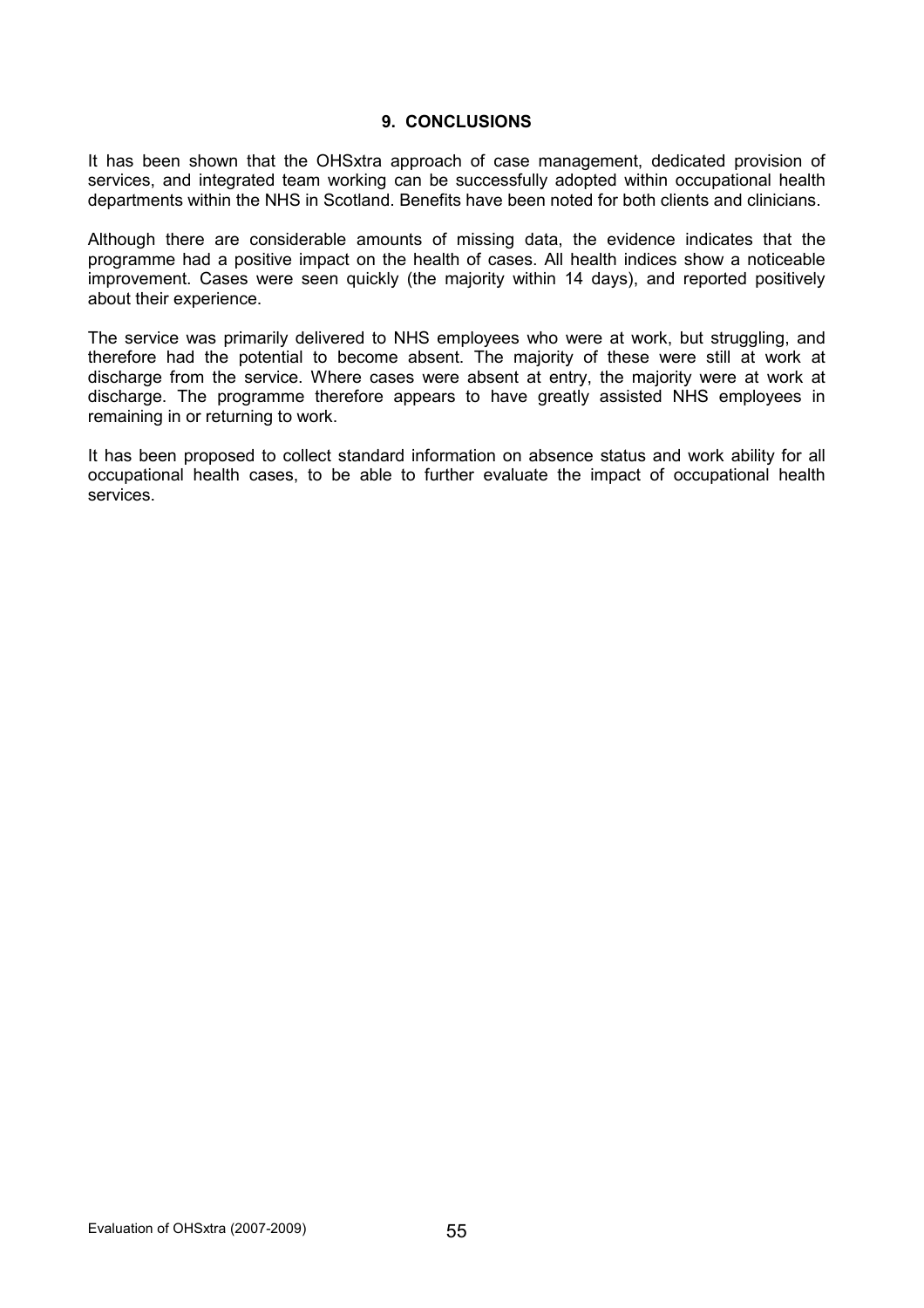### 10. ACKNOWLEDGEMENTS

The authors would like to thank the Scottish Government for funding this project, and in particular Tim Chant, John Davidson, Alan Milbourne and John Mullet of the Workforce Health Directorate for their support of the work.

Particular thanks are also due to all the occupational health staff in the participating health boards for their work to integrate the OHSxtra approach into their services, and to collect data for this evaluation. Although they are too numerous to mention individually, each person's contribution was greatly appreciated.

The support and advice of Dr Alastair Leckie (OHSAS) throughout the programme, from concept to delivery, has been most valuable.

Keith Murray's assistance in developing the database is gratefully acknowledged, as is the assistance of Sally Boardman, the late Charlie Boyce and Lesley Callan in delivering training in case management.

Thanks must also be given to the clients who participated in the programme, and who agreed for their anonymous data to be collected and used for the project analysis.